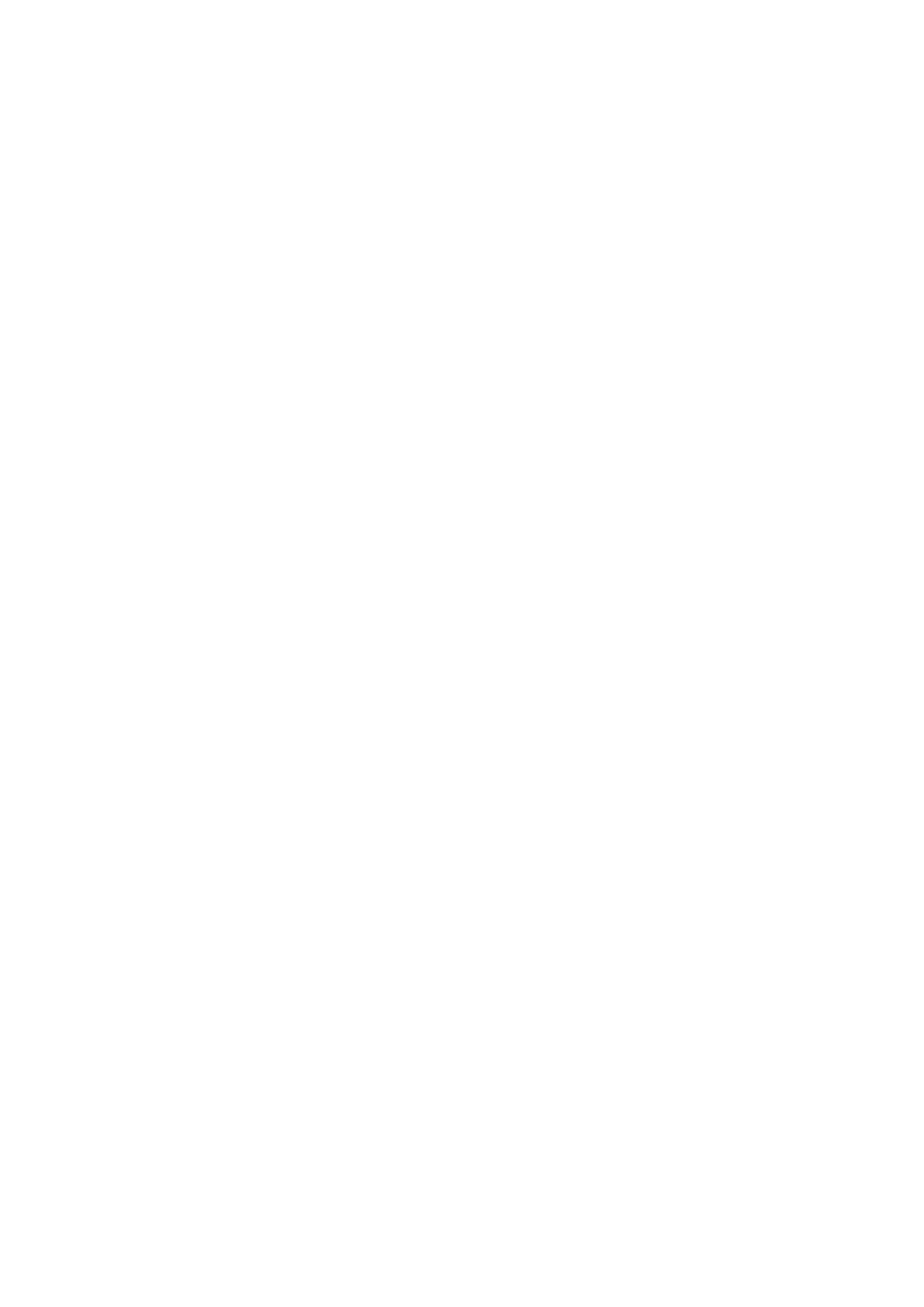# **Project Proposals Received for Future Funding**

- 1. Following a call for project proposals issued to ASCOBANS Parties and partner organizations on 12 January 2011, the attached funding applications were received by the Secretariat.
- 2. The members of the Advisory Committee are requested to consider the proposals and decide on their suitability for funding through the Agreement, as well as the priorities to be assigned to suitable projects, such as:
	- very high priority
	- high priority
	- medium priority
	- not a priority / not suitable for funding
- 3. Such a categorization would enable the Secretariat to respond appropriately if a selected project does not materialize or the budgetary needs of a project need to be corrected by the time a funding agreement is concluded. It would also allow the Secretariat to fundraise specifically for those projects that the Committee has assigned high priority, but for which funds are lacking.
- 4. The AC retains the right to decide on the use of leftover funds, including assigning them to projects conceptualized during the meeting. Such ad-hoc proposals will be taken note of by the Secretariat throughout the meeting and a list will be compiled for the Parties' review. Parties will prioritize and decide on the funding of these projects before the end of the meeting.
- 5. If emerging issues are identified during the meeting for which no concrete proposals are available, Parties may wish to instruct the Secretariat to make a call for proposals on a specific subject. The proposals received could either be reviewed intersessionally by email or at the next Advisory Committee Meeting.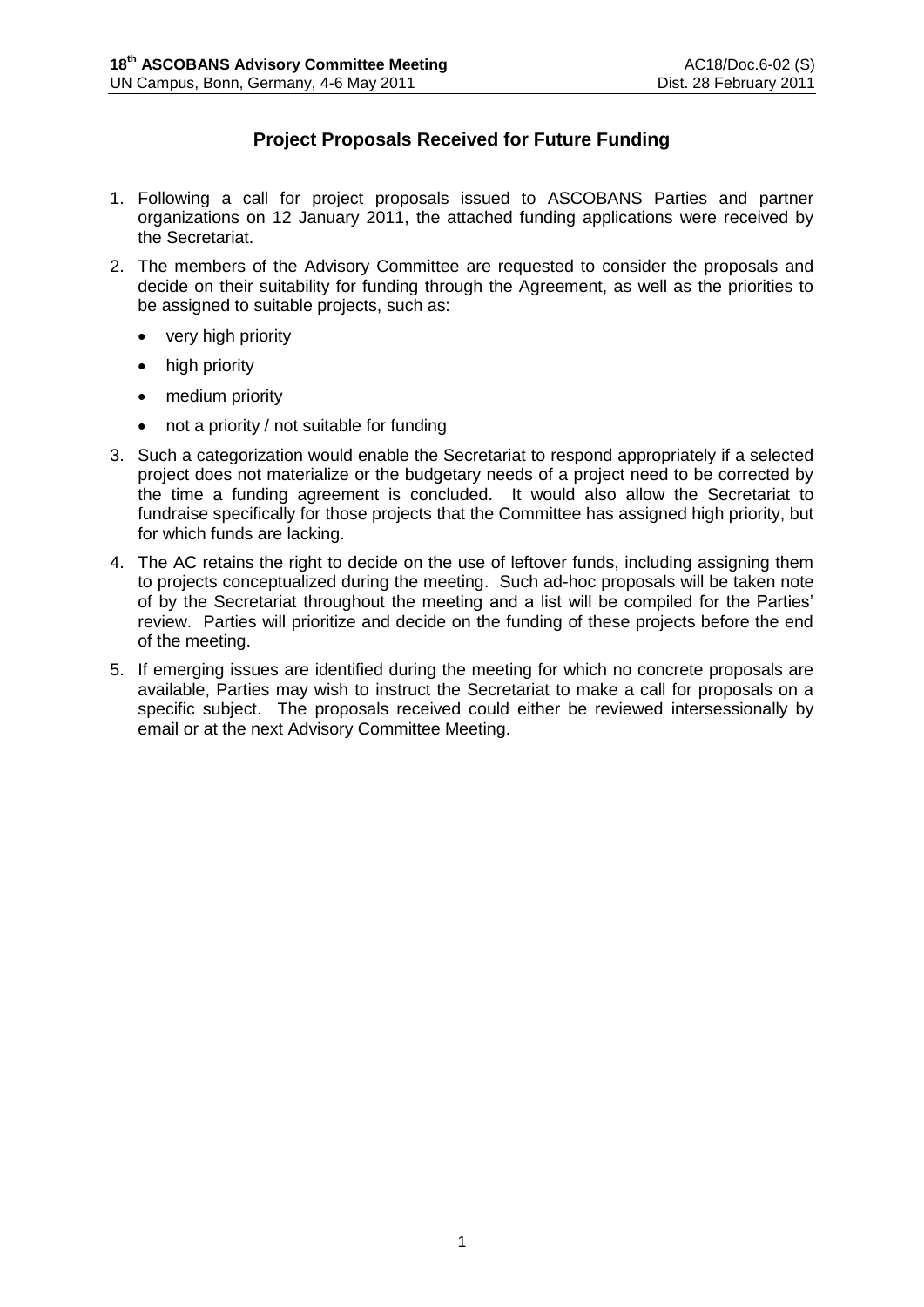## **Proposals Received in Response to the 2010 Call**

6. In total, seven proposals were received by the deadline set (15 February). The detailed proposals and CVs of researchers, if provided, are attached in the annexes to this document. The following table gives an overview:

| <b>Annex</b>   | <b>Title</b>                                                                                                                                                                           | <b>Applicant</b>                                                            | <b>Funding</b><br><b>Requested</b> |
|----------------|----------------------------------------------------------------------------------------------------------------------------------------------------------------------------------------|-----------------------------------------------------------------------------|------------------------------------|
| 1              | Innovative conservation genetic analyses<br>of Baltic Sea harbour porpoise: analysing<br>sub-fossil samples to understand past<br>change; development of genetic<br>monitoring methods | Dr Andrew Foote /<br>University of<br>Copenhagen                            | 9,000 EUR                          |
| $\overline{2}$ | Photo identification of Harbour Porpoise,<br>Phocoena phocoena, using a digiscope;<br>a feasibility study                                                                              | Hannah Keogh /<br>Manx Whale and<br>Dolphin Watch                           | 2,000 GBP                          |
| 3              | Harbour porpoise alerting device (PAL):<br>detailed<br>field tests using theodolite-<br>tracking                                                                                       | Prof. Dr. Boris Culik /<br>F <sup>3</sup> . Forschung. Fakten.<br>Fantasie. | 14,971 EUR                         |
| $\overline{4}$ | Behavioural responses of bottlenose<br>dolphins (Tursiops truncatus) to                                                                                                                | Sander van der Heul /<br><b>Boudewijn Seapark</b>                           | 15,000 EUR                         |
|                | playbacks of pile driving sounds recorded<br>during the construction phase of offshore<br>wind farms                                                                                   | Dr. ir. Ron A. Kastelein /<br>Sea Mammal Research<br>Company (SEAMARCO)     |                                    |
| 5              | Distribution and relative abundance of<br>harbour porpoises (Phocoena phocoena)<br>over Dogger Bank and surrounding<br>waters, Southern North Sea                                      | Anna Moscrop /<br><b>Marine Conservation</b><br>Research                    | 14,100 EUR                         |
| 6              | <b>SAMBAH</b> exhibition                                                                                                                                                               | Mats Amundin /<br>Kolmårdens Djurpark                                       | 12,250 EUR                         |
| $\overline{7}$ | Harbour Porpoise Day - Raising<br>awareness in the Netherlands                                                                                                                         | Marchien de Ruiter /<br>North Sea Foundation                                | 14,760 EUR                         |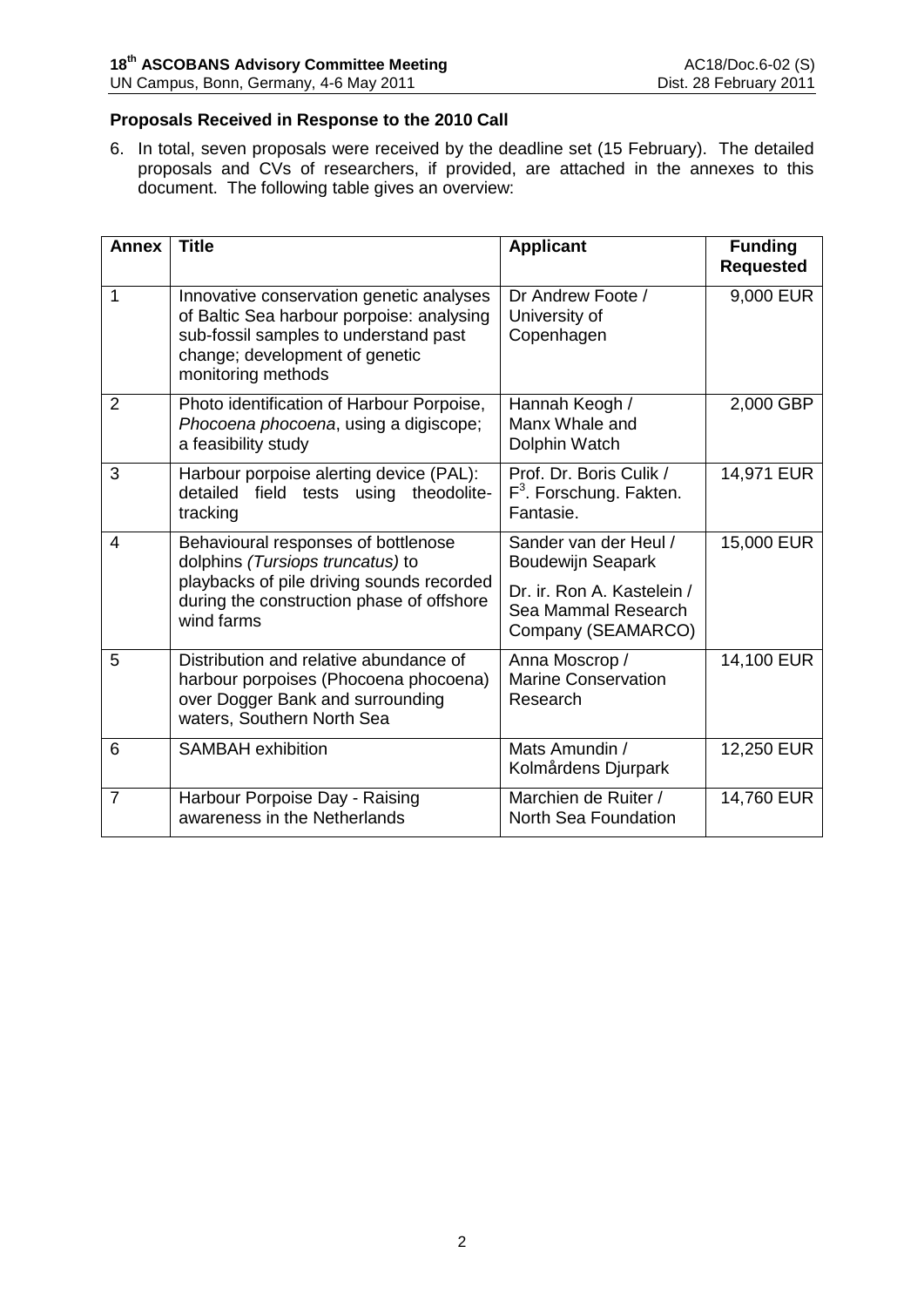| <b>Title</b>                                                                                                                                                                               |                                                                                                                                                                                                                                                                                                                                                                                                                                                                                                                                                                                                                                                                                                                                                                                                                                                                                                                                                                             | Justification:                                        | Project ID:                                                                                                                                                                                                                                                                                                                                                                                                                                                                                                                                                                                                                                                                      |
|--------------------------------------------------------------------------------------------------------------------------------------------------------------------------------------------|-----------------------------------------------------------------------------------------------------------------------------------------------------------------------------------------------------------------------------------------------------------------------------------------------------------------------------------------------------------------------------------------------------------------------------------------------------------------------------------------------------------------------------------------------------------------------------------------------------------------------------------------------------------------------------------------------------------------------------------------------------------------------------------------------------------------------------------------------------------------------------------------------------------------------------------------------------------------------------|-------------------------------------------------------|----------------------------------------------------------------------------------------------------------------------------------------------------------------------------------------------------------------------------------------------------------------------------------------------------------------------------------------------------------------------------------------------------------------------------------------------------------------------------------------------------------------------------------------------------------------------------------------------------------------------------------------------------------------------------------|
| Innovative conservation genetic<br>analyses of Baltic Sea harbour<br>porpoise: analysing sub-fossil samples<br>to understand past change;<br>development of genetic monitoring<br>methods. |                                                                                                                                                                                                                                                                                                                                                                                                                                                                                                                                                                                                                                                                                                                                                                                                                                                                                                                                                                             | Conservation and<br>Management Plan<br>Jastarnia Plan | 2011/01                                                                                                                                                                                                                                                                                                                                                                                                                                                                                                                                                                                                                                                                          |
| Implementing<br>Agency /<br><b>Applicant</b>                                                                                                                                               | Dr Andrew Foote, Centre for GeoGenetics, Natural History Museum of<br>Denmark, University of Copenhagen, Øster Volgade 5-7, Copenhagen K,<br>DK-1350, Denmark                                                                                                                                                                                                                                                                                                                                                                                                                                                                                                                                                                                                                                                                                                                                                                                                               |                                                       |                                                                                                                                                                                                                                                                                                                                                                                                                                                                                                                                                                                                                                                                                  |
| <b>Collaborating</b><br><b>Agencies /</b><br><b>Other</b><br><b>Sponsors</b>                                                                                                               | Magnus Wahlberg, Fjord-Bælt Centre, Kerteminde, Denmark                                                                                                                                                                                                                                                                                                                                                                                                                                                                                                                                                                                                                                                                                                                                                                                                                                                                                                                     |                                                       |                                                                                                                                                                                                                                                                                                                                                                                                                                                                                                                                                                                                                                                                                  |
| <b>Background /</b><br><b>Problem</b>                                                                                                                                                      | This project will be a new activity that will link to past and ongoing<br>initiatives. The project addresses two issues: firstly, genetic studies<br>indicate harbour porpoise in the Baltic Sea are a discrete subpopulation,<br>which is currently listed as Critically Endangered on the IUCN Red List.<br>This is based on an estimated population size of fewer than 250 mature<br>animals, which are thought to be in continued decline, but for reasons<br>that are poorly understood. Secondly, ongoing surveys to monitor<br>harbour porpoise abundance and range are challenged by its small size<br>and undemonstrative behaviour at the surface making it hard to detect<br>except in good conditions. Additionally, these features make it a poor<br>candidate for collecting biopsy samples from free-ranging individuals,<br>meaning that genetic analyses are dependent upon specimens from<br>strandings and bycatch and prone to the biases that entails. |                                                       |                                                                                                                                                                                                                                                                                                                                                                                                                                                                                                                                                                                                                                                                                  |
| <b>Objectives</b>                                                                                                                                                                          | population of origin.                                                                                                                                                                                                                                                                                                                                                                                                                                                                                                                                                                                                                                                                                                                                                                                                                                                                                                                                                       | genetic diversity and effective population size.      | Using ancient DNA analysis of the same dataset of sub-fossil samples<br>we will track the entire genetic history of the harbour porpoise in the<br>Baltic Sea to infer demographic change using genetic diversity as a<br>proxy to identify the timing of population fragmentation and declines in<br>Second, we aim to test a method for genetic monitoring from seawater<br>samples, which could be used in conjunction with other survey methods,<br>but in addition to identifying presence or absence could also infer                                                                                                                                                      |
| <b>Relevance to</b><br><b>ASCOBANS</b>                                                                                                                                                     | recovery plan.                                                                                                                                                                                                                                                                                                                                                                                                                                                                                                                                                                                                                                                                                                                                                                                                                                                                                                                                                              |                                                       | The proposed project would significantly contribute towards several of<br>the Activities highlighted in the Agreement's Triennium Work Plan,<br>including being highly informative to the implementation and monitoring<br>of the Recovery Plan for Baltic Harbour Porpoises (Jastarnia Plan), a<br>proposed strategic priority in the Strategy plan. The ancient DNA<br>analysis would help establish a much longer-term baseline dataset of<br>effective population size estimates. The genetic monitoring protocol will<br>provide a low-cost, effective sampling method, which will greatly enhance<br>the data from surveys and be highly informative of the success of the |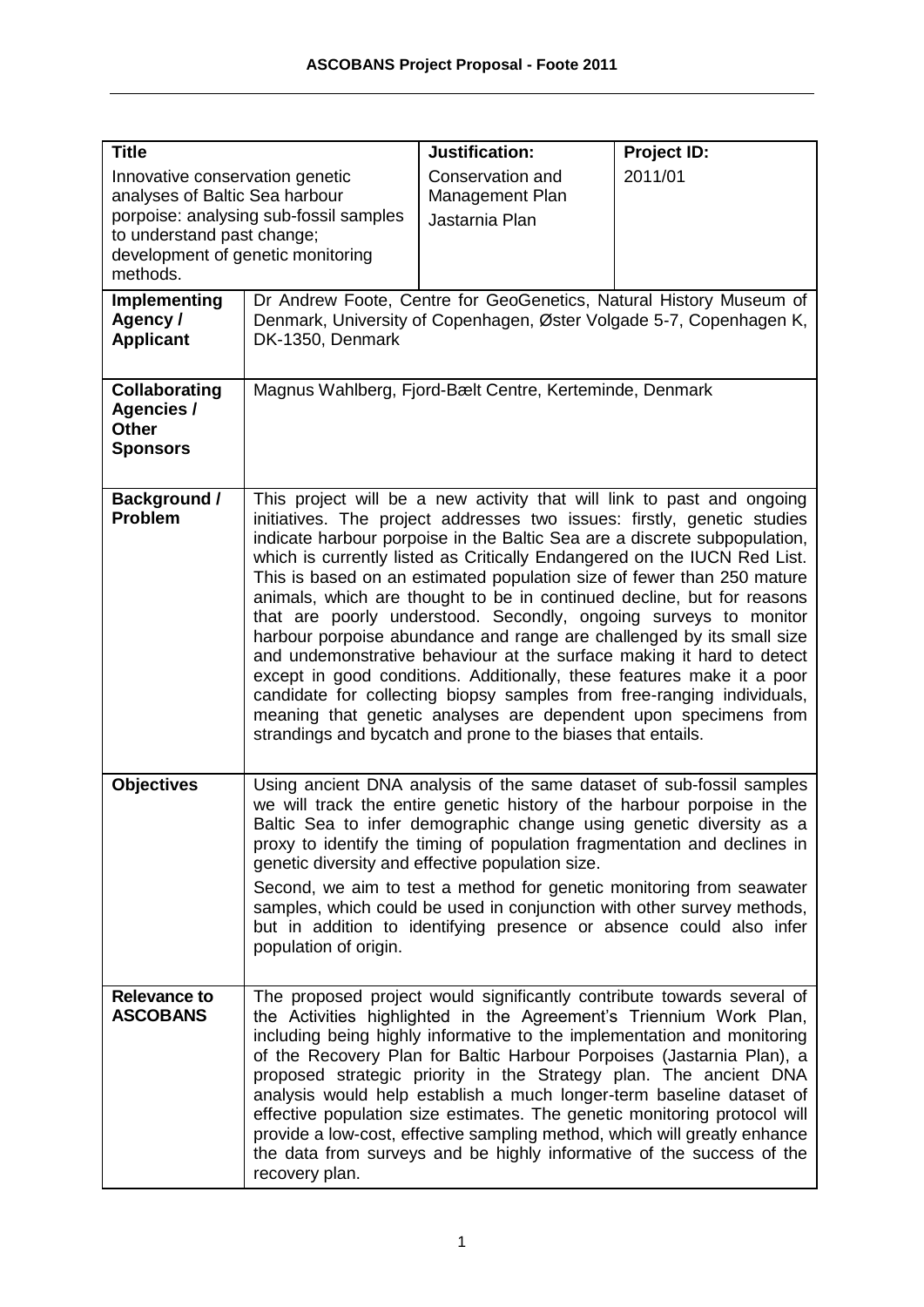| <b>Activities</b> | Firstly we will sub-sample approximately 100 sub-fossil harbour porpoise<br>so as to obtain a representative samples set from the past 8,000 years<br>and from throughout the Baltic.<br>We will extract, amplify and sequence the fragment of mitochondrial DNA<br>used in the Wiemann et al. (2010) study to facilitate comparison with<br>contemporary samples.<br>Several coalescent methods will then be applied to track demographic<br>change and population fragmentation over time.<br>Recent studies have demonstrated that it is possible to collect material<br>for DNA analysis by filtering seawater samples (Venter et al. 2004)<br>Science). In our lab we have been conducting similar experiments on<br>pond species and finding that we can detect the DNA of a single tadpole<br>in a $1m2$ pond, but all traces of DNA disappear within a few days of the<br>death of the tadpole. We propose to conduct initial tests on seawater<br>samples from the Fjord-Bælt Centre, which houses 4 harbour porpoise in<br>a netted off 4 million litre sea pen. We will use high-throughput targeted<br>sequencing techniques to amplify and sequence the same fragment of<br>porpoise mitochondrial DNA as used in the Weimann et al. study and will<br>compare the haplotypes identified with those identified from the<br>individuals using conventional tissue analysis. If the initial trials are<br>successful we hope to collaborate with those working in different regions<br>of the Baltic and the North Sea to augment their transects using acoustic<br>and visual survey methods with towed tangential and impact filters. We<br>will then analyse the filtrate to genetically test for the presence of living<br>harbour porpoise and where present identify the mtDNA haplotype.<br>Personnel costs are covered by a Marie Curie fellowship and a Danish<br>National Research Foundation grant and laboratory costs in this<br>application are limited to the laboratory consumables needed,<br>sequencing costs and travel costs to museums for sampling.<br>The sampling of sub-fossils and collection of seawater samples from the<br>Fjord-Bælt Centre would be done in the first month of the project. The<br>laboratory work for these samples would take 6 months, followed by 1-2<br>months of data analysis and writing up. |
|-------------------|----------------------------------------------------------------------------------------------------------------------------------------------------------------------------------------------------------------------------------------------------------------------------------------------------------------------------------------------------------------------------------------------------------------------------------------------------------------------------------------------------------------------------------------------------------------------------------------------------------------------------------------------------------------------------------------------------------------------------------------------------------------------------------------------------------------------------------------------------------------------------------------------------------------------------------------------------------------------------------------------------------------------------------------------------------------------------------------------------------------------------------------------------------------------------------------------------------------------------------------------------------------------------------------------------------------------------------------------------------------------------------------------------------------------------------------------------------------------------------------------------------------------------------------------------------------------------------------------------------------------------------------------------------------------------------------------------------------------------------------------------------------------------------------------------------------------------------------------------------------------------------------------------------------------------------------------------------------------------------------------------------------------------------------------------------------------------------------------------------------------------------------------------------------------------------------------------------------------------------------------------------------------------------------------------------------------------------------------------------------|
| <b>Outputs</b>    | It is anticipated that the work on sub-fossil sample will lead to a<br>publication in a peer-reviewed scientific journal with a conservation<br>emphasis, e.g. Conservation Genetics and would be a flagship study as<br>one of the first ancient DNA conservation genetics studies on a marine<br>mammal population. A thorough report on the implications for the<br>recovery plan of Baltic Sea harbour porpoise would be prepared for<br>ASCOBANS. We will also feed back the information that we obtain from<br>the sub-fossil samples back to the museums and help with interpretation<br>for public outreach so that there is an educational output, which raises<br>awareness of the plight of the Baltic Sea harbour porpoise.<br>The analysis of seawater would also be expected to result in a peer-<br>reviewed publication and ASCOBANS report. We hope then to help<br>implement this method into ongoing surveys and to collaborate with<br>ASCOBANS on this approach in to the future. We also anticipate this<br>method being something of a flagship approach and being more widely<br>adopted on marine surveys elsewhere, for example recent surveys of the<br>Yangtze river for the baiji could have benefited from such a method.                                                                                                                                                                                                                                                                                                                                                                                                                                                                                                                                                                                                                                                                                                                                                                                                                                                                                                                                                                                                                                                                                                        |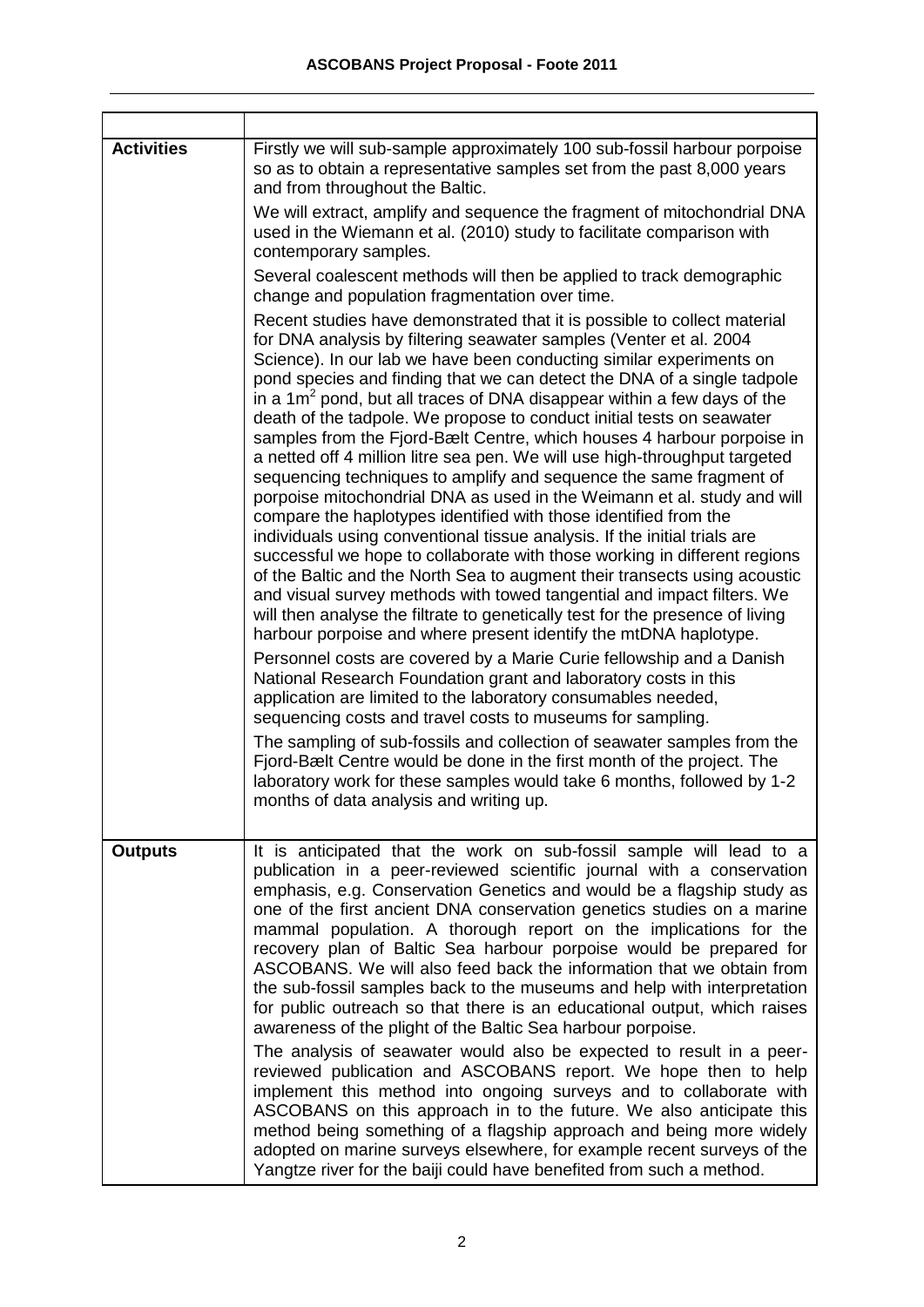| <b>Work Plan and</b> | Date                                                                                  | Activity                                                                                                                                                                                                                                                                                                                                       |  |
|----------------------|---------------------------------------------------------------------------------------|------------------------------------------------------------------------------------------------------------------------------------------------------------------------------------------------------------------------------------------------------------------------------------------------------------------------------------------------|--|
| <b>Timetable</b>     | April 2011                                                                            | Sample collection                                                                                                                                                                                                                                                                                                                              |  |
|                      | May - October                                                                         |                                                                                                                                                                                                                                                                                                                                                |  |
|                      | 2011                                                                                  | DNA extraction, amplification and sequencing                                                                                                                                                                                                                                                                                                   |  |
|                      | November-                                                                             |                                                                                                                                                                                                                                                                                                                                                |  |
|                      | December 2011                                                                         | Data analysis                                                                                                                                                                                                                                                                                                                                  |  |
|                      | January - March                                                                       | Write up and submission of final report and                                                                                                                                                                                                                                                                                                    |  |
|                      | 2012                                                                                  | manuscripts for publication                                                                                                                                                                                                                                                                                                                    |  |
|                      |                                                                                       | Dr Andrew Foote will be responsible for the                                                                                                                                                                                                                                                                                                    |  |
|                      |                                                                                       | implementation of all stages of the project.                                                                                                                                                                                                                                                                                                   |  |
| Project              | Dr Andrew Foote                                                                       |                                                                                                                                                                                                                                                                                                                                                |  |
| <b>Personnel</b>     | <b>Postdoctoral Fellow</b>                                                            |                                                                                                                                                                                                                                                                                                                                                |  |
|                      |                                                                                       | Centre for GeoGenetics, Natural History Museum of Denmark, University                                                                                                                                                                                                                                                                          |  |
|                      |                                                                                       | of Copenhagen, Øster Volgade 5-7, Copenhagen K, DK-1350, Denmark                                                                                                                                                                                                                                                                               |  |
|                      | FooteAD@gmail.com                                                                     |                                                                                                                                                                                                                                                                                                                                                |  |
|                      | +4552323841                                                                           |                                                                                                                                                                                                                                                                                                                                                |  |
|                      | See below for CV.                                                                     |                                                                                                                                                                                                                                                                                                                                                |  |
|                      |                                                                                       |                                                                                                                                                                                                                                                                                                                                                |  |
| <b>Budget</b>        |                                                                                       | Sequencing of 100 sub-fossil samples using primer extension capture                                                                                                                                                                                                                                                                            |  |
| <b>Estimates</b>     | and high-throughput sequencing using the Illumina platform $= 70$ euros<br>per sample |                                                                                                                                                                                                                                                                                                                                                |  |
|                      | Sub-total=7,000 euros.                                                                |                                                                                                                                                                                                                                                                                                                                                |  |
|                      | Sequencing of 10 seawater samples, using the 454 FLX platform for                     |                                                                                                                                                                                                                                                                                                                                                |  |
|                      |                                                                                       | deep coverage sequencing = 100 euros per sample.                                                                                                                                                                                                                                                                                               |  |
|                      | Sub-total = $1,000$ euros                                                             |                                                                                                                                                                                                                                                                                                                                                |  |
|                      |                                                                                       | Travel costs for sample collection = $1,000$ euros                                                                                                                                                                                                                                                                                             |  |
|                      | Total = $9,000$ euros                                                                 |                                                                                                                                                                                                                                                                                                                                                |  |
|                      |                                                                                       | This budget is greatly reduced by infrastructure and personnel costs<br>already having been covered by a grant from Danish National Research<br>Foundation and a Marie Curie FP7 Intra-European fellowship.                                                                                                                                    |  |
|                      |                                                                                       | The budget should include not only the funds requested of ASCOBANS,<br>but also possible other financial resources made available by other<br>sponsors or collaborating agencies. The budget should be presented in<br>a tabular format and, where applicable, should clearly indicate the<br>expected source of the various amounts budgeted. |  |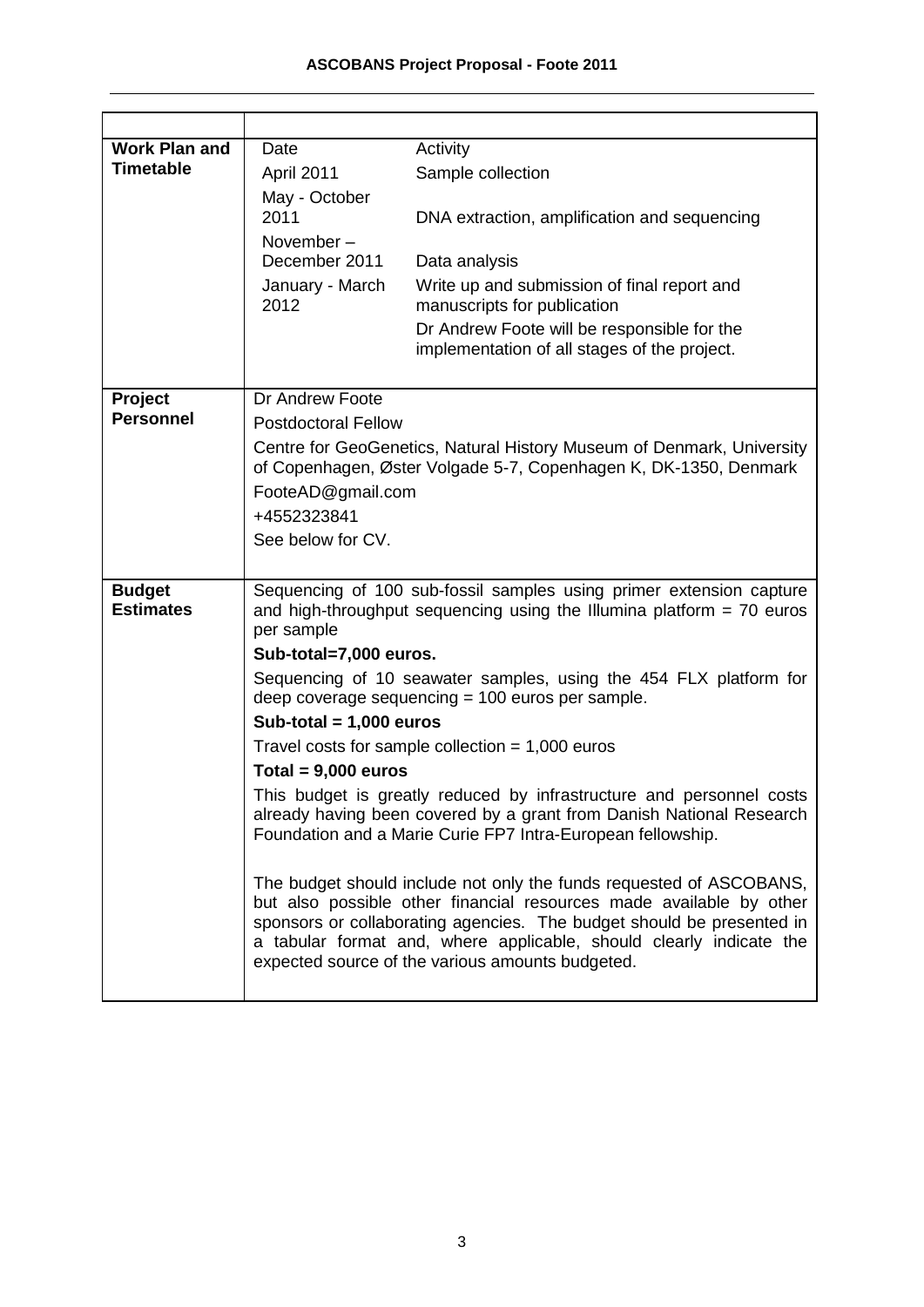# **CV**

Dr Andrew Foote

Postdoctoral Fellow

Centre for GeoGenetics, Natural History Museum of Denmark, University of Copenhagen, Øster Volgade 5-7, Copenhagen K, DK-1350, Denmark

[FooteAD@gmail.com](mailto:FooteAD@gmail.com)

+4552323841

## **Education**

2006-2010 The Evolutionary Ecology of North Atlantic killer whales. PhD thesis, University of Aberdeen, UK.

2002-2005 Correlates of Variability in Killer Whale Stereotyped Call Repertoires. MSc thesis, University of Durham, UK.

## **Post-doctoral Employment**

September-December 2010 Postdoctoral Researcher, Centre for GeoGenetics, University of Copenhagen (European Science Foundation (ESF) Frontiers of Speciation (FroSpects) exchange grant).

January 2011 – April 2013 Postdoctoral Fellow, Centre for GeoGenetics, University of Copenhagen (Marie Curie FP7 Intra-European Fellowship).

## **Peer-reviewed publications**

Vilstrup JT, Ho SYW, **Foote AD**, et al. (in review) Mitogenomic phylogenetic analyses of the Delphinidae with an emphasis on the Globicephalinae. BMC Biology

**Foote AD**, Hofreiter M, Morin PA (2011) Ancient DNA and marine mammals: Studying longlived species over ecological and evolutionary timescales. Annals of Anatomy in press (Invited Review)

**Foote AD**, Morin PA, Durban JW, Pitman RL, Wade P, Willerslev E, Gilbert MTP, da Fonseca RR (2011) Positive selection on the killer whale mitogenome. Biology Letters, 7:116-118.

**Foote AD**, Vilstrup JT, de Stephanis R, et al. (2011) Genetic differentiation among North Atlantic killer whale populations. Molecular Ecology 20:629-641.

Rehn N, Filatova OA, Durban JW, **Foote AD** (2011) Cross-cultural and cross-ecotype production of a killer whale 'excitement' call suggests universality. Naturwissenschaften 98:1-6.

Morin PA, Archer FI, **Foote AD**, et al. (2010) Complete mitochondrial genome phylogeographic analysis of killer whales (Orcinus orca) indicates multiple species. Genome Research 20:908-916.

**Foote AD**, Similä T, Vikingsson GA, Stevick PT (2010) Movement, site fidelity and connectivity in a top marine predator, the killer whale. Evolutionary Ecology 24:803-814.

**Foote AD**, Newton J, Piertney SB, Willerslev E, Gilbert MTP (2009) Ecological, morphological and genetic divergence of sympatric North Atlantic killer whale populations. Molecular Ecology 18:5207-5217.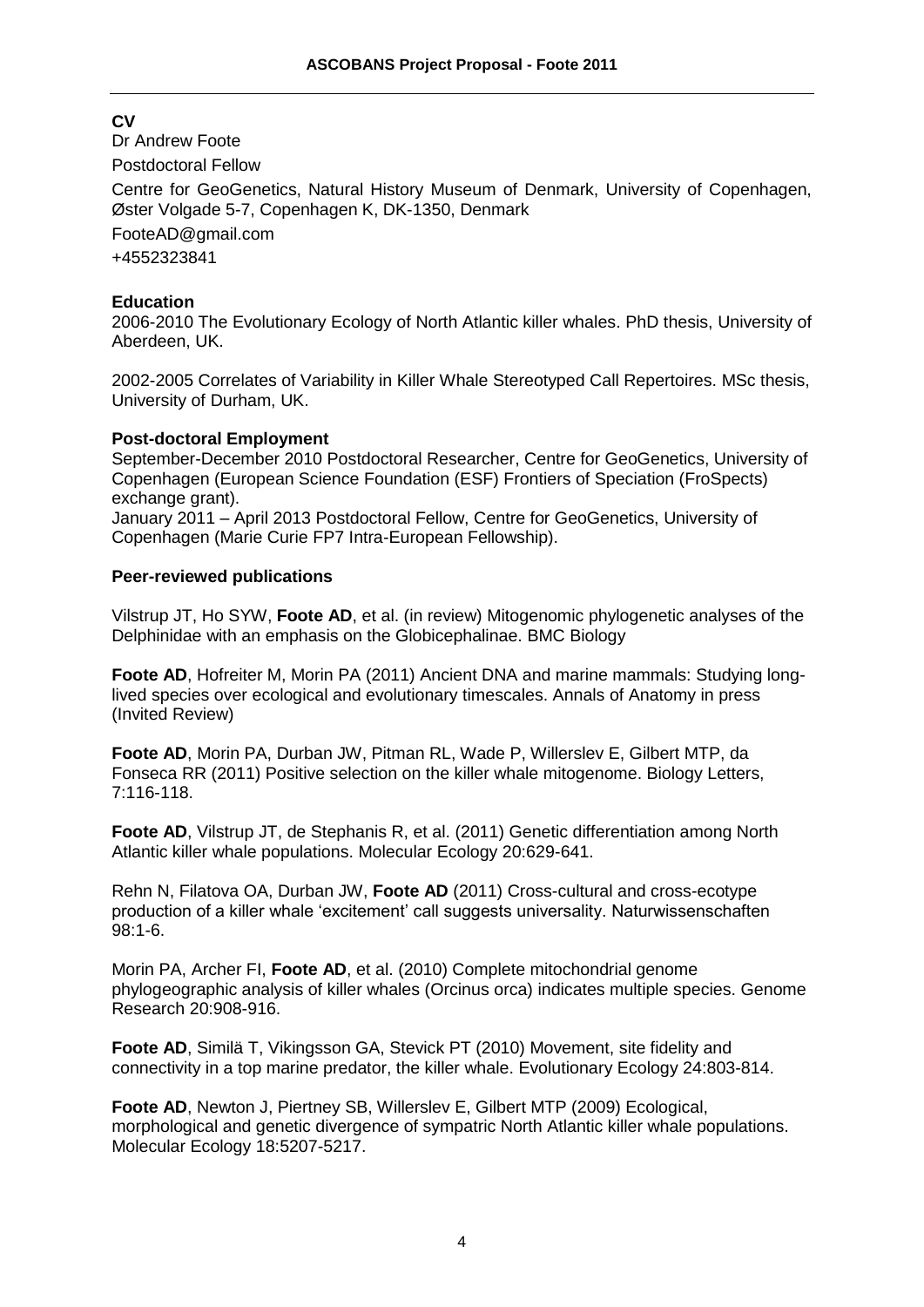Bolt HE, Harvey PV, Mandleberg L, **Foote AD** (2009) Occurrence of killer whales in Scottish inshore waters: temporal and spatial patterns relative to the distribution of declining harbour seal populations. Aquatic Conservation 19:671-675

**Foote AD** (2008) Mortality rate acceleration and post-reproductive lifespan in matrilineal whale species. Biology Letters 4:189-191

**Foote AD**, Osborne RW, Hoelzel AR (2008) Temporal and contextual patterns of killer whale (Orcinus orca) call type production. Ethology 114:599-606

**Foote AD**, Nystuen JA (2008) Variation in call pitch among killer whale ecotypes. Journal of the Acoustical Society of America 123:1747-1752

**Foote AD**, Griffin RM, Howitt D, Larsson L, Miller PJO, Hoelzel AR (2006) Killer whales are capable of vocal learning. Biology Letters 2:509-512

**Foote AD**, Osborne RW, Hoelzel AR (2004) Whale-call response to masking boat noise. Nature 428:910

#### **Invited presentations**

Scientific Committee of the International Whaling Commission, Anchorage, USA (2007). Southern Resident Killer Whale Symposium, NOAA, Seattle, USA (2006)

## **Reports**

SCOS 2010 Marine Scotland 2010 Marine Scotland 2009 SCOS 2007 IWC 2007

## **Teaching Experience**

Ecology tutor and ecology and zoology practical class demonstrator at Durham University and supervised a student (James Whiteford) for his dissertation thesis for which he received a first class mark. At Aberdeen I supervised a MSc student project (Harriet Bolt) which resulted in a first class mark, three government reports, student prize winning international conference poster and a peer-reviewed publication. I co-supervised an MSc student (Julia Vilstrup) and two Batchelors students at the University of Copenhagen, all of which were awarded a maximum score of 12, Julia's project resulted in the submission of a first author peer-reviewed publication for her and she contributed to two other papers for which she is a co-author. Most recently I co-supervised a MSc student from the University of Bangor, UK, which has also resulted in the submission of a peer reviewed paper.

#### **Grants and Awards**

£500 Whale and Dolphin Conservation Society 2002 & 2003 £1,000 PADI Project AWARE 2003 \$500 American Cetacean Society Puget Sound Chapter award 2003 \$10,000 Northwest Fisheries Science Center, NOAA 2005, £22,500 6<sup>th</sup> Century Scholarship Aberdeen University 2006-2009 £40,000 Carnegie Trust 2008 £2,000 Scottish Natural Heritage 2008 £10,000 Marine Directorate, Scottish Government 2008 £9,000 EU Genetime Grant 2009 £10,000 Marine Directorate, Scottish Government 2009 NERC grant, following the award of A4 status, to carry stable isotope analysis at SUERC facillity 2009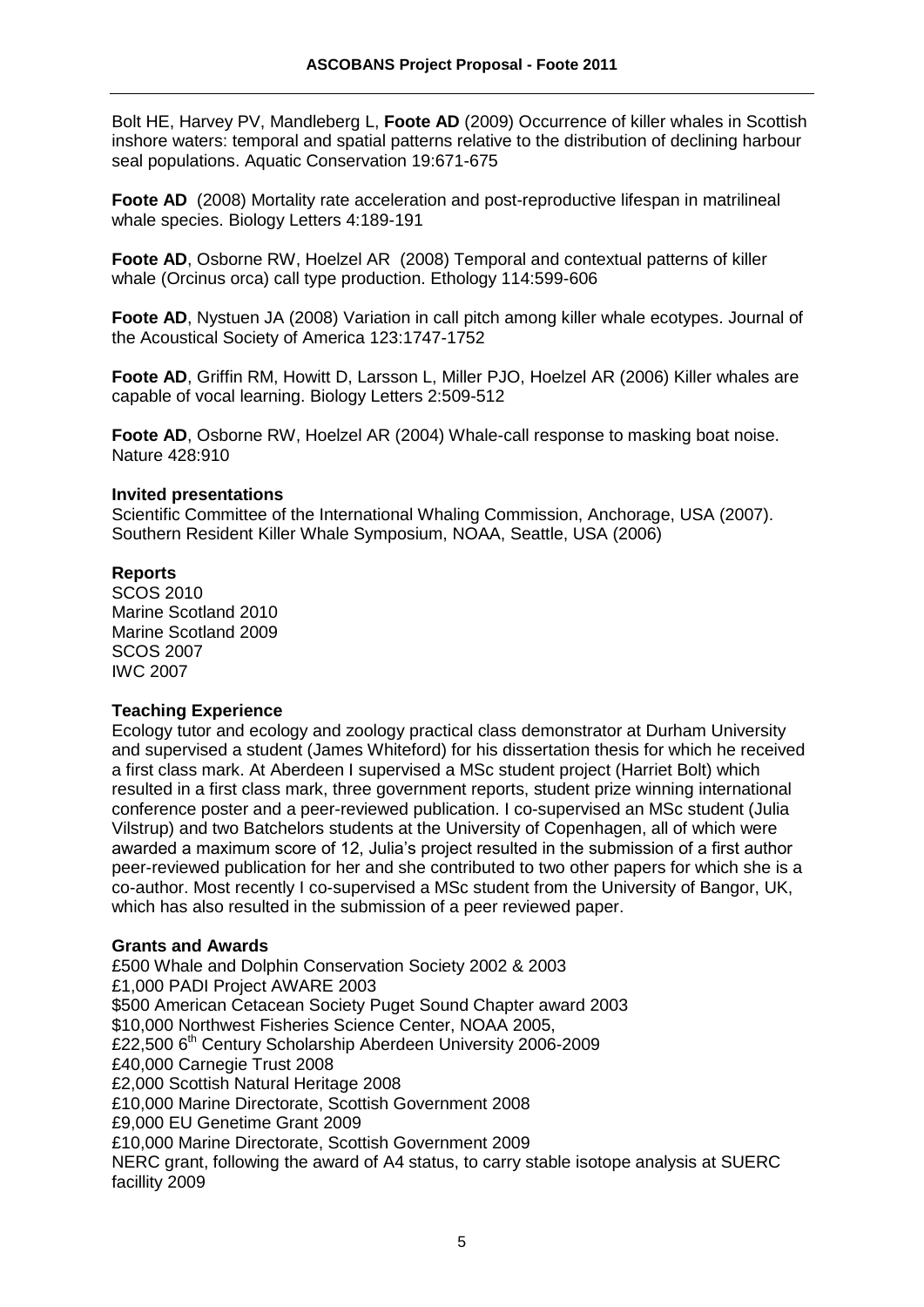£1,000 Systematics Research Fund, Linnean Society 2009 £10,000 Marine Directorate, Scottish Government 2010 Euro 2,000 European Science Foundation (ESF) Frontiers of Speciation (FroSpects) exchange grant 2010 EU Marie Curie FP7 Intra-European fellowship 2011-2013

**Reviewer for** Animal Behaviour, Animal Cognition, Behavioral Genetics, Biodiversity and Conservation, Biological Conservation, Biological Journal of the Linnean Society, Ethology, Journal of Heredity, Journal of Zoology, Mammalian Biology, Marine Biology, Marine Mammal Science, Molecular Ecology, Proceedings of the Royal Society Series B.

#### **Society Membership**

Association for the Study of Animal Behaviour (ASAB) student member since 2002 European Cetacean Society (ECS) student member since 2002 Society for Marine Mammalogy (SMM) student member since 2005 SMM UK student chapter member since 2003, committee member 2007-2008, hosted and organized the 2008 annual meeting

**Media coverage** includes reports in *Nature* (Research Highlights), *Science* (Random Samples), New Scientist, Scientific American, New York Times, The Independent, Daily Telegraph, The Times, Planet Earth (NERC magazine), BBC1 for whom I have acted as a Scientific consultant, BBC Radio 4, BBC World Service and CBC radio.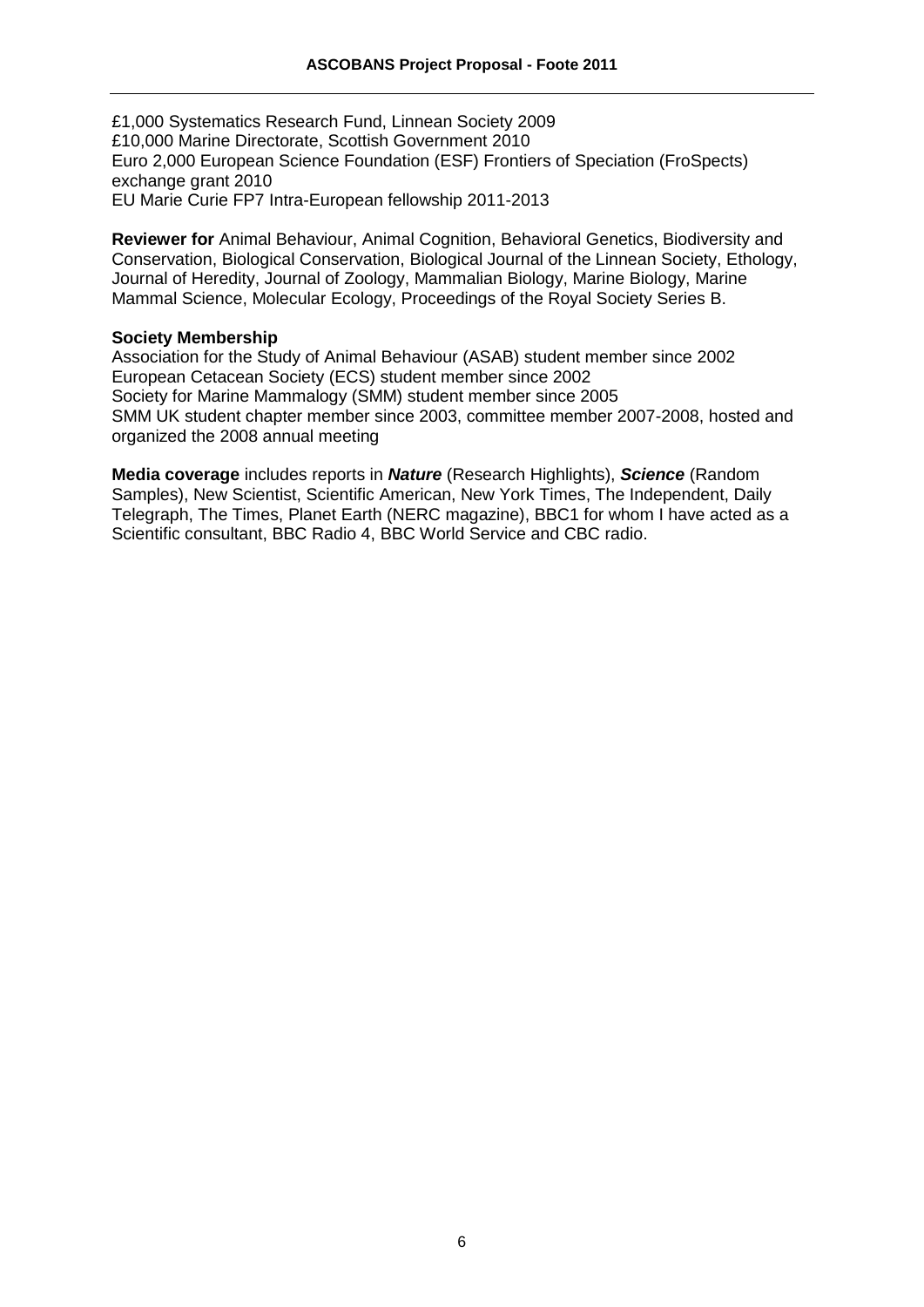# **FORMAT FOR PROJECT PROPOSALS FOR THE CONSIDERATION OF THE ASCOBANS ADVISORY COMMITTEE**

| <b>Title</b>                                                                                               |                                                                                                                                                                                                                                                                                                                                                                                                                                                                                                                                                                                                                                                                                                                                                                                                                                                                                                                                 | <b>Justification:</b>               | Project ID: |
|------------------------------------------------------------------------------------------------------------|---------------------------------------------------------------------------------------------------------------------------------------------------------------------------------------------------------------------------------------------------------------------------------------------------------------------------------------------------------------------------------------------------------------------------------------------------------------------------------------------------------------------------------------------------------------------------------------------------------------------------------------------------------------------------------------------------------------------------------------------------------------------------------------------------------------------------------------------------------------------------------------------------------------------------------|-------------------------------------|-------------|
| Photo identification of Harbour Porpoise,<br>Phocoena phocoena, using a digiscope; a<br>feasibility study. |                                                                                                                                                                                                                                                                                                                                                                                                                                                                                                                                                                                                                                                                                                                                                                                                                                                                                                                                 | Conservation and<br>Management Plan | 2011/02     |
| <b>Implementing Agency /</b>                                                                               | Individual: Hannah Keogh                                                                                                                                                                                                                                                                                                                                                                                                                                                                                                                                                                                                                                                                                                                                                                                                                                                                                                        |                                     |             |
| <b>Applicant</b>                                                                                           | Address: Leabeg Lane, Newcastle, Co. Wicklow, Ireland                                                                                                                                                                                                                                                                                                                                                                                                                                                                                                                                                                                                                                                                                                                                                                                                                                                                           |                                     |             |
| <b>Collaborating Agencies</b>                                                                              | Individual: Thomas Felce- Manx Whale & Dolphin Watch                                                                                                                                                                                                                                                                                                                                                                                                                                                                                                                                                                                                                                                                                                                                                                                                                                                                            |                                     |             |
| / Other Sponsors                                                                                           | Address: 1 Tynwald Road, Peel, Isle of Man, IM5 1JZ.                                                                                                                                                                                                                                                                                                                                                                                                                                                                                                                                                                                                                                                                                                                                                                                                                                                                            |                                     |             |
| <b>Background / Problem</b>                                                                                | Harbour Porpoise tend to be very shy of boats, making any<br>study of individuals very difficult. Therefore very little is known<br>about residency of individuals to specific areas or about whether<br>certain individuals show preference to certain other individuals.<br>Photo identification is a widely used technique in marine<br>mammal science, but has been used very rarely and with limited<br>success on Porpoise species. This will be the first study to<br>attempt photo identification of Harbour Porpoise from land using<br>a digiscope. Since this will involve no disturbance of individuals,<br>it is hoped that more images will be taken than has been<br>possible in previous, boat based, photo identification studies on<br>Harbour Porpoise.                                                                                                                                                      |                                     |             |
| <b>Objectives</b>                                                                                          | The objective of this project is to test the efficacy of land based<br>digiscoping as a tool for photo identification of Harbour Porpoise.<br>This will be achieved by fulfilling certain other objectives. Firstly,<br>to assess whether it is possible to take images, of good enough<br>quality, to be able to identify individuals. Secondly, to assess<br>whether dorsal fins of Harbour Porpoise have enough<br>distinguishing features to be able to identify individuals.<br>Finally, to assess whether enough individuals have<br>distinguishable features to make photo-identification a useful tool<br>in understanding life history traits of Harbour Porpoise. If all of<br>the aforementioned assessments prove positive, it will then be<br>possible to determine whether individuals show any form of<br>residency to a particular area and to gain an insight into the<br>social dynamics of Harbour Porpoise. |                                     |             |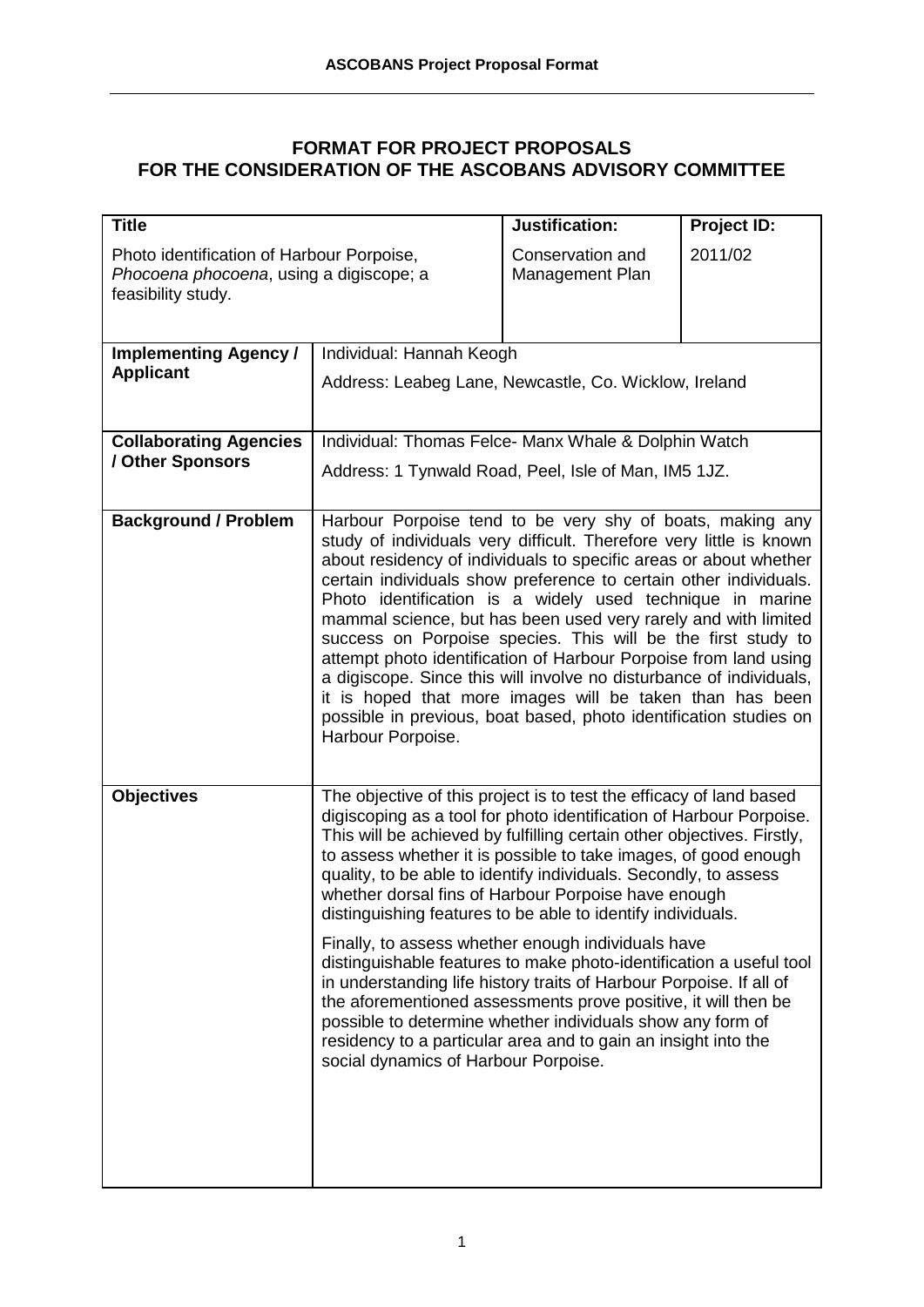| <b>Relevance to</b><br><b>ASCOBANS</b> | This project is most relevant to the Surveys and Research part<br>of the Triennium Plan and related Conservation and<br>Management Plan. The latter plan encourages investigations to<br>assess the status and seasonal movements of population and<br>stocks (a) and to locate areas of special importance to small<br>cetacean species (b). It goes on to state that "Studies should<br>particularly include improvement of existing and development of<br>new methods to estimate abundance, trends, population<br>structure and dynamics and migrations. Studies under (b) should<br>focus on locating areas of special importance for breeding and<br>feeding. |
|----------------------------------------|---------------------------------------------------------------------------------------------------------------------------------------------------------------------------------------------------------------------------------------------------------------------------------------------------------------------------------------------------------------------------------------------------------------------------------------------------------------------------------------------------------------------------------------------------------------------------------------------------------------------------------------------------------------------|
|                                        | This project represents a new methodology which will help<br>to understand the population structure and dynamics of Harbour<br>Porpoise in Manx waters. It may also highlight how important the<br>study sites are for breeding Harbour Porpoise and will highlight<br>how many individual adults, with calves, use the two study sites.<br>At present, there is no methodology available from which such<br>specific information about Harbour Porpoise individuals can be<br>assessed.                                                                                                                                                                            |
|                                        | Furthermore, at present, it is assumed that the abundance<br>estimate of around 850, derived from distance sampling, for<br>Harbour Porpoise in Manx waters, represents essentially one<br>population, as is the case for example in Cardigan Bay Wales. If<br>this study shows Harbour Porpoise to be highly resident, it is<br>more likely that porpoise in Manx waters and potentially<br>elsewhere, are in fact a series of sub-populations, that rarely<br>intermingle. This needs to be accounted for by decision makers<br>and conservationists.                                                                                                             |
| <b>Activities</b>                      | Initially, the only task to be carried out is the taking of images of<br>Harbour Porpoise using a Canon EOS 30D SLR camera<br>attached to a telescope and a tripod system. All digiscoping will<br>be carried out by Hannah Keogh.                                                                                                                                                                                                                                                                                                                                                                                                                                  |
|                                        | Two study sites will be used: Port St Mary (Latitude 54°<br>4.07, Longitude -4º 41.21) and to the east of the Calf of Man<br>sound (Latitude 54° 3.77, Longitude -4° 47.58). These locations<br>have been chosen because effort based watches from land have<br>shown them to be frequented by Harbour Porpoise.<br>Furthermore, groups are often encountered close enough<br>inshore to allow digiscoping to be feasible.                                                                                                                                                                                                                                          |
|                                        | Digiscoping will be carried out only on days of Beaufort<br>scale force three or less as above this wind speed, individuals<br>will be difficult to spot and therefore difficult to obtain images of.<br>Two personnel will be present during all digiscoping sessions;<br>Hannah Keogh will always be the photographer and will be<br>accompanied by at least one other observer. These observers<br>will be volunteers for Manx Whale and Dolphin Watch and Manx<br>Wildlife Trust and will be trained before the start of the project.                                                                                                                           |
|                                        | Before cataloguing, images will be assessed in terms of<br>quality, using a standardised protocol. Only images of high<br>enough quality will be used in the project. Individuals will be<br>catalogued based on the level of markings on the dorsal fin. The<br>catalogue will be split into three sub-catalogues: well marked                                                                                                                                                                                                                                                                                                                                     |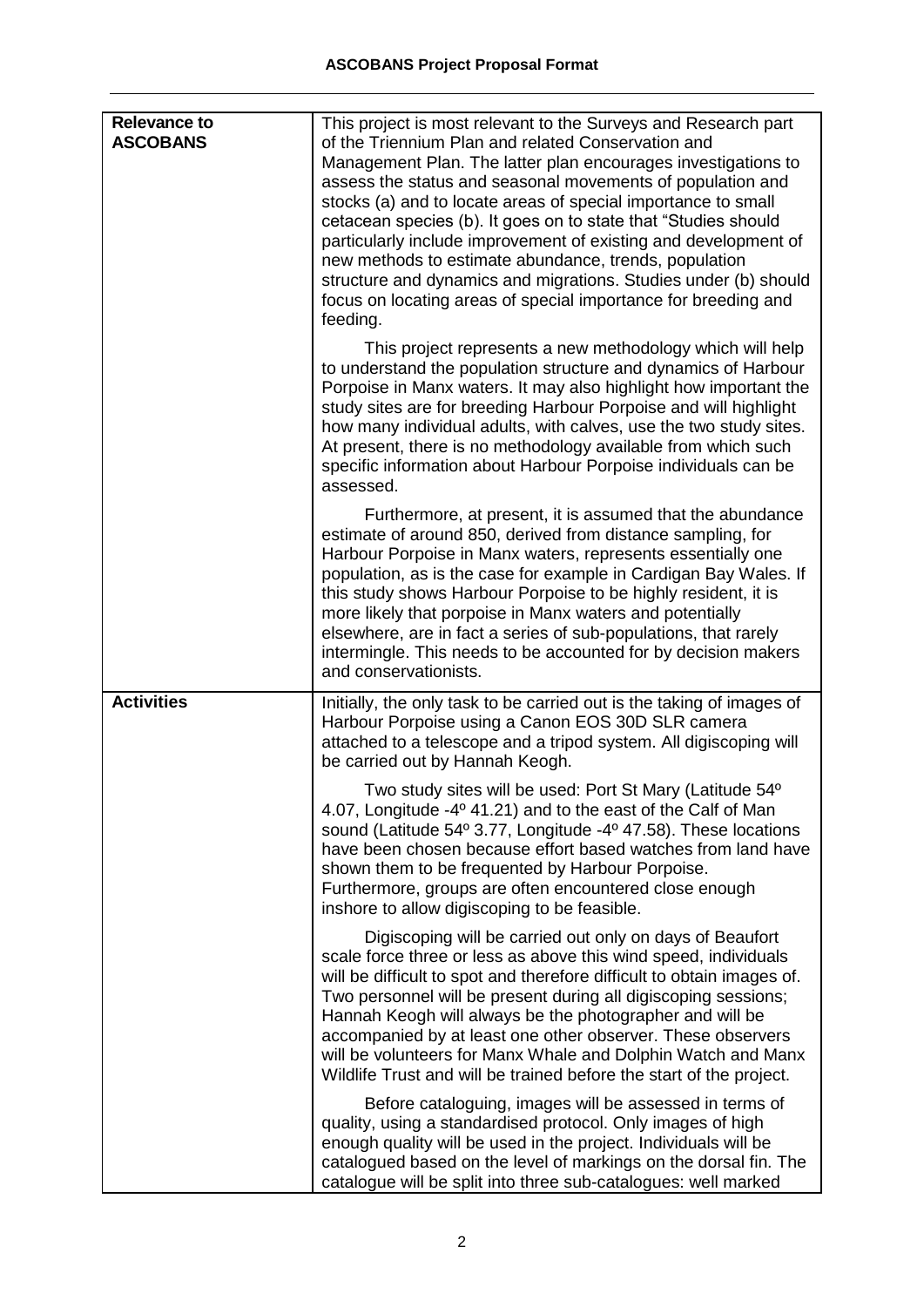|                | individuals (those recognisable from images of either side of the<br>dorsal fin), individuals recognisable from the left hand side of the<br>dorsal fin only and individuals recognisable from the right hand<br>side of the dorsal fin only. Calves will also be catalogued either<br>by markings on the dorsal fin or flanks or by association with an<br>adult individual who has been recognised. At least one image<br>each time an individual is photographed will be catalogued. If an<br>individual is well marked, an image of both the left hand side and<br>right hand side will be catalogued, if available. Cataloguing will<br>be carried out by Hannah Keogh and Tom Felce. |
|----------------|--------------------------------------------------------------------------------------------------------------------------------------------------------------------------------------------------------------------------------------------------------------------------------------------------------------------------------------------------------------------------------------------------------------------------------------------------------------------------------------------------------------------------------------------------------------------------------------------------------------------------------------------------------------------------------------------|
| <b>Outputs</b> | A report on the success of the project, accompanied by the<br>catalogue of individuals, will be provided to ASCOBANS and to<br>the Isle of Man governmental Department of Environment,<br>Forestry and Agriculture (DEFA). The project will also be<br>presented as a poster at the meeting of the European Cetacean<br>Society in 2012. It is also hoped that the project will be accepted<br>in peer reviewed journals, as a novel technique for studying<br>Harbour Porpoise, for example in the journal "Methods in<br>Ecology and Evolution".                                                                                                                                         |
|                | On a more local scale, the information will be disseminated<br>to the Manx public through public talks and through the websites<br>of Manx Whale and Dolphin Watch and the Manx Wildlife Trust.<br>The catalogue itself will also be available on both of these<br>websites.                                                                                                                                                                                                                                                                                                                                                                                                               |
|                | The Manx government is currently in the process of<br>creating the first of a network of Marine Nature Reserves. If it<br>can be proven that either Port St Mary or east of the Calf of Man<br>sound are important areas for individual Harbour Porpoise,<br>particularly adults associated with calves, this can be used as<br>part of the consultation process in the selection of future marine<br>nature reserves.                                                                                                                                                                                                                                                                     |
|                | The project will also be used to create more public interest<br>in the plight of Harbour Porpoise in Manx waters. Being able to<br>recognise individuals and highlight individuals that are resident<br>to an area will give people a sense of ownership of porpoise in<br>their area, which in turn will increase public perception of<br>Harbour Porpoise in Manx waters.                                                                                                                                                                                                                                                                                                                |
|                | The degree of residency of individuals to specific areas will<br>affect the way that Harbour Porpoise should be managed in<br>Manx waters. If individuals show very little residency for<br>example, management needs to take place over large<br>geographical areas, whereas if individuals show a very high<br>degree of residency, management needs to occur only in small<br>geographical areas.                                                                                                                                                                                                                                                                                       |
|                |                                                                                                                                                                                                                                                                                                                                                                                                                                                                                                                                                                                                                                                                                            |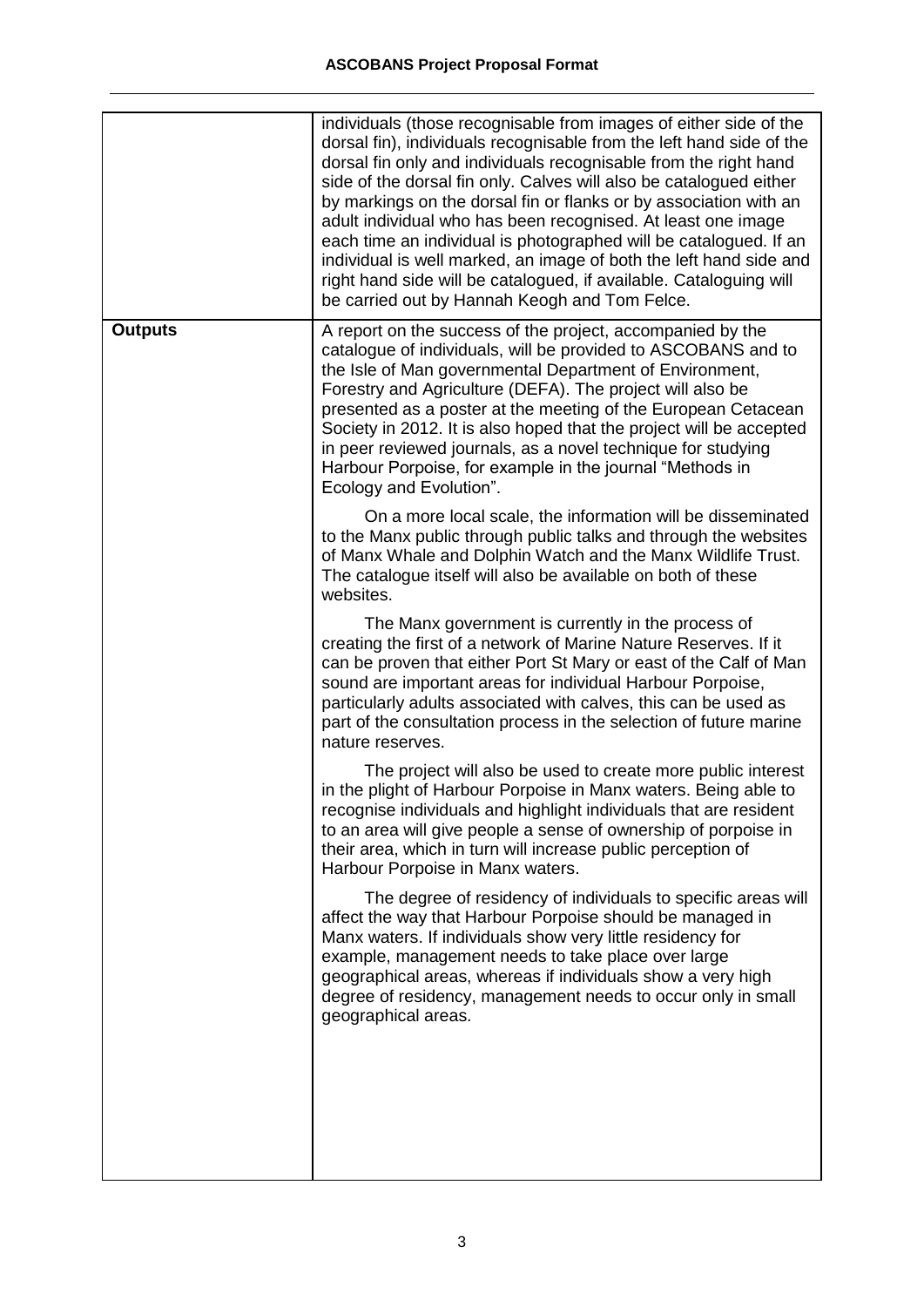| <b>Work Plan and</b>     | Start date $-30th$ April 2011                                                                                                                                                                                                                                                                                                                                                                                                                                                                                                                                                   |                                                       |                 |                                                          |  |
|--------------------------|---------------------------------------------------------------------------------------------------------------------------------------------------------------------------------------------------------------------------------------------------------------------------------------------------------------------------------------------------------------------------------------------------------------------------------------------------------------------------------------------------------------------------------------------------------------------------------|-------------------------------------------------------|-----------------|----------------------------------------------------------|--|
| <b>Timetable</b>         | End date $-30th$ April 2012                                                                                                                                                                                                                                                                                                                                                                                                                                                                                                                                                     |                                                       |                 |                                                          |  |
|                          |                                                                                                                                                                                                                                                                                                                                                                                                                                                                                                                                                                                 |                                                       |                 |                                                          |  |
|                          | <b>Activity</b>                                                                                                                                                                                                                                                                                                                                                                                                                                                                                                                                                                 | <b>Start date</b>                                     | <b>End date</b> | Implentee                                                |  |
|                          | Photography                                                                                                                                                                                                                                                                                                                                                                                                                                                                                                                                                                     | 30/04/11                                              | 31/12/12        | Hannah<br>Keogh                                          |  |
|                          | Assessment of<br>image quality                                                                                                                                                                                                                                                                                                                                                                                                                                                                                                                                                  | 30/04/11                                              | 31/12/12        | Hannah<br>Keogh and<br><b>Tom Felce</b>                  |  |
|                          | Cataloguing                                                                                                                                                                                                                                                                                                                                                                                                                                                                                                                                                                     | 30/04/11                                              | 01/03/12        | Hannah<br>Keogh and<br><b>Tom Felce</b>                  |  |
|                          | Report<br>production                                                                                                                                                                                                                                                                                                                                                                                                                                                                                                                                                            | 01/01/12                                              | 30/04/12        | Tom Felce<br>and Hannah<br>Keogh                         |  |
| <b>Project Personnel</b> | Hannah Keogh - Photographer                                                                                                                                                                                                                                                                                                                                                                                                                                                                                                                                                     |                                                       |                 |                                                          |  |
|                          | Tel: +353872819201                                                                                                                                                                                                                                                                                                                                                                                                                                                                                                                                                              |                                                       |                 |                                                          |  |
|                          | Affiliation – Volunteer with Manx Whale and Dolphin Watch.                                                                                                                                                                                                                                                                                                                                                                                                                                                                                                                      |                                                       |                 |                                                          |  |
|                          |                                                                                                                                                                                                                                                                                                                                                                                                                                                                                                                                                                                 |                                                       |                 | Hannah Keogh volunteered for the Manx Wildlife Trust and |  |
|                          | Manx Whale and Dolphin Watch for 4 months during the<br>summer of 2010. During this time, she was involved in many<br>aspects of the marine wildlife work carried out, including land<br>based watches for cetaceans and basking sharks, boat surveys,<br>data entry, checking and analysis, photo identification of<br>cetaceans and basking sharks, assisting at public events and<br>with marine education and interpretation.                                                                                                                                               |                                                       |                 |                                                          |  |
|                          | Hannah is a highly skilled wildlife photographer, even<br>succeeding in taking the first photograph of a humpback whale<br>in Manx waters for several years. She also took many images of<br>Risso's Dolphins which have been used in the Manx Risso's<br>Dolphin catalogue, both from land and boat. Hannah also has a<br>FETAC level 5 photography qualification received in Eire.                                                                                                                                                                                            |                                                       |                 |                                                          |  |
|                          | Tom Felce - Supervisor                                                                                                                                                                                                                                                                                                                                                                                                                                                                                                                                                          |                                                       |                 |                                                          |  |
|                          | Tel: +447624330185                                                                                                                                                                                                                                                                                                                                                                                                                                                                                                                                                              |                                                       |                 |                                                          |  |
|                          | Affiliation – Director of Manx Whale and Dolphin Watch                                                                                                                                                                                                                                                                                                                                                                                                                                                                                                                          |                                                       |                 |                                                          |  |
|                          | Watch since 2009 and has been the lead researcher of the<br>organisation since 2007. Projects that have been completed<br>since then include the creation of an Irish Sea Risso's Dolphin<br>catalogue with WDCS and SWF, derivation of the first ever<br>abundance estimate for Harbour Porpoise in Manx waters and<br>line transect surveys for cetaceans in Manx waters. Photo-<br>identification catalogues have been set up for Risso's Dolphins,<br>Common Dolphins, Bottlenose Dolphins and Minke Whales in<br>Manx waters, images being shared with other marine mammal | Tom Felce has been director of Manx Whale and Dolphin |                 |                                                          |  |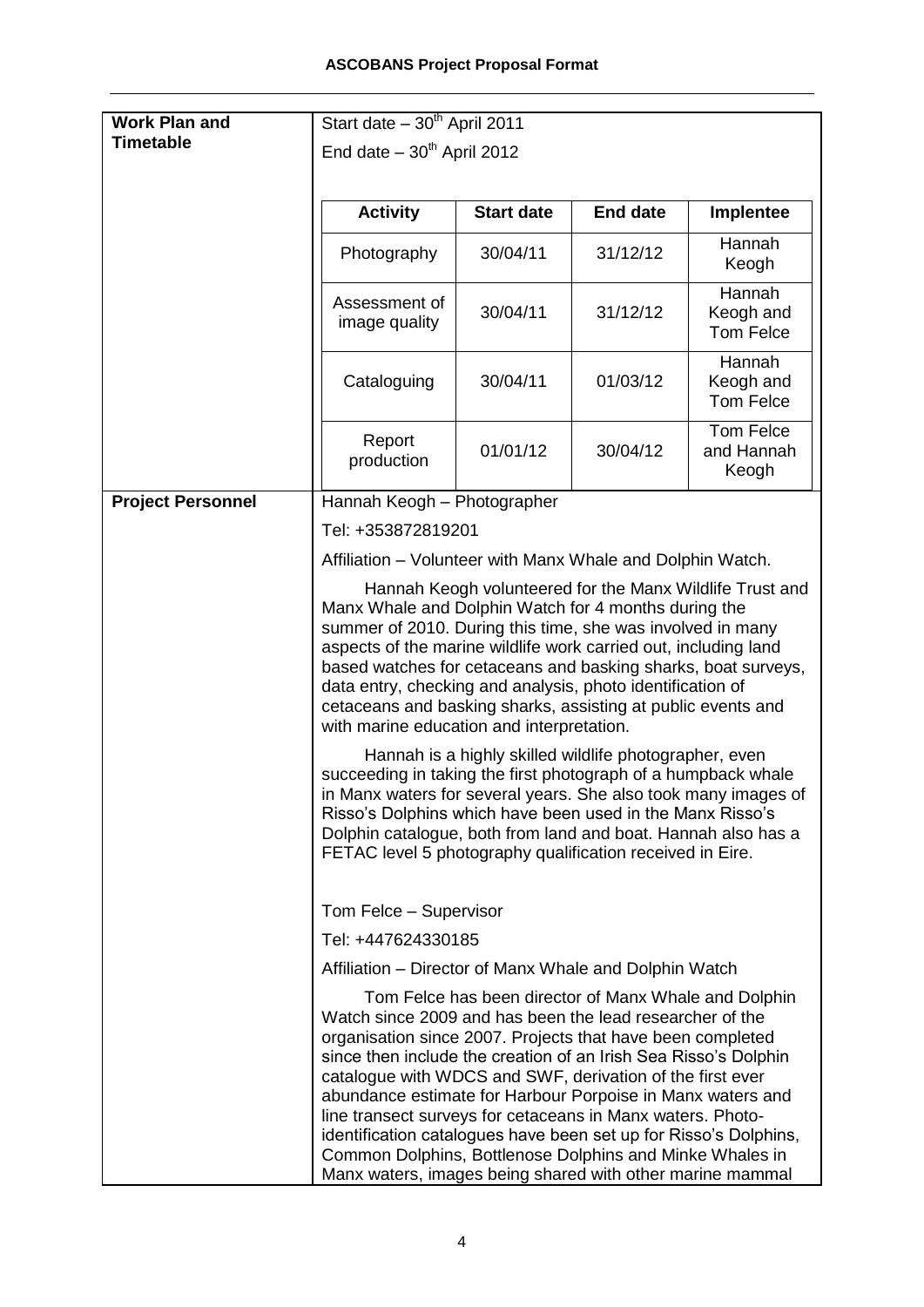|                         | research organisations around the Irish Sea.                                                                                                                                                                                                                                                                                                                                                      |                 |                                                                                                                        |  |
|-------------------------|---------------------------------------------------------------------------------------------------------------------------------------------------------------------------------------------------------------------------------------------------------------------------------------------------------------------------------------------------------------------------------------------------|-----------------|------------------------------------------------------------------------------------------------------------------------|--|
|                         | Tom has presented posters at the European Cetacean<br>Society every year since 2005, when working for SWF and has<br>written yearly reports for the Manx government based on the<br>work carried out by Manx Whale and Dolphin Watch. Before<br>working for Manx Whale and Dolphin Watch, Tom spent three<br>years working for SWF in Cardigan Bay, Wales, including<br>running research in 2005. |                 |                                                                                                                        |  |
| <b>Budget Estimates</b> |                                                                                                                                                                                                                                                                                                                                                                                                   |                 |                                                                                                                        |  |
|                         |                                                                                                                                                                                                                                                                                                                                                                                                   | <b>Task</b>     | <b>Cost</b>                                                                                                            |  |
|                         |                                                                                                                                                                                                                                                                                                                                                                                                   | Photography     | £1000 (time)                                                                                                           |  |
|                         |                                                                                                                                                                                                                                                                                                                                                                                                   | Travel to sites | £200 $(E2$ per trip)                                                                                                   |  |
|                         |                                                                                                                                                                                                                                                                                                                                                                                                   | Cataloguing     | £400 (time)                                                                                                            |  |
|                         | £400 (time)<br>Report production                                                                                                                                                                                                                                                                                                                                                                  |                 |                                                                                                                        |  |
|                         | Watch.                                                                                                                                                                                                                                                                                                                                                                                            |                 | All equipment needed for the study (camera, digiscope,<br>hard drives etc.) is already owned by Manx Whale and Dolphin |  |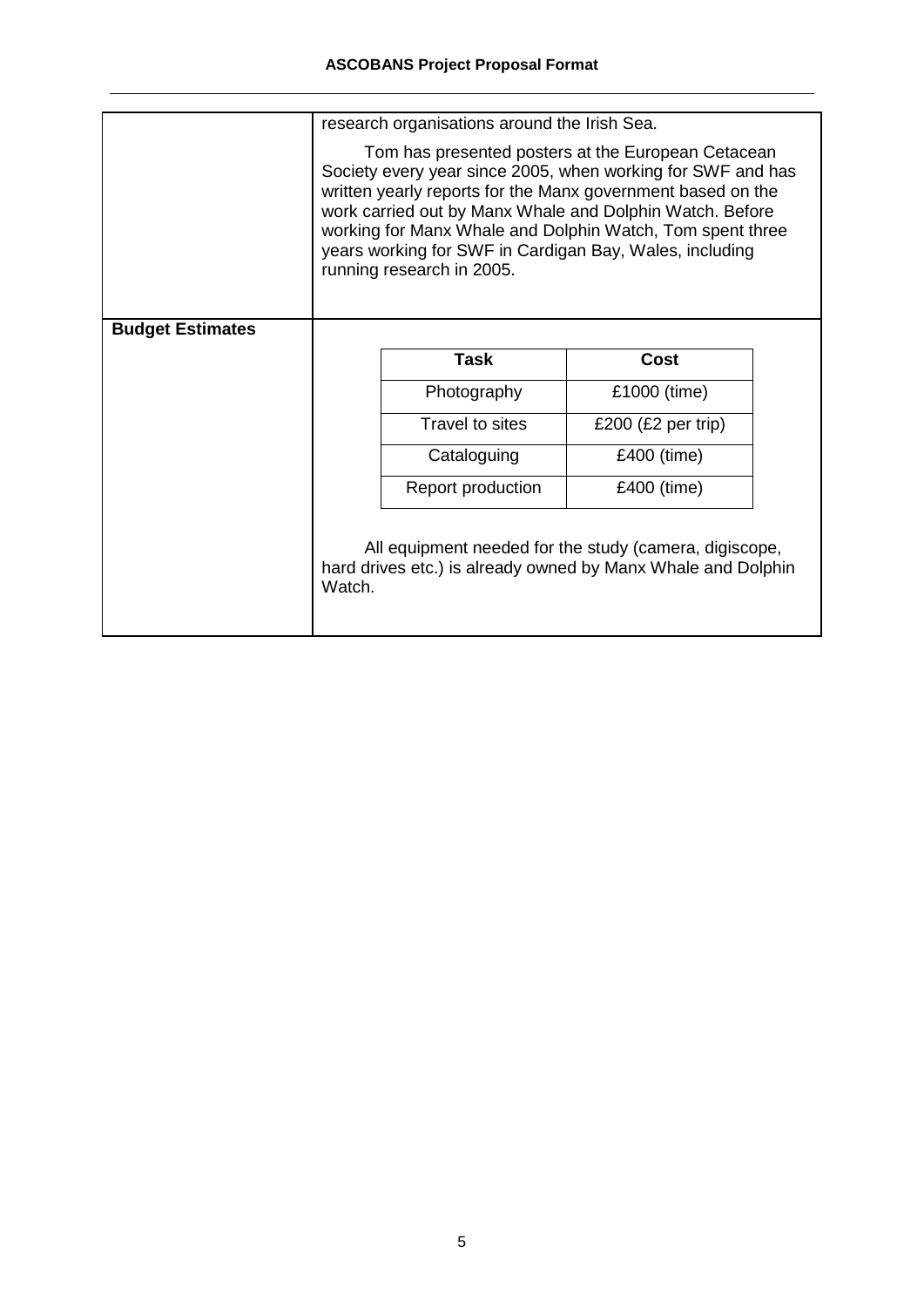



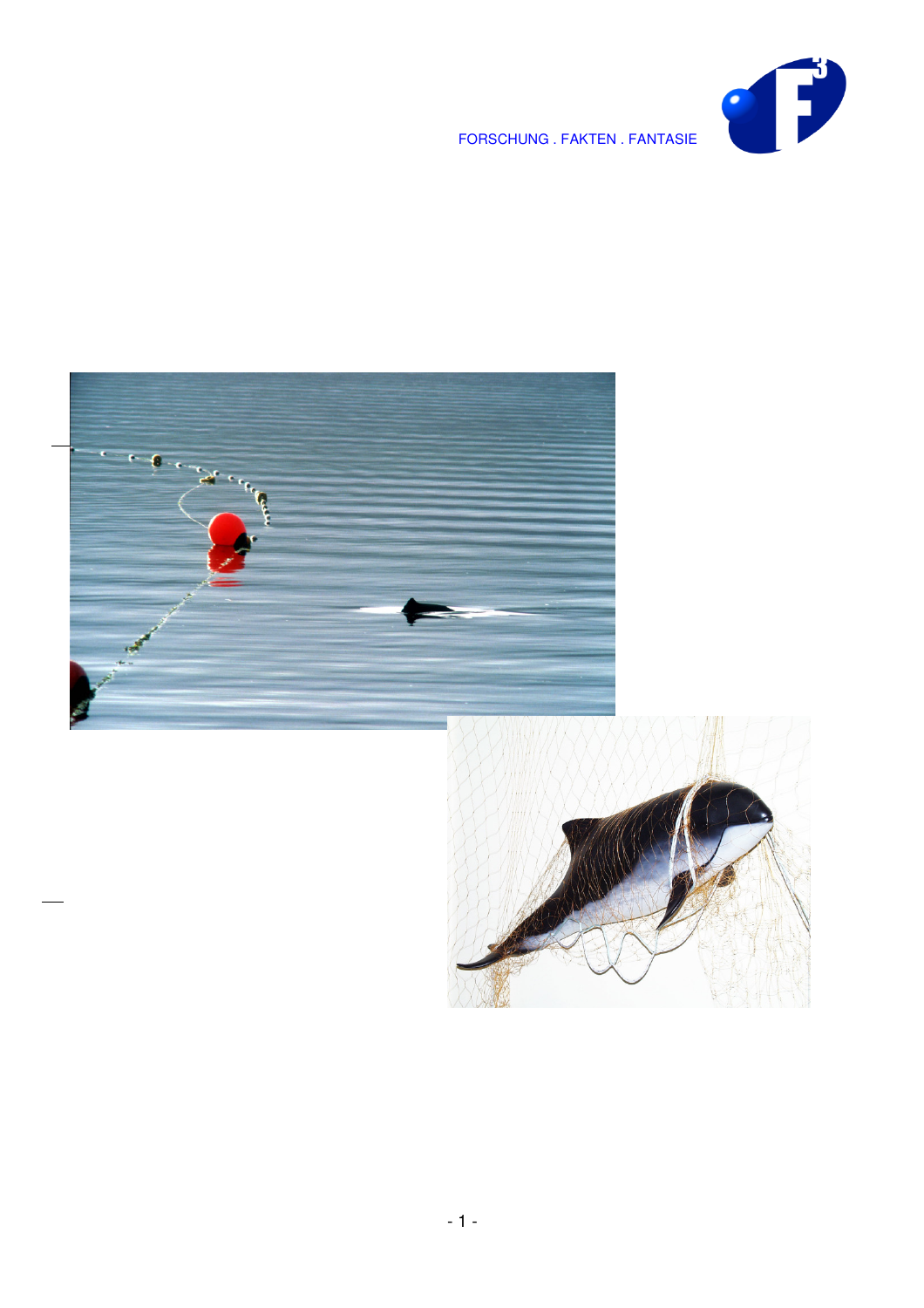

| <b>Title</b>                                     |                                                                                                                                                                                                                                                                                                                                                                                                                                                                                                                   | Justification: | <b>Project ID:</b> |
|--------------------------------------------------|-------------------------------------------------------------------------------------------------------------------------------------------------------------------------------------------------------------------------------------------------------------------------------------------------------------------------------------------------------------------------------------------------------------------------------------------------------------------------------------------------------------------|----------------|--------------------|
|                                                  | Harbour porpoise alerting device (PAL):<br>detailed field tests using theodolite-tracking                                                                                                                                                                                                                                                                                                                                                                                                                         |                |                    |
| <b>Implementing Agency /</b><br><b>Applicant</b> | Prof. Dr. Boris Culik<br>F <sup>3</sup> : Forschung . Fakten . Fantasie<br>Am Reff 1<br>D- 24226 Heikendorf                                                                                                                                                                                                                                                                                                                                                                                                       |                |                    |
|                                                  | Fon: +49(0) 431 2378 588<br>Mobil +49 (0) 172 750 41 92<br>Fax: +49(0) 431 2378 589<br>Email: bculik@fh3.de<br>Web: www.fh3.de                                                                                                                                                                                                                                                                                                                                                                                    |                |                    |
| <b>Collaborating Agencies</b>                    | L3 ELAC Nautik, Kiel<br>MC-Elektronik, Schwedeneck<br>IFM-GEOMAR, Kiel<br>WTD71, German Navy, Kiel                                                                                                                                                                                                                                                                                                                                                                                                                |                |                    |
| <b>German Summary</b>                            | "PAL" (Porpoise Alarm), ein neuartiges akustisches Warngerät,<br>nutzt die Kommunikationslaute von Schweinswalen um die Tiere<br>vor tödlichen Netzen zu warnen. Erste Versuche an Tieren im<br>Labor und im Freiland zeigen, dass die Tiere das Signal richtig<br>verstehen und darauf mit intensiver akustischer Untersuchung<br>reagieren. Nun soll mittels Theodolit eine eingehendere Aufzeich-<br>nung des Schweinswalverhaltens im Freiland erfolgen, um die<br>Reaktion auf PAL quantifizieren zu können. |                |                    |
|                                                  | Die wichtigste Todesursache für Schweinswale in freier Wildbahn<br>ist die Kollision mit Netzten. Vor allem in Kiemennetzen verhed-<br>dern sich die Tiere leicht und ertrinken (Culik, 2010). Die Tiere<br>können die Netze aus feinem Nylongarn weder mit Hilfe ihrer Au-<br>gen noch akustisch mit Hilfe ihrer Klicklaute rechtzeitig erkennen.                                                                                                                                                                |                |                    |
|                                                  | Um diesen sogenannten Beifang zu vermeiden, werden derzeit<br>vor allem Pinger eingesetzt. Dabei handelt es sich um Geräte,<br>welche für Schweinswale unangenehme Geräusche aussenden.<br>Als Reaktion halten die Tiere zu Pinger-bestückten Netzen einen<br>Abstand von bis zu mehreren 100 Metern ein (Culik et al. 2001).                                                                                                                                                                                     |                |                    |
|                                                  | Solche akustischen Vergrämungsgeräte halten Schweinswale<br>jedoch auch von ihren natürlichen Nahrungsressourcen fern. Au-<br>Berdem, das haben verschiedene Untersuchungen gezeigt (z.B.                                                                                                                                                                                                                                                                                                                         |                |                    |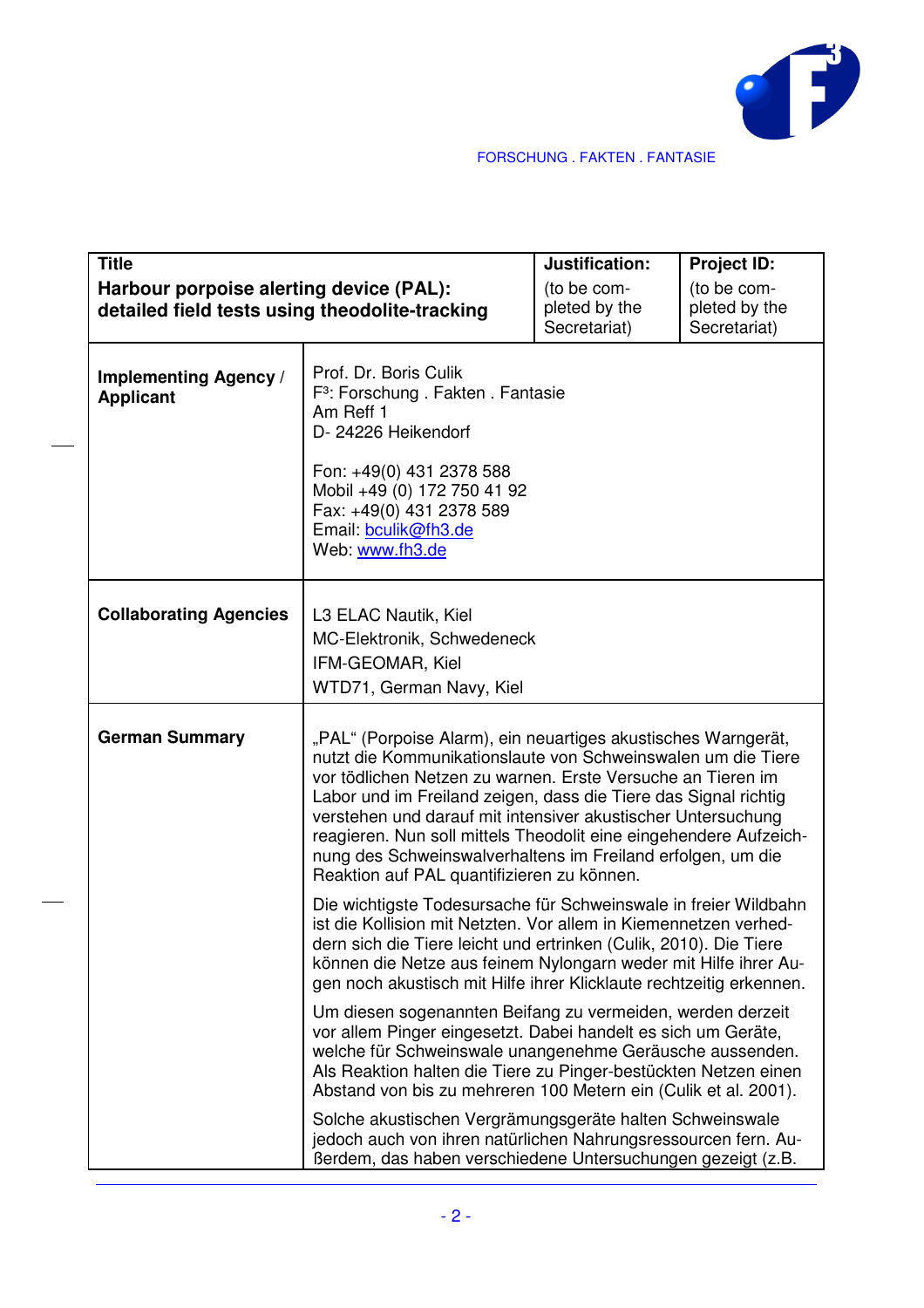

| Koschinski et al. 2006), übersteigt der von den Tieren eingehalte-<br>ne Abstand bei weitem die Maximaldistanz von 2-4 m, aus der<br>Schweinswale mit Hilfe Ihrer Echoortung ein Netz noch als Hin-<br>dernis bzw. Bedrohung wahrnehmen könnten. Folglich lernen<br>Schweinswale nicht, den Bezug zwischen Pinger und Bedrohung<br>herzustellen.                                                                                                                                                                                                                                                                                                                                                                                                                                        |
|-----------------------------------------------------------------------------------------------------------------------------------------------------------------------------------------------------------------------------------------------------------------------------------------------------------------------------------------------------------------------------------------------------------------------------------------------------------------------------------------------------------------------------------------------------------------------------------------------------------------------------------------------------------------------------------------------------------------------------------------------------------------------------------------|
| Und schließlich werden die Tiere durch die lauten Pinger auch<br>noch in benachbarte Netze gescheucht, die von Kuttern kleiner<br>als 12 m ausgebracht wurden und daher nicht, laut EU-<br>Bestimmung (European Union Council Regulation No 812/2004),<br>mit Pingern ausgerüstet sein müssen. Pinger können somit nicht<br>als das Ende der Entwicklung akustischer Beifangvermeidungs-<br>methoden angesehen werden.                                                                                                                                                                                                                                                                                                                                                                  |
| Mit Hilfe des neuartigen PAL-Warngeräts werden hingegen Warn-<br>geräusche erzeugt, welche von Schweinswalen auch als solche<br>verstanden werden. Hinweise dazu lieferte ein Paper von Clausen<br>et al. (2010): so kommunizieren Schweinswale vornehmlich mit<br>Klicks. Bestimmte Klick-Abfolgen, sogenannte Klicktrains werden<br>dabei als Warnung verstanden.                                                                                                                                                                                                                                                                                                                                                                                                                     |
| Ein vom Antragssteller gemeinsam mit L3- ELAC Nautik in Kiel<br>entwickelter, programmierbarer Klickgenerator wurde entspre-<br>chend dieser neuen Erkenntnisse (Dank der Unterstützung der<br>"Freunde der CMS e.V.") so konfiguriert, dass er entsprechende<br>Warn-Klicktrains generiert. Diese bestehen aus einem Signal von<br>1,4 s Dauer, welches sich aus insgesamt 750 Klicks bei einer<br>Frequenz von 132 kHz zusammensetzt. Dabei wird die Wiederho-<br>lungsrate der Klicks im Laufe des Signals von 400 Klicks/s konti-<br>nuierlich auf 1100 Klicks/s gesteigert.                                                                                                                                                                                                        |
| Die Reaktion von Schweinswalen auf dieses Signal wurde im<br>Herbst 2010 in Versuchen im Fjord&Baelt Center im dänischen<br>Kerteminde getestet. Die Reaktionen von vier Versuchstieren<br>wurden in jeweils 20 Versuchen akustisch und visuell aufgezeich-<br>net und ausgewertet. Während der einminütigen Sendezeit des<br>künstlichen Signals untersuchten die Tiere die Schallquelle inten-<br>siv sowohl akustisch als auch visuell, mit signifikanter Steigerung<br>gegenüber der Kontrolle (jeweils n=11, p<0,05, Wilcoxon Test).<br>Für jedes Tier konnte zudem eine signifikant gesteigerte Bioso-<br>nar-Aktivität im Vergleich mit der Minute vor und nach dem Signal<br>festgestellt werden. Die Tiere steigerten die Anzahl der abgege-<br>benen Klicks im Mittel um 40%. |
| Diese positiven Ergebnisse wurden an freilebenden Schweinswa-<br>len im Kleinen Belt vor der dänischen Stadt Fredericia überprüft.<br>Mit Hilfe eines Kajaks wurden 33 Versuche durchgeführt. Sobald<br>eine Gruppe in die Nähe des Bootes kam, wurde die Signalse-<br>quenz gestartet und gleichzeitig unter Wasser die akustische                                                                                                                                                                                                                                                                                                                                                                                                                                                     |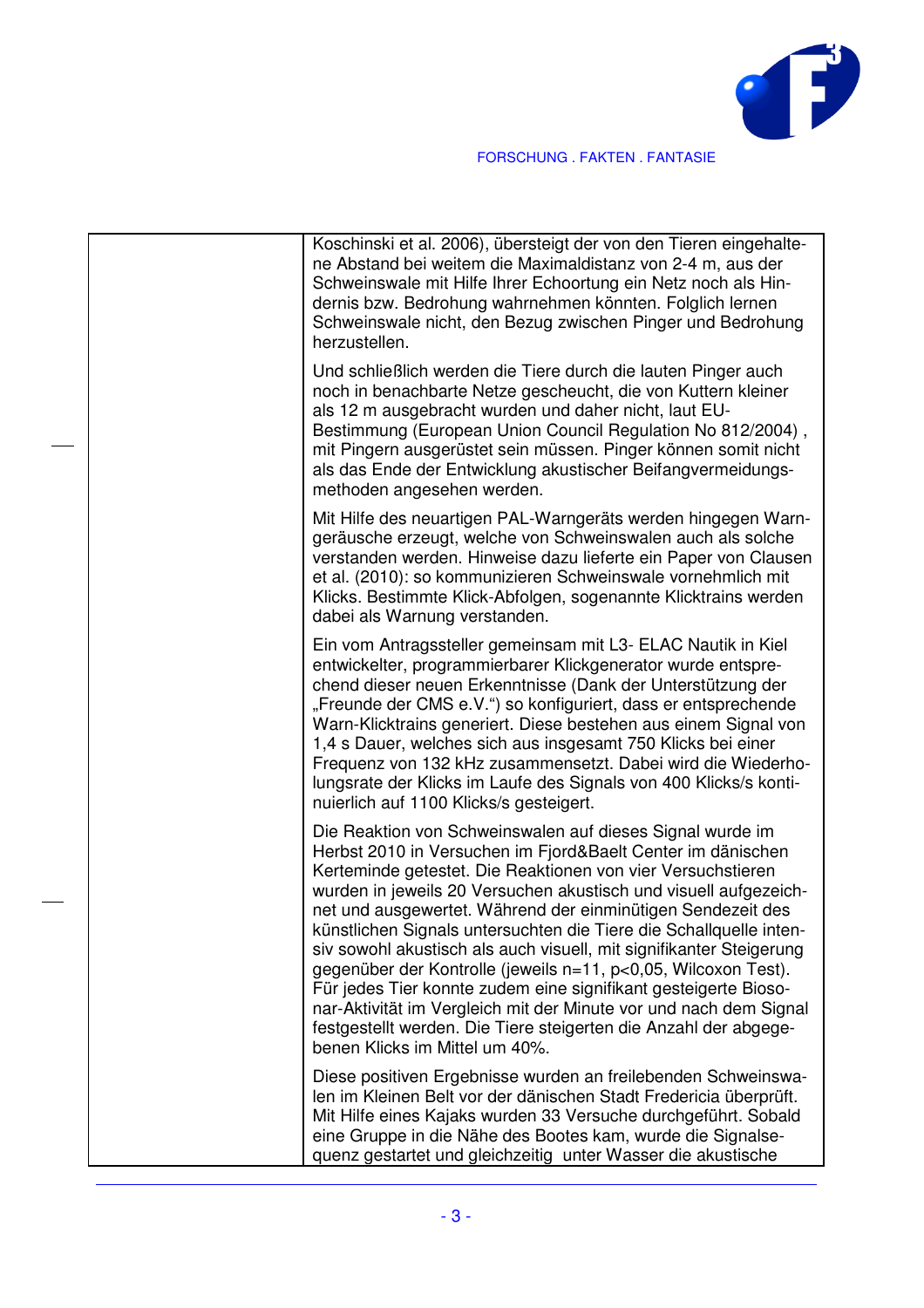

|                        | Reaktion der Tiere mit Hilfe eines Klickdetektors aufgezeichnet.<br>Das Ergebnis bestätigt die Resultate aus dem Aquarium: sowohl<br>die Annzahl als auch die Lautstärke der empfangenen Klicks stie-<br>gen bei Einsatz des Warngerätes signifikant an (von 105 auf 147<br>Klicks/Min; p<0,05, Wilcoxon Test).                                                                                                                                                                                                                                                                         |
|------------------------|-----------------------------------------------------------------------------------------------------------------------------------------------------------------------------------------------------------------------------------------------------------------------------------------------------------------------------------------------------------------------------------------------------------------------------------------------------------------------------------------------------------------------------------------------------------------------------------------|
|                        | Das bedeutet, dass die Schweinswale von dem Geräusch nicht<br>vertrieben werden, wie bei Pingern, sondern die Geräuschquelle<br>gezielt mit Hilfe ihres Biosonars akustisch untersuchen. Ein in der<br>Nähe befindliches, gefährliches Netz wäre dabei vermutlich auch<br>rechtzeitig erkannt worden.                                                                                                                                                                                                                                                                                   |
|                        | In detaillierteren Versuche vor Fredericia und Fyns Hoved, Däne-<br>mark, soll jetzt von Land aus mittels Theodolit das Verhalten der<br>Tiere im Bereich der Schallquelle vermessen werden. Dabei ge-<br>ben die gemessenen Auftauchpunkte der Tiere Aufschluss über<br>Richtung, Geschwindigkeit, Annäherung und Aufenthaltsdauer.<br>Und die freilebenden Schweinswale werden nicht durch die An-<br>wesenheit eines Bootes gestört.                                                                                                                                                 |
| <b>English Summary</b> | A newly developed, acoustic warning device "PAL" (porpoise<br>alarm) uses communication sounds of harbour porpoises to warn<br>the animals of deadly nets. First trials on animals in an aquarium<br>and in the wild (funded by "Friends of CMS") showed last fall, that<br>harbour porpoises correctly interpret the signal and react by inten-<br>sifying their investigative behaviour. I want to follow up on these<br>promising results by conducting a more thorough theodolite-<br>tracking study to quantify the behaviour of wild harbour porpoises<br>in the vicinity of PAL. |
|                        | One of the main tools to reduce by-catch in fisheries, to date, are<br>pingers. Pingers are acoustic devices which produce sounds re-<br>sulting in disturbance or harassment of harbour porpoises. The<br>reaction of the animals is to maintain a large safety distance of<br>several 100 metres to pinger-equipped nets (Culik et al. 2001).                                                                                                                                                                                                                                         |
|                        | As shown by past investigations, this large distance exceeds the<br>maximal distance of 2-4 metres within which harbour porpoises<br>may detect a net as a barrier or threat by using their own echolo-<br>cation or biosonar (Koschinski et al. 2006). As a consequence,<br>harbour porpoises cannot establish a connection between cur-<br>rently used pinger models and the threatening nets.                                                                                                                                                                                        |
|                        | Furthermore, pingers have the potential to scare harbour por-<br>poises into neighbouring nets which are not pinger-equipped, be-<br>cause e.g. these where laid out by vessels smaller than 12 metres<br>in length and therefore - according to current EU regulations - not<br>obliged to use pingers (European Union Council Regulation No<br>812/2004).                                                                                                                                                                                                                             |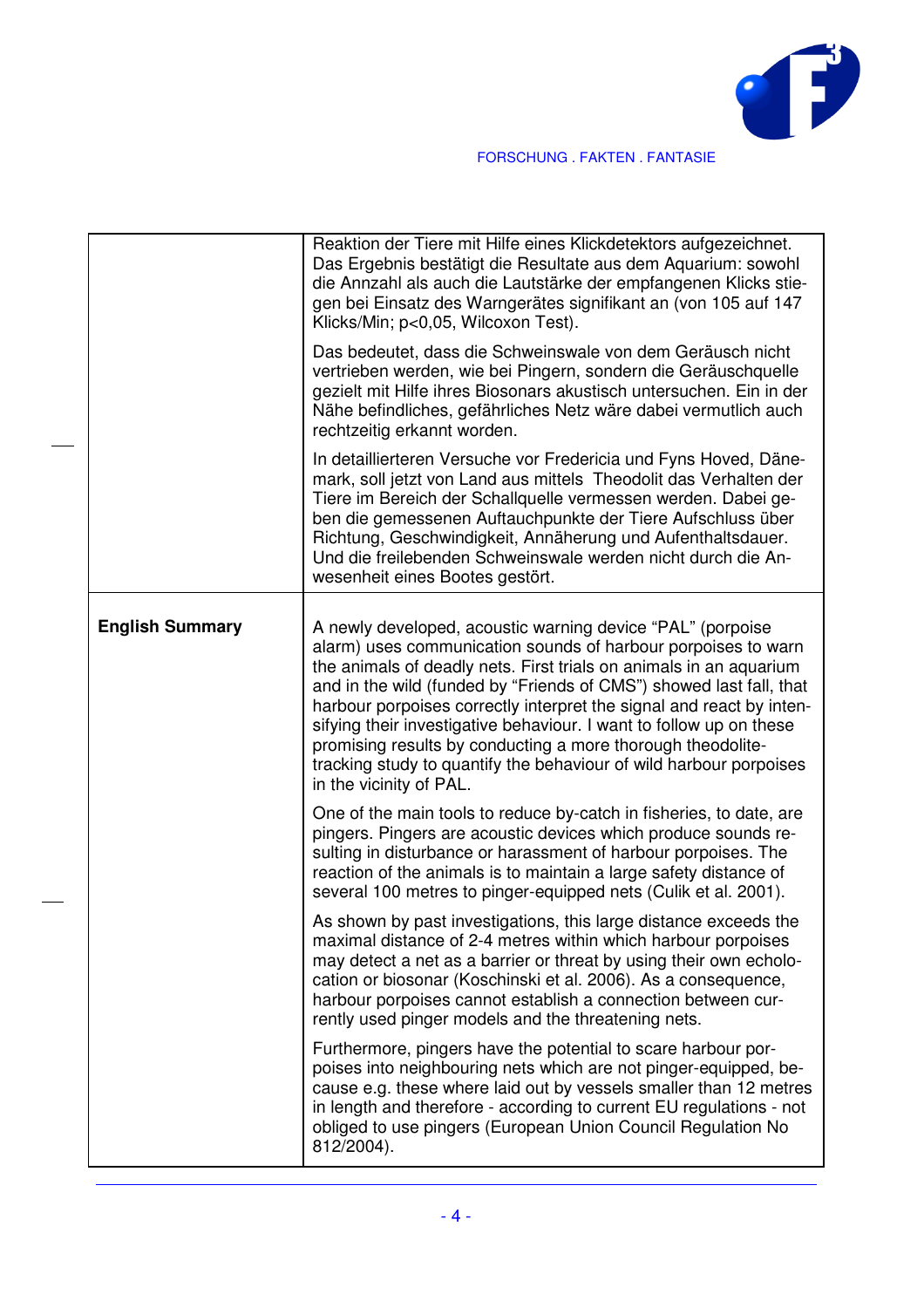

|                                          | This entails that pingers cannot be considered as an end-point in<br>the development of acoustic alerting devices.<br>A newly designed Porpoise Alerting Device (PAL) generates click<br>trains matching alarm calls recorded during porpoise communica-<br>tion. The generated 1.4 s upsweep-chirp consists of 750 clicks<br>(132 kHz), starting with 400 clicks/s and ending with 1100 c/s<br>(Clausen et al. 2010), followed by a 5.3 s pause.                                                                  |
|------------------------------------------|--------------------------------------------------------------------------------------------------------------------------------------------------------------------------------------------------------------------------------------------------------------------------------------------------------------------------------------------------------------------------------------------------------------------------------------------------------------------------------------------------------------------|
|                                          | Video and acoustic observation conducted last fall on 4 harbour<br>porpoises housed at the Fjord and Baelt Centre, Kerteminde,<br>Danmark showed a significant positive response as well as in-<br>creased biosonar activity during one minute of PAL operation<br>(each n=11, p<0,05, Wilcoxon Test) as opposed to one minute<br>immediately before and after (controls).                                                                                                                                         |
|                                          | This was confirmed by acoustic observation via C-POD (Chelonia,<br>Cornwall) on free-living harbour porpoises off Fredericia. Bio-<br>acoustic activity during one minute of PAL operation was signifi-<br>cantly increased reaching 147 clicks/minute (median) as opposed<br>to one minute immediately before (105 c/minute) and after (70<br>c/minute; n=33 trials, group size 1-6, p<0,05, Wilcoxon Test).                                                                                                      |
|                                          | However, albeit conducted in the field, this later test lacked a<br>thorough method for quantifying the activity of harbour porpoises,<br>i.e. their speed, direction, distance, and duration of activity in the<br>vicinity of the PAL transducer. I therefore apply here for funding to<br>conduct a more thorough theodolite-based field trial.                                                                                                                                                                 |
| <b>Relevance to ASCO-</b><br><b>BANS</b> | As stated in the Agreement on the Conservation of Small Cetace-<br>ans of the Baltic and North Seas (New York, 1992), Chapter 2:<br>2.1 The Parties undertake to cooperate closely in order to achieve<br>and maintain a favourable conservation status for small cetace-<br>ans.<br>2.2. In particular, each Party shall apply within the limits of its ju-<br>risdiction and in accordance with its international obligations, the<br>conservation, research and management measures prescribed in<br>the Annex. |
|                                          | The Annex states explicitly in Chapter 2:<br>"Studies under (c) should include research on habitat require-<br>ments, feeding ecology, trophic relationships, dispersal, and sen-<br>sory biology with special regard to effects of pollution, disturbance<br>and interactions with fisheries, including work on methods to<br>reduce such interactions.                                                                                                                                                           |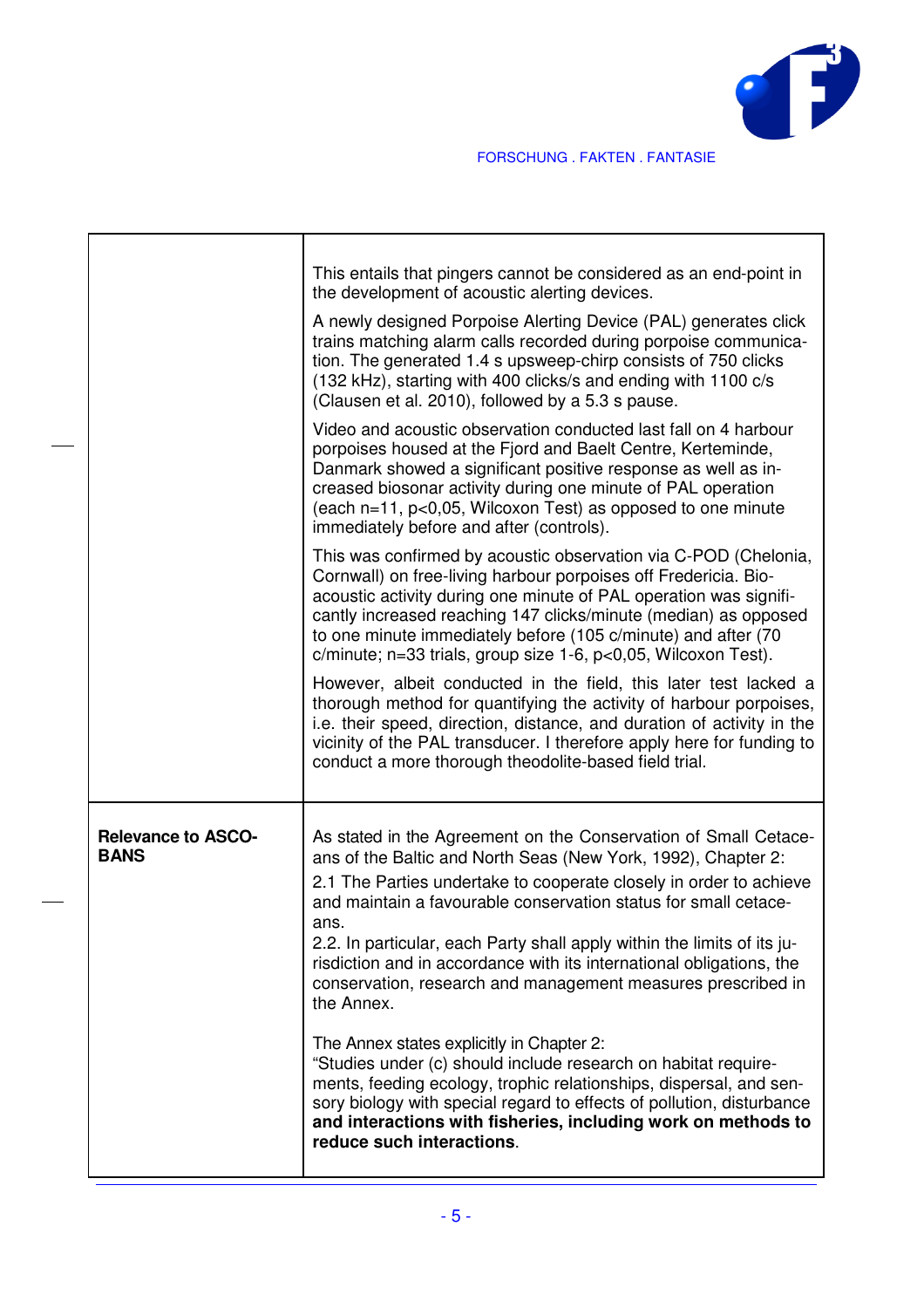

| <b>Activities</b> | Test on naïve animals in the wild.<br>Field tests are to be conducted in an area of high Harbour Por-<br>poise density, i.e. in the waters of the Lille Baelt, DK and/or off<br>Fyns Hoved, on Fyn Island, DK. Animal activity will be monitored<br>visually using a theodolite from an elevated position as well as<br>acoustically using an autonomous click detector moored at the<br>same position as the alerting device, approx. 50 - 100 m off the<br>elevated coast. The alerting device will be remotely switched on<br>and off by the theodolite-operator and sound / no sound periods<br>will be immmediately compared. A total of 4 field tests series is<br>envisaged, each lasting approx. 3-5 days, depending on weather<br>conditions and porpoise availability.<br>Development of self-contained prototype.<br>The lab-version of the alerting device consists of a sound trans-<br>ducer, cable and electronics box and cannot be used in a field<br>tests as it is. Preparations for the field test require waterproofing<br>and housing of the electronics and adding a remote control, so<br>that the device can be switched on and off from the theodolite<br>position. Furthermore, we will include a visual control (e.g. LED) to<br>control that the device is truly operating. |
|-------------------|----------------------------------------------------------------------------------------------------------------------------------------------------------------------------------------------------------------------------------------------------------------------------------------------------------------------------------------------------------------------------------------------------------------------------------------------------------------------------------------------------------------------------------------------------------------------------------------------------------------------------------------------------------------------------------------------------------------------------------------------------------------------------------------------------------------------------------------------------------------------------------------------------------------------------------------------------------------------------------------------------------------------------------------------------------------------------------------------------------------------------------------------------------------------------------------------------------------------------------------------------------------------------------------------------------|
| <b>Outputs</b>    | This project covers one of the steps required to develop a true<br>porpoise alerting device. PAL is to become an alternative to ping-<br>ers, acoustic harassment devices currently in use for harbour por-<br>poise by-catch reduction. As mentioned above, pingers have a<br>variety of drawbacks, such as habitat exclusion, noise generation<br>and reduction in efficiency over time.<br>Alerting at the site of the risk, at frequencies which do not call<br>other species such as seals (because they can't hear above 100<br>kHz) and which are inaudible to fish, with low energy requirements<br>and at low costs to the customer (i.e. the fishermen) is, in my<br>view, a promising technical solution. The research I propose aims<br>at obtaining detailed field data on harbour porpoise reactions to a<br>previously positively tested PAL device.<br>Outputs of the activities will be in form of:<br>A novel self-contained acoustic alerting prototype<br>A progress report<br>A scientific publication<br>public outreach and popular science reports in the local<br>media                                                                                                                                                                                                         |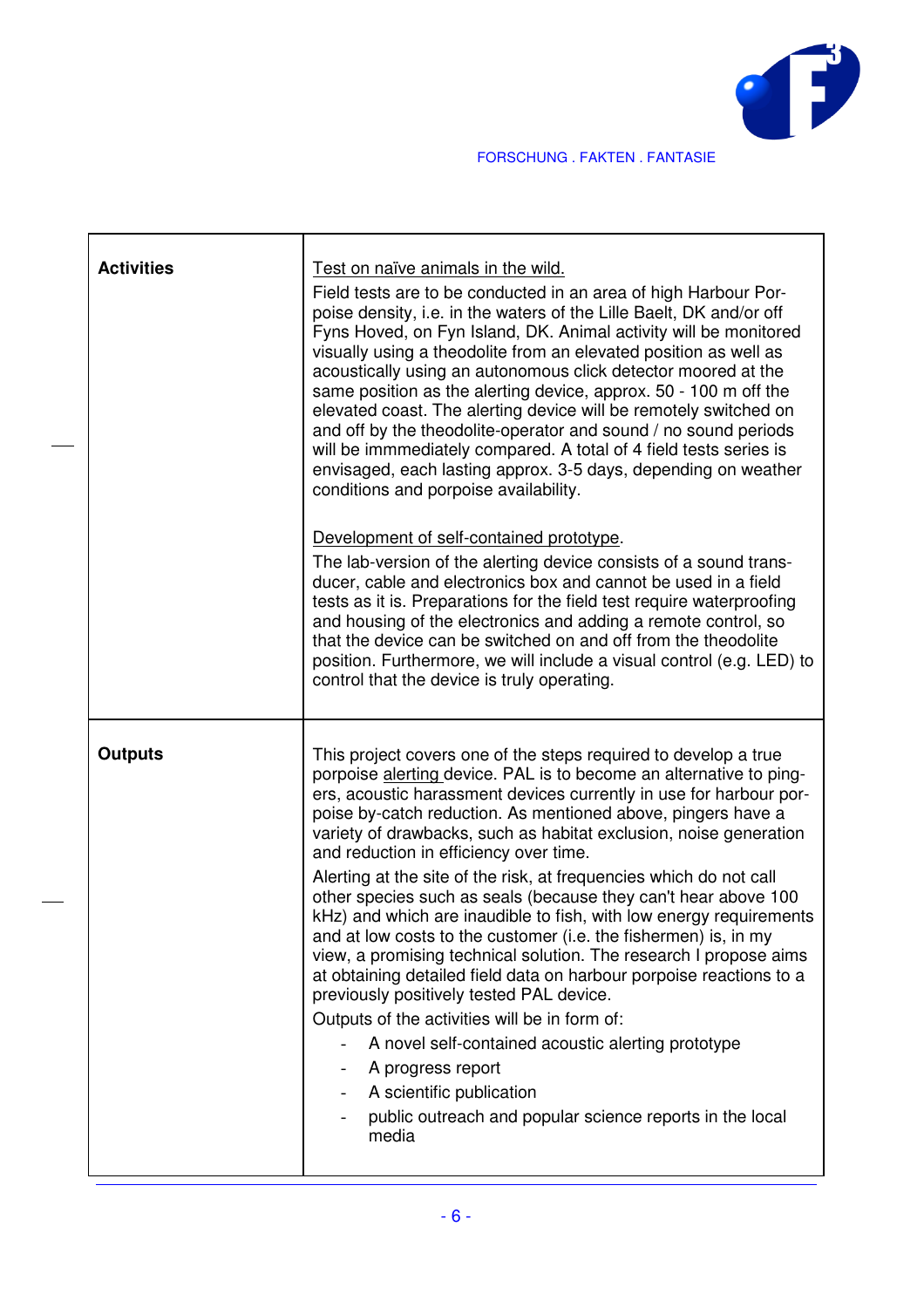

|                                     | The applicant of this proposal is familiar with the various bycatch<br>reducing devices currently available (updated in a dedicated<br>workshop during the European Cetacean Society Conference on<br>March 20, 2010 in Stralsund, Germany). To the best of my knowl-<br>edge there is no other company or organisation developing a simi-<br>lar alerting device, the novelty of which was confirmed by Dr.<br>Bernd Würsig, Texas A&M University.<br>Note: The investigations proposed here are the basis for further<br>research: In order to test whether wild porpoises learn to associ-<br>ate the sound emitted by the new alerting device with threatening<br>gillnets employed in commercial fisheries, a subsequent field<br>study will be required. A positive outcome would suggest that the<br>alerting device is sufficient to focus the porpoises attention to-<br>wards avoiding lethal nets in time. A negative outcome would re-<br>quire a subsequent test in conjunction with reflective nets, which<br>have been shown to increase harbour porpoise detection range<br>and reaction time (Koschinski et al. 2006). |
|-------------------------------------|-----------------------------------------------------------------------------------------------------------------------------------------------------------------------------------------------------------------------------------------------------------------------------------------------------------------------------------------------------------------------------------------------------------------------------------------------------------------------------------------------------------------------------------------------------------------------------------------------------------------------------------------------------------------------------------------------------------------------------------------------------------------------------------------------------------------------------------------------------------------------------------------------------------------------------------------------------------------------------------------------------------------------------------------------------------------------------------------------------------------------------------------|
| <b>Work Plan and Timeta-</b><br>ble | Part A:<br>Optimisation of the lab-version of the alerting device to enable<br>autonomous deployment in the field will commence immedi-<br>ately upon positive evaluation of this proposal. This entails a<br>buoyant and waterproof housing, radio-control, mooring and<br>e.g. LED for detection of correct operation.<br>Rental of theodolite equipment and acoustic detection de-<br>vices.<br>Field trials and preliminary data analysis will be conducted in<br>Kiel Fjord to ensure correct and reliable functioning of the<br>whole equipment.                                                                                                                                                                                                                                                                                                                                                                                                                                                                                                                                                                                  |
|                                     | Part B:<br>Field tests on wild animals are to be conducted during the sum-<br>mer months as of June 2011 in harbour porpoise "hot spots" off<br>Fredericia and or Fyns Hoved, Danmark.                                                                                                                                                                                                                                                                                                                                                                                                                                                                                                                                                                                                                                                                                                                                                                                                                                                                                                                                                  |
| <b>Project Personnel</b>            | The project is to be carried out by the applicant and a field assis-<br>tant and will be supported by partners in the institutions mentioned<br>above.                                                                                                                                                                                                                                                                                                                                                                                                                                                                                                                                                                                                                                                                                                                                                                                                                                                                                                                                                                                  |
| <b>Budget Estimates</b>             | Part A: Building of self-contained, remote-controlled PAL trans-<br>ducer, with buoyant waterproof housing, LED, mooring etc<br>physical testing in tank and at sea<br>Lump sum: € 900.- + € 171.- (19% VAT) = € 1,071.-                                                                                                                                                                                                                                                                                                                                                                                                                                                                                                                                                                                                                                                                                                                                                                                                                                                                                                                |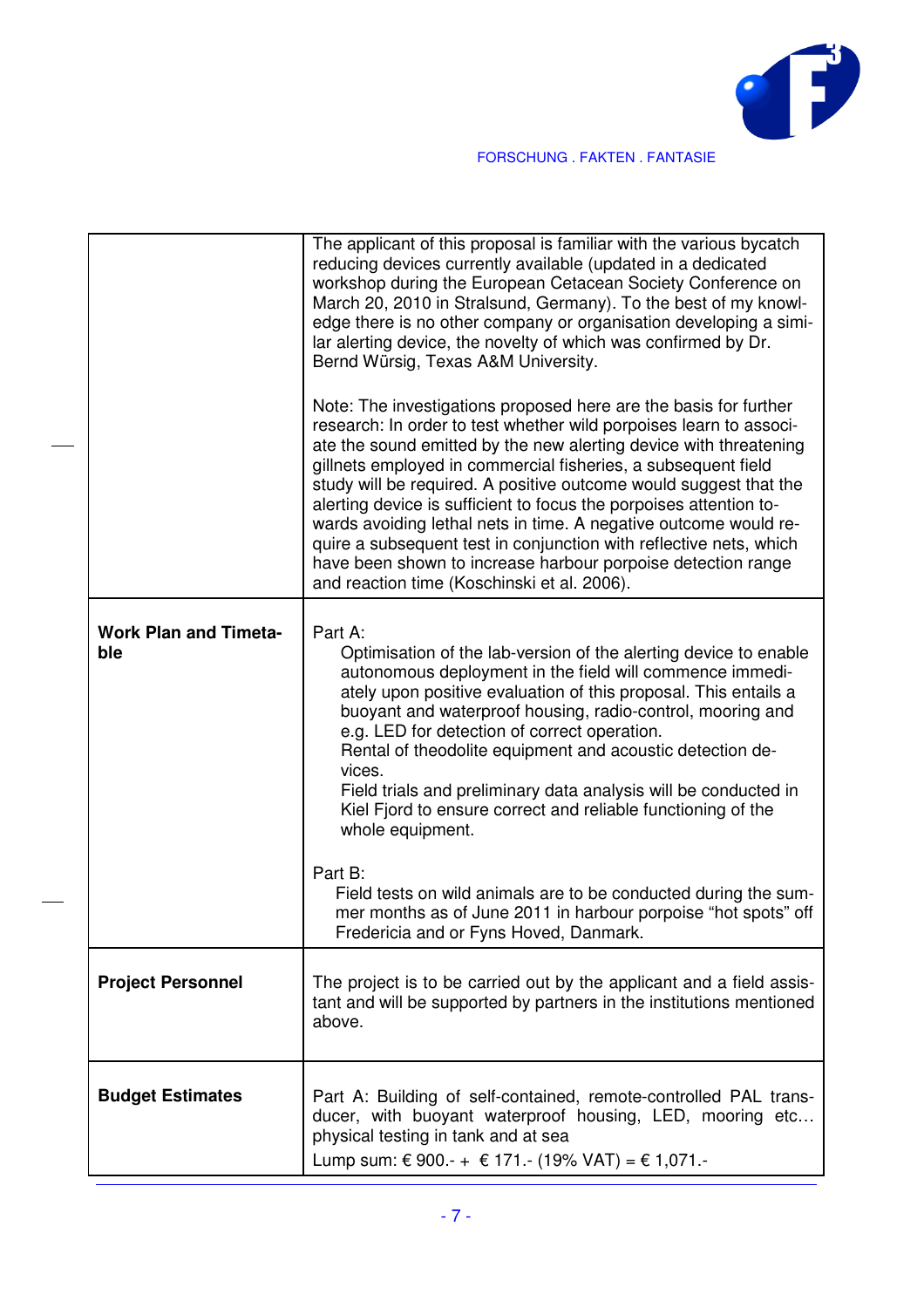

| Part B: Tests in the field                               |
|----------------------------------------------------------|
| 4 x 5 days scientist à € 180.-                           |
| 4 x 5 days field assistant à € 80.-                      |
| rental of theodolite equipment € 3,200.-                 |
| 4 x 4 overnight stays à € 90.-                           |
| 4 trips à € 100.-                                        |
| Data analysis scientist 8 days à € 180.-                 |
| Sum Part B: € 11,680+ € 2,219.20 (19% VAT) = € 13,899.20 |
|                                                          |
| Total incl. VAT: € 1,071 + € 13,899 = € 14,970,20        |
|                                                          |

#### **Literature**

Clausen KT, Wahlberg M, Beedholm K, Deruiter S, Madsen PT (2010) Click communication in harbour porpoises Phocoena phocoena. Bioacoustics: Int J Anim Sound Record (in press)

**Culik** BM (2010) Odontocetes. The toothed whales: "Phocoena phocoena". UNEP/CMS Secretariat, Bonn, Germany

**Culik** BM, Koschinski S, Tregenza N, Ellis G (2001) Reactions of harbour porpoises (Phocoena phocoena) and herring (Clupea harengus) to acoustic alarms. Mar Ecol Prog Ser 211: 255-260.

Eskesen I, Amundin M, Desportes G, Rosager L, Larsen F, Hansen JR, Jepsen T, Bulholzer L (2003) Enticing sounds: a possibility for alerting porpoises instead of deterring them? Annual Meeting of the European Cetacean Society, Tenerife, Spain

Kastelein RA, Bunskoek P, Hagedoorn M, Au WWL, De Haan D (2002) Audiogram of a harbor porpoise (Phocoena phocoena) measured with narrow-band frequency-modulated signals. J Acoust Soc Am 112: 334.

Kindt-Larsen L (2008) Can alerting sounds reduce bycatch of harbour porpoise? Master Thesis in biology, U. of Copenhagen, DTU Aqua, 81 pp.

Koschinski S, **Culik** BM, Henriksen OD, Tregenza N, Ellis G, Jansen C, Kathe G (2003) Behavioural reactions of free-ranging porpoises and seals to the noise of a simulated 2 MW windpower generator. Mar Ecol Prog Ser 265: 263-273.

Koschinski S, **Culik** BM, Trippel EA, Ginzkey L (2006) Behavioral reactions of free-ranging harbor porpoises Phocoena phocoena encountering standard nylon and BaSO4 mesh gillnets and warning sound. Mar Ecol Prog Ser 313: 285-294

Larsen F, Eigaard OR, Tougaard J (2007) Reduction of harbour porpoise (Phocoena phocoena) bycatch by iron-oxide gillnets. Fish. Res. 85: 270-278.

Mooney TA, Nachtigall PE, Au WWL (2004) Target Strength of a Nylon Monofilament and an Acoustically Enhanced Gillnet: Predictions of Biosonar Detection Ranges. Aquat Mamm 30: 220-226.

Trippel EA, Strong MB, Terhune JM, Conway JD (1999) Mitigation of harbour porpoise (Phocoena phocoena) by-catch in the gillnet fishery in the lower Bay of Fundy. Can J Fish Aquat Sci 56: 113-123.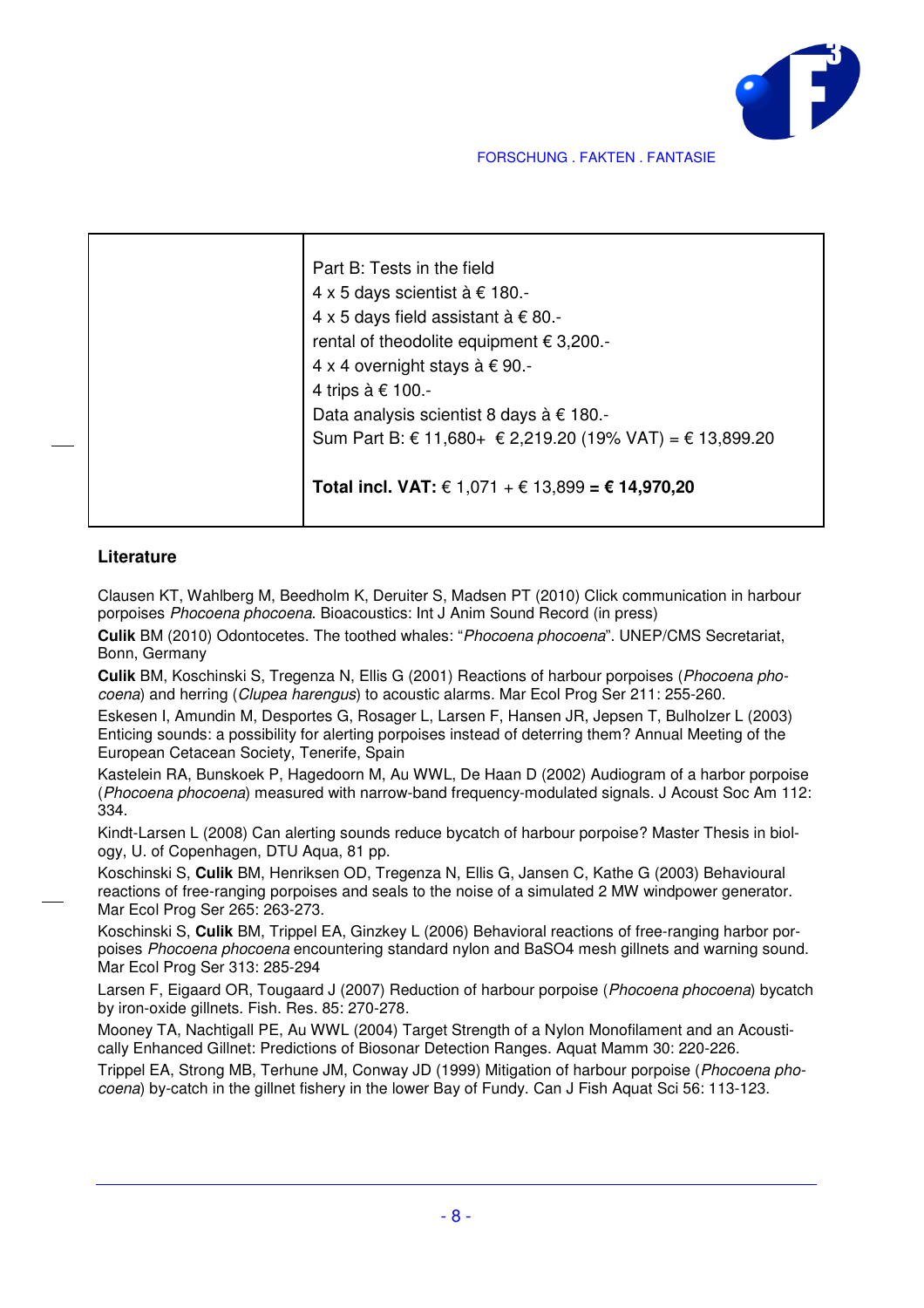# **FORMAT FOR PROJECT PROPOSALS FOR THE CONSIDERATION OF THE ASCOBANS ADVISORY COMMITTEE**

| <b>Title</b>                                        |                                                                                                                                                                                                                                                                                                                                                                                                                                                                                                                                                                                                                                                                                                                                                                                                                                                                                                                                                                                                                                                                                                                                                                         | Justification: | Project ID: |  |  |  |
|-----------------------------------------------------|-------------------------------------------------------------------------------------------------------------------------------------------------------------------------------------------------------------------------------------------------------------------------------------------------------------------------------------------------------------------------------------------------------------------------------------------------------------------------------------------------------------------------------------------------------------------------------------------------------------------------------------------------------------------------------------------------------------------------------------------------------------------------------------------------------------------------------------------------------------------------------------------------------------------------------------------------------------------------------------------------------------------------------------------------------------------------------------------------------------------------------------------------------------------------|----------------|-------------|--|--|--|
|                                                     | 2011/04<br><b>Behavioural responses of bottlenose</b><br>Conservation and<br>dolphins (Tursiops truncatus) to playbacks<br>Management Plan<br>of pile driving sounds recorded during the<br>Res.6.2<br>construction phase of offshore wind farms                                                                                                                                                                                                                                                                                                                                                                                                                                                                                                                                                                                                                                                                                                                                                                                                                                                                                                                        |                |             |  |  |  |
| <b>Implementing</b><br>Agency /<br><b>Applicant</b> | Sander van der Heul Bsc.; Head of research / Senior trainer marine<br>mammals; Dolfinarium department Boudewijn Seapark; A. de<br>Baeckestraat 12, 8000 Bruges, Belgium. Office 0032 50 408415; Cell<br>0032 496 153613; Mail sander.van.der.heul@telenet.be<br>Dr. ir. Ron A. Kastelein; Owner / Director Sea Mammal Research<br>Company (SEAMARCO); Julianalaan 46, 3843 CC Harderwijk, The<br>Netherlands. Office 0031 341 456252; Cell 0031 6 46113872; Mail                                                                                                                                                                                                                                                                                                                                                                                                                                                                                                                                                                                                                                                                                                        |                |             |  |  |  |
|                                                     | researchteam@zonnet.nl                                                                                                                                                                                                                                                                                                                                                                                                                                                                                                                                                                                                                                                                                                                                                                                                                                                                                                                                                                                                                                                                                                                                                  |                |             |  |  |  |
| <b>Collaborating</b><br><b>Agencies /</b>           | <b>Collaborating agencies</b>                                                                                                                                                                                                                                                                                                                                                                                                                                                                                                                                                                                                                                                                                                                                                                                                                                                                                                                                                                                                                                                                                                                                           |                |             |  |  |  |
| <b>Other</b>                                        | Boudewijn SeaPark, Bruges, Belgium                                                                                                                                                                                                                                                                                                                                                                                                                                                                                                                                                                                                                                                                                                                                                                                                                                                                                                                                                                                                                                                                                                                                      |                |             |  |  |  |
| <b>Sponsors</b>                                     | Sea Mammal Research Company (SEAMARCO), The<br><b>Netherlands</b>                                                                                                                                                                                                                                                                                                                                                                                                                                                                                                                                                                                                                                                                                                                                                                                                                                                                                                                                                                                                                                                                                                       |                |             |  |  |  |
|                                                     | TNO Science and Industry, The Netherlands                                                                                                                                                                                                                                                                                                                                                                                                                                                                                                                                                                                                                                                                                                                                                                                                                                                                                                                                                                                                                                                                                                                               |                |             |  |  |  |
|                                                     | Dotmoth.com, The United Kingdom                                                                                                                                                                                                                                                                                                                                                                                                                                                                                                                                                                                                                                                                                                                                                                                                                                                                                                                                                                                                                                                                                                                                         |                |             |  |  |  |
|                                                     | Other sponsors                                                                                                                                                                                                                                                                                                                                                                                                                                                                                                                                                                                                                                                                                                                                                                                                                                                                                                                                                                                                                                                                                                                                                          |                |             |  |  |  |
|                                                     | Boudewijn Seapark, Bruges, Belgium                                                                                                                                                                                                                                                                                                                                                                                                                                                                                                                                                                                                                                                                                                                                                                                                                                                                                                                                                                                                                                                                                                                                      |                |             |  |  |  |
|                                                     | Sea Mammal Research Company (SEAMARCO), Netherlands<br>$\bullet$<br>(by reduction of hourly rate by 50%)                                                                                                                                                                                                                                                                                                                                                                                                                                                                                                                                                                                                                                                                                                                                                                                                                                                                                                                                                                                                                                                                |                |             |  |  |  |
|                                                     | Possibly the Centre for Environment, Fisheries & Aquaculture<br>Science (CEFAS), United Kingdom                                                                                                                                                                                                                                                                                                                                                                                                                                                                                                                                                                                                                                                                                                                                                                                                                                                                                                                                                                                                                                                                         |                |             |  |  |  |
| <b>Background /</b><br><b>Problem</b>               | Greenhouse gas emissions are a hot topic, and to reduce this emission<br>many countries develop offshore wind farms. During the last couple of<br>years the number of offshore wind farm projects is increasing<br>exponentially. In Belgium two wind farms are in operation, and four more,<br>and an extension of the existing ones, is planned. The offshore wind farm<br>on the Bligh Bank is currently the one built furthest from the coast.<br>There are mainly three phases in the project development: the<br>construction phase, the operational phase and the removal phase. About<br>the last phase very little is known. The construction phase will probably<br>have the biggest impact on marine mammals: pile driving is known to<br>cause very high pressure changes in the water column. As such, it may<br>disrupt the behaviour of marine mammals at distances of many<br>kilometres, with hearing potentially impaired at closer range (Madsen et<br>al., 2006). Each pile may take approximately 2 hours to drive.<br>Underwater noise during their piling reaches peak to peak levels in<br>excess of 250 dB re 1µPa @ 1m (Nedwell et al., 2008) |                |             |  |  |  |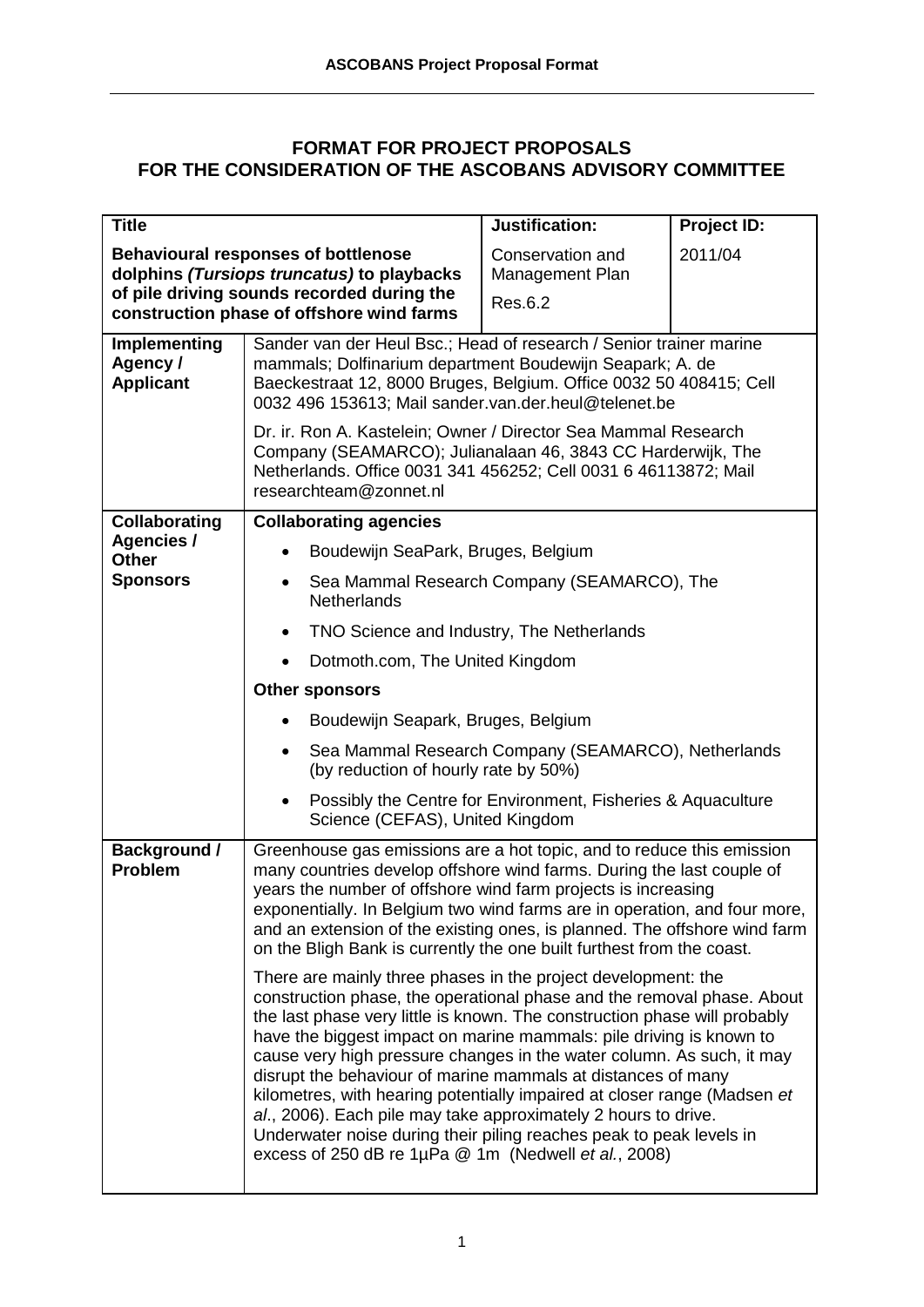|                                        | The bottlenose dolphin (Tursiops truncatus) is also found in the southern<br>North Sea, although not as frequently as the common seal (Phoca<br>vitulina), grey seal (Halichoerus grypus) and harbour porpoise<br>(Phocoena phocoena) (Van der Meij & Camphuysen, 2006). As earlier<br>described; No studies look directly at impacts on any cetacean species<br>other than the harbour porpoise (Phocoena phocoena) (Simmonds M.P.<br>et al., 2008). However, as the coastal bottlenose dolphin is threatened<br>along the shores of the north-east Atlantic Ocean, and that offshore wind<br>farms will be constructed mainly in the shallow areas it inhabits, or used<br>to inhabit, it is very important that effects of pile driving are assessed also<br>on this cetacean species, more threatened with local extinction than the<br>harbour porpoise. |
|----------------------------------------|---------------------------------------------------------------------------------------------------------------------------------------------------------------------------------------------------------------------------------------------------------------------------------------------------------------------------------------------------------------------------------------------------------------------------------------------------------------------------------------------------------------------------------------------------------------------------------------------------------------------------------------------------------------------------------------------------------------------------------------------------------------------------------------------------------------------------------------------------------------|
|                                        | The team presenting this project has already performed scientific<br>research using the bottlenose dolphins of Boudewijn Seapark, Bruges,<br>Belgium. The study aimed at jamming dolphin sonar so that they could<br>not follow fish inside the fishing net. This psycho-acoustic study was part<br>of the EU funded "Necessity" project, which aimed at reducing by-catch<br>of small cetaceans in trawler fisheries in European waters.                                                                                                                                                                                                                                                                                                                                                                                                                     |
| <b>Objectives</b>                      | Will pile driving sounds affect the behaviour bottlenose dolphins?                                                                                                                                                                                                                                                                                                                                                                                                                                                                                                                                                                                                                                                                                                                                                                                            |
|                                        | To be able to answer this question we will conduct a behavioural<br>experiment with the bottlenose dolphins of Boudewijn Seapark:                                                                                                                                                                                                                                                                                                                                                                                                                                                                                                                                                                                                                                                                                                                             |
|                                        | Determine behavioural changes like swimming pattern, swimming<br>speed and respiration rate during playbacks of pile driving sounds<br>(during the experiments the well-being of the animals is taken in<br>consideration).                                                                                                                                                                                                                                                                                                                                                                                                                                                                                                                                                                                                                                   |
|                                        | Questions to be answered are:                                                                                                                                                                                                                                                                                                                                                                                                                                                                                                                                                                                                                                                                                                                                                                                                                                 |
|                                        | What exposure level of pile driving sounds causes no behavioural<br>changes?                                                                                                                                                                                                                                                                                                                                                                                                                                                                                                                                                                                                                                                                                                                                                                                  |
|                                        | What exposure level of pile driving sounds causes small behavioural<br>changes? (increased respiration rate; i.e. increased energetic need)                                                                                                                                                                                                                                                                                                                                                                                                                                                                                                                                                                                                                                                                                                                   |
|                                        | Will there be a displacement of the animals during playbacks of pile<br>driving sounds? (i.e. potential reduction of the foraging area in the wild)                                                                                                                                                                                                                                                                                                                                                                                                                                                                                                                                                                                                                                                                                                           |
|                                        | How long after the test session with the pile driving noise will it take for<br>the animals' behaviour to return to normal?                                                                                                                                                                                                                                                                                                                                                                                                                                                                                                                                                                                                                                                                                                                                   |
| <b>Relevance to</b><br><b>ASCOBANS</b> | As mentioned before, the number of offshore wind farms has grown very<br>fast, and many more are planned. Already during the fifth meeting (2006)<br>of ASCOBANS, the Parties called for research on the effects of wind<br>farms on small cetaceans (Resolution 4) A year later, during April 2007,<br>a workshop was held in Spain: Offshore wind farms and marine<br>mammals: impacts & methodologies for assessing impacts.                                                                                                                                                                                                                                                                                                                                                                                                                               |
|                                        | A lot of research has been conducted to study the effects on common<br>seals (Phoca vitulina), grey seals (Halichoerus grypus) and harbour<br>porpoises (Phocoena phocoena). This was done especially through field<br>surveys, by acoustic recordings, radio telemetry and land-based<br>observations. Small cetaceans, as mentioned above, in captivity have<br>also been the subject of studies. Wind farms are already being or will be<br>built in coastal waters, inhabited by the bottlenose dolphin (Tursiops<br>truncatus). Especially coastal and inshore regions are at stake. That's<br>why it is important to look further into the impact on these cetaceans by                                                                                                                                                                                 |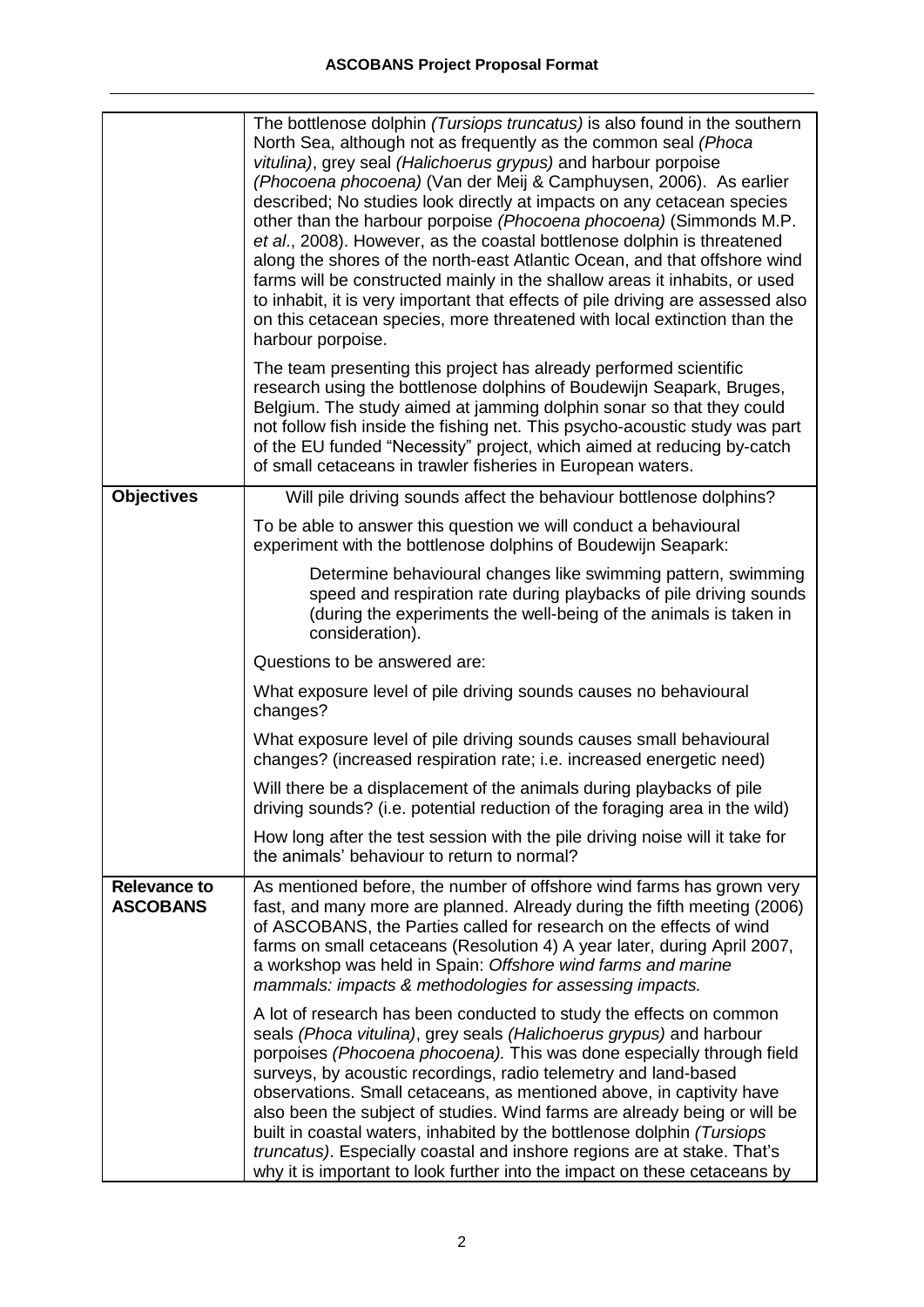|                   | the construction of wind farms. Especially as the bottlenose dolphin is<br>one of the many species under conservation by ASCOBANS. |                                                                                                                                                                                                                                                                                           |                                                                                                                                                                                                                                                                                                                                                                |            |                                                                                                                                                                                                                                                                                                                                            |  |  |
|-------------------|------------------------------------------------------------------------------------------------------------------------------------|-------------------------------------------------------------------------------------------------------------------------------------------------------------------------------------------------------------------------------------------------------------------------------------------|----------------------------------------------------------------------------------------------------------------------------------------------------------------------------------------------------------------------------------------------------------------------------------------------------------------------------------------------------------------|------------|--------------------------------------------------------------------------------------------------------------------------------------------------------------------------------------------------------------------------------------------------------------------------------------------------------------------------------------------|--|--|
|                   |                                                                                                                                    | several ways:                                                                                                                                                                                                                                                                             |                                                                                                                                                                                                                                                                                                                                                                |            | The proposed project will be beneficial to the aims of ASCOBANS in                                                                                                                                                                                                                                                                         |  |  |
|                   |                                                                                                                                    | ASCOBANS area has been expanded.                                                                                                                                                                                                                                                          |                                                                                                                                                                                                                                                                                                                                                                |            | Attention within ASCOBANS has, up to now, been virtually limited<br>to the harbour porpoise. It has been agreed that more attention<br>should be paid to other species, and especially now since the                                                                                                                                       |  |  |
|                   | $\overline{\phantom{a}}$                                                                                                           | on noise, which is very relevant to pile driving.                                                                                                                                                                                                                                         |                                                                                                                                                                                                                                                                                                                                                                |            | ASCOBANS, at its last Meeting of Parties, adopted a resolution                                                                                                                                                                                                                                                                             |  |  |
|                   |                                                                                                                                    | going down.                                                                                                                                                                                                                                                                               |                                                                                                                                                                                                                                                                                                                                                                |            | It should be acknowledged that the conservation status of the<br>bottlenose dolphins in the north-east Atlantic Ocean, especially of<br>the coastal type (of which it is uncertain to which extent it<br>interbreeds with the offshore type) is vulnerable, with populations<br>having disappeared from large areas, and other populations |  |  |
|                   | $\blacksquare$                                                                                                                     |                                                                                                                                                                                                                                                                                           | This study will address a key element (no. 3) in the ASCOBANS<br>Advisory Committee's Triennial Activity Work Plan.                                                                                                                                                                                                                                            |            |                                                                                                                                                                                                                                                                                                                                            |  |  |
|                   | $\overline{\phantom{a}}$                                                                                                           |                                                                                                                                                                                                                                                                                           | Information on the project itself, including information on<br>bottlenose dolphins and the aim of the study, will be made public<br>at the Boudewijn Seapark, and ASCOBANS will be mentioned.<br>ASCOBANS (parties, secretariat) are invited to provide<br>information about aims and background on noise impact and<br>bottlenose dolphin conservation needs. |            |                                                                                                                                                                                                                                                                                                                                            |  |  |
|                   | -                                                                                                                                  | The ACOBANS Advisory Committee will be regularly informed<br>about the progress of the project and be enabled to comment<br>upon it.                                                                                                                                                      |                                                                                                                                                                                                                                                                                                                                                                |            |                                                                                                                                                                                                                                                                                                                                            |  |  |
|                   |                                                                                                                                    | The information obtained will be widely disseminated to other<br>ASCOBANS Parties, enhancing their ability to take into account<br>potential impact of planned wind farms on bottlenose dolphins in<br>their management area                                                              |                                                                                                                                                                                                                                                                                                                                                                |            |                                                                                                                                                                                                                                                                                                                                            |  |  |
| <b>Activities</b> |                                                                                                                                    | driving sounds                                                                                                                                                                                                                                                                            |                                                                                                                                                                                                                                                                                                                                                                |            | Title: Behavioural response of bottlenose dolphins to playbacks of pile                                                                                                                                                                                                                                                                    |  |  |
|                   | Study area                                                                                                                         |                                                                                                                                                                                                                                                                                           |                                                                                                                                                                                                                                                                                                                                                                |            |                                                                                                                                                                                                                                                                                                                                            |  |  |
|                   |                                                                                                                                    | The study will take place in the main front pool of the Dolphin department<br>of Boudewijn Seapark. The front pool is 36 m x 13 m, sides 4 m deep<br>and centre 5.6 m deep. The volume of the main pool is 1649 m <sup>3</sup> . The<br>salinity is around 22 ‰. The water is very clear. |                                                                                                                                                                                                                                                                                                                                                                |            |                                                                                                                                                                                                                                                                                                                                            |  |  |
|                   |                                                                                                                                    | Animals                                                                                                                                                                                                                                                                                   |                                                                                                                                                                                                                                                                                                                                                                |            |                                                                                                                                                                                                                                                                                                                                            |  |  |
|                   |                                                                                                                                    | <b>NUMBER</b><br>OF<br><b>DOLPHINS</b>                                                                                                                                                                                                                                                    | <b>SEX</b>                                                                                                                                                                                                                                                                                                                                                     | <b>AGE</b> | <b>WEIGHT</b>                                                                                                                                                                                                                                                                                                                              |  |  |
|                   |                                                                                                                                    | 5                                                                                                                                                                                                                                                                                         | Female                                                                                                                                                                                                                                                                                                                                                         | $8 - 46$   | 180-210 kg                                                                                                                                                                                                                                                                                                                                 |  |  |
|                   |                                                                                                                                    | $\overline{2}$                                                                                                                                                                                                                                                                            | Male                                                                                                                                                                                                                                                                                                                                                           | $8 - 26$   | 200-250 kg                                                                                                                                                                                                                                                                                                                                 |  |  |
|                   |                                                                                                                                    |                                                                                                                                                                                                                                                                                           |                                                                                                                                                                                                                                                                                                                                                                |            |                                                                                                                                                                                                                                                                                                                                            |  |  |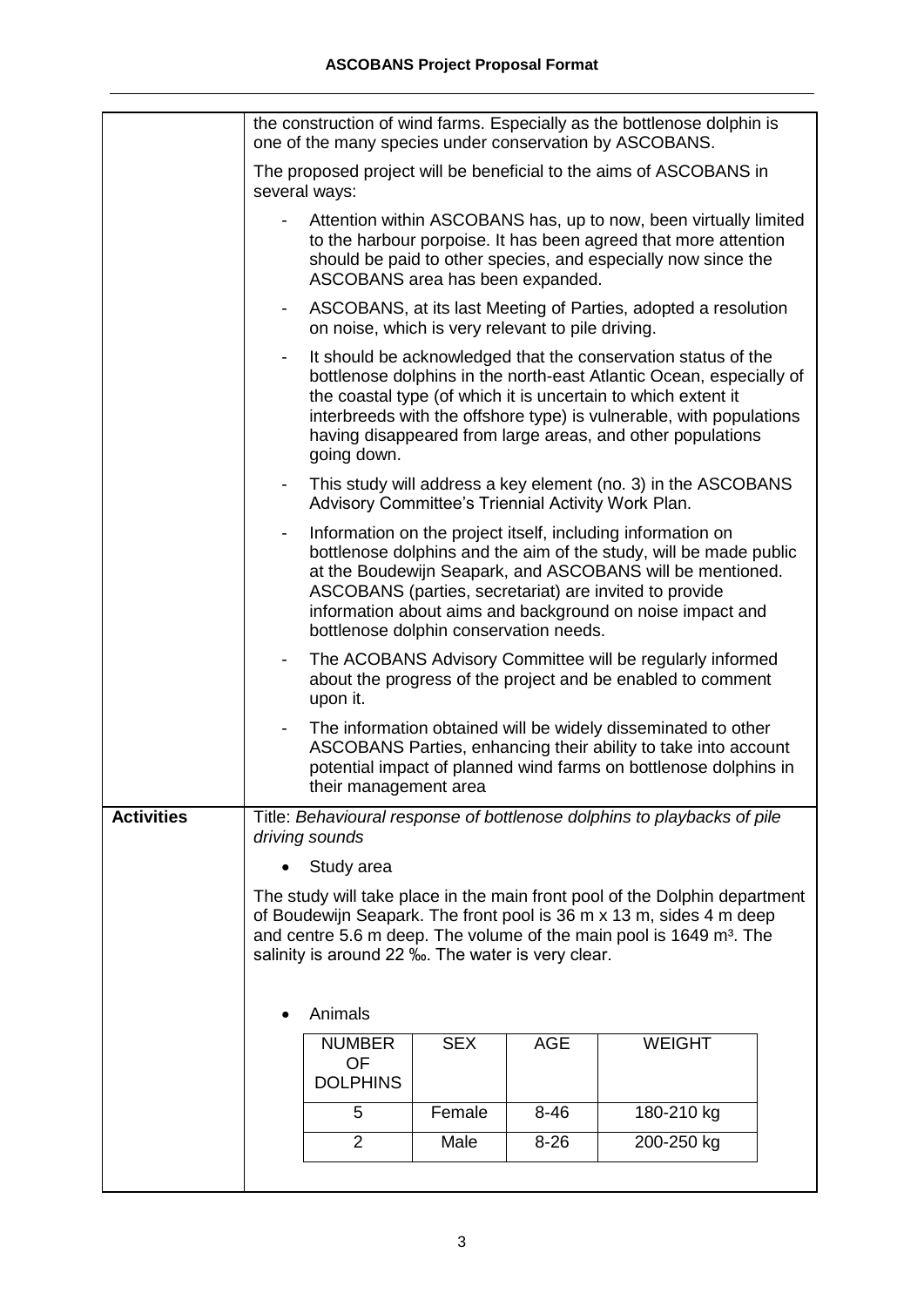| Test stimuli<br>$\bullet$                                                                                                                                                                                                                                                                                                                                                                                                                                                                                                                                                |
|--------------------------------------------------------------------------------------------------------------------------------------------------------------------------------------------------------------------------------------------------------------------------------------------------------------------------------------------------------------------------------------------------------------------------------------------------------------------------------------------------------------------------------------------------------------------------|
| Recordings of pile driving sounds will be used, which were recorded in<br>the North Sea during a pile driving of a monopile for a wind generator by<br>TNO, the Netherlands. The sounds were recorded at a specific distance<br>from the source.                                                                                                                                                                                                                                                                                                                         |
| Determination of the source level                                                                                                                                                                                                                                                                                                                                                                                                                                                                                                                                        |
| During pre-tests the source level of the pile driving sounds will be<br>determined. We hope to be able to find two different kinds of source<br>levels; one with just no behavioural changes, and one which causes an<br>increased respiration rate and avoidance behaviour away from the sound<br>source.                                                                                                                                                                                                                                                               |
| <b>SPL distribution measurements</b>                                                                                                                                                                                                                                                                                                                                                                                                                                                                                                                                     |
|                                                                                                                                                                                                                                                                                                                                                                                                                                                                                                                                                                          |
| To determine the sound distribution in the pool, we will use the same grid<br>as with the behavioural recording. The SPL will be measured at several<br>locations and depths. There will be a sound level gradient in the pool;<br>high near the transducer, and lower at the opposite side of the pool from<br>the transducer.                                                                                                                                                                                                                                          |
| <b>Experimental procedures</b>                                                                                                                                                                                                                                                                                                                                                                                                                                                                                                                                           |
| Thirty minutes before the session, the underwater transducer will be<br>placed in position. The dolphins will be in the main front pool. There will<br>be a 15 minute baseline (no sound), after that a 15 minute test period<br>(continuous pile driving sound with a normal strike rate) and at last a 15<br>minute post-test period (no sound). During the tests, an aerial camera(s)<br>with a wide angle lens will be recording the animals from above.                                                                                                             |
| There will be no staff allowed near the study area. We will conduct one<br>session per day for 5 days per week.                                                                                                                                                                                                                                                                                                                                                                                                                                                          |
| Analysis                                                                                                                                                                                                                                                                                                                                                                                                                                                                                                                                                                 |
| Two objective behavioural parameters will be used; the surfacing location<br>of the dolphins in the pool and the number of surfacings. During analysis<br>of the recorded data, a grid will be put on the computer screen. The grid<br>will correspond with markers around the pool, which will be recorded with<br>the camera. With the grid, we will be able to calculate the distance<br>between the dolphin and the transducer. We will compare the locations<br>and the number of surfacings from the test period and post-test period<br>with the baseline period. |
| Three of subjective behavioural parameters will also be recorded; the<br>swimming speed, the respiration force and the number of jumps.                                                                                                                                                                                                                                                                                                                                                                                                                                  |
| <b>Materials</b>                                                                                                                                                                                                                                                                                                                                                                                                                                                                                                                                                         |
| One/two aerial camera(s) with wide-angle lens above the main pool.<br>Analog to digital converter<br>Video/audio recording equipment                                                                                                                                                                                                                                                                                                                                                                                                                                     |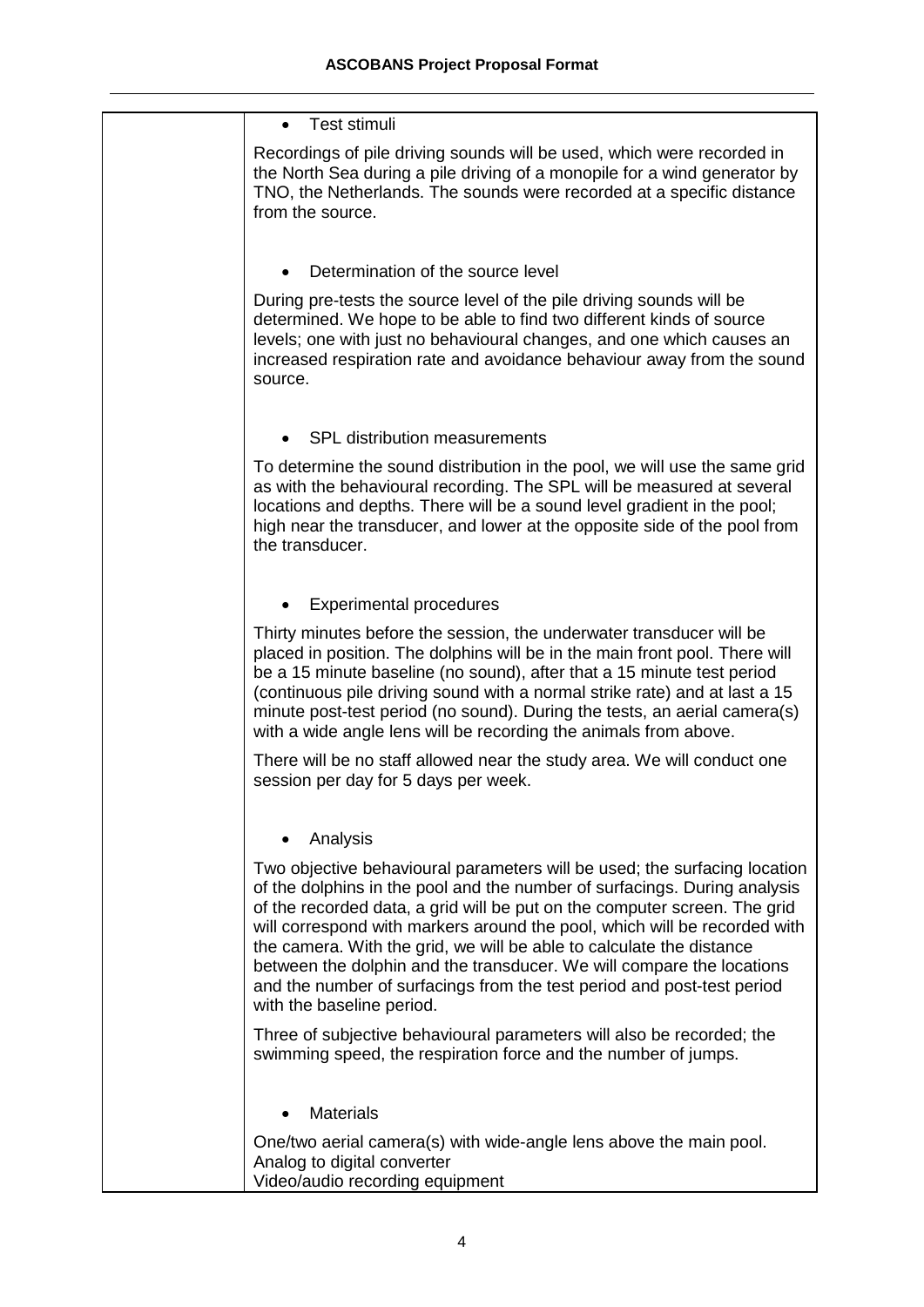|                                          | Monitor for operator<br>Laptop for the sound files<br>Power amplifier<br>Underwater transducer(s)<br>Underwater hydrophone<br>Hydrophone pre-amplifier<br>External hard disc to record the audio and video recordings.<br>Speaker<br><b>Bat detector</b><br>Oscilloscope<br>Volt-meter |                                                                                                                                                                                                                                                                                |                                 |                                                                       |  |  |
|------------------------------------------|----------------------------------------------------------------------------------------------------------------------------------------------------------------------------------------------------------------------------------------------------------------------------------------|--------------------------------------------------------------------------------------------------------------------------------------------------------------------------------------------------------------------------------------------------------------------------------|---------------------------------|-----------------------------------------------------------------------|--|--|
|                                          | Computer analysis                                                                                                                                                                                                                                                                      |                                                                                                                                                                                                                                                                                |                                 |                                                                       |  |  |
| <b>Outputs</b>                           | $\bullet$                                                                                                                                                                                                                                                                              | A written report to ASCOBANS                                                                                                                                                                                                                                                   |                                 |                                                                       |  |  |
|                                          | $\bullet$<br>upon it                                                                                                                                                                                                                                                                   | The ACOBANS Advisory Committee will be regularly informed<br>about the progress of the project and be enabled to comment                                                                                                                                                       |                                 |                                                                       |  |  |
|                                          |                                                                                                                                                                                                                                                                                        | A scientific publication in for instance Marine Environmental<br>Research, or Journal of the Acoustical Society of America                                                                                                                                                     |                                 |                                                                       |  |  |
|                                          | ٠                                                                                                                                                                                                                                                                                      | Educational flyers for the visitors of Boudewijn Seapark<br>(exhibition space of dolfinarium and on internet site of park)                                                                                                                                                     |                                 |                                                                       |  |  |
|                                          | $\bullet$                                                                                                                                                                                                                                                                              | Publications in media (TV/radio/newspapers/magazines)                                                                                                                                                                                                                          |                                 |                                                                       |  |  |
|                                          | $\bullet$                                                                                                                                                                                                                                                                              | Presentation of research during conferences (Special symposia<br>related to ecological impacts of wind parks / European Cetacean<br>Society / European Association of Aquatic Mammals /<br>International Marine Animal Trainers Association / Society for<br>Marine Mammalogy) |                                 |                                                                       |  |  |
| <b>Work Plan and</b><br><b>Timetable</b> | pile driving sounds                                                                                                                                                                                                                                                                    |                                                                                                                                                                                                                                                                                |                                 | Research; Behavioural response of bottlenose dolphins to playbacks of |  |  |
|                                          | <b>PERIOD</b>                                                                                                                                                                                                                                                                          | <b>DESCRIPTION</b>                                                                                                                                                                                                                                                             | <b>NUMBER</b>                   | <b>RESPONSIBLE</b>                                                    |  |  |
|                                          |                                                                                                                                                                                                                                                                                        |                                                                                                                                                                                                                                                                                | <b>OF</b><br><b>SESSIONS</b>    |                                                                       |  |  |
|                                          | May -August<br>2011                                                                                                                                                                                                                                                                    | Preparation<br>research set-up                                                                                                                                                                                                                                                 |                                 | S. van der Heul                                                       |  |  |
|                                          | September                                                                                                                                                                                                                                                                              | Pre test                                                                                                                                                                                                                                                                       |                                 | S. van der Heul                                                       |  |  |
|                                          |                                                                                                                                                                                                                                                                                        | (To determine<br>the sound<br>levels)                                                                                                                                                                                                                                          |                                 | R.A. Kastelein                                                        |  |  |
|                                          | September                                                                                                                                                                                                                                                                              | Sound                                                                                                                                                                                                                                                                          | Before actual                   | Employee TNO                                                          |  |  |
|                                          |                                                                                                                                                                                                                                                                                        | measurements                                                                                                                                                                                                                                                                   | experiments                     | S. van der Heul                                                       |  |  |
|                                          |                                                                                                                                                                                                                                                                                        |                                                                                                                                                                                                                                                                                |                                 | R.A. Kastelein                                                        |  |  |
|                                          | September &<br>October 2011                                                                                                                                                                                                                                                            | Data collection                                                                                                                                                                                                                                                                | 1 per day $/ 5$<br>days a week. | S. van der Heul                                                       |  |  |
|                                          | January 2012                                                                                                                                                                                                                                                                           | Sound<br>measurements                                                                                                                                                                                                                                                          | Before actual<br>experiments    | Employee TNO                                                          |  |  |
|                                          |                                                                                                                                                                                                                                                                                        |                                                                                                                                                                                                                                                                                |                                 | S. van der Heul                                                       |  |  |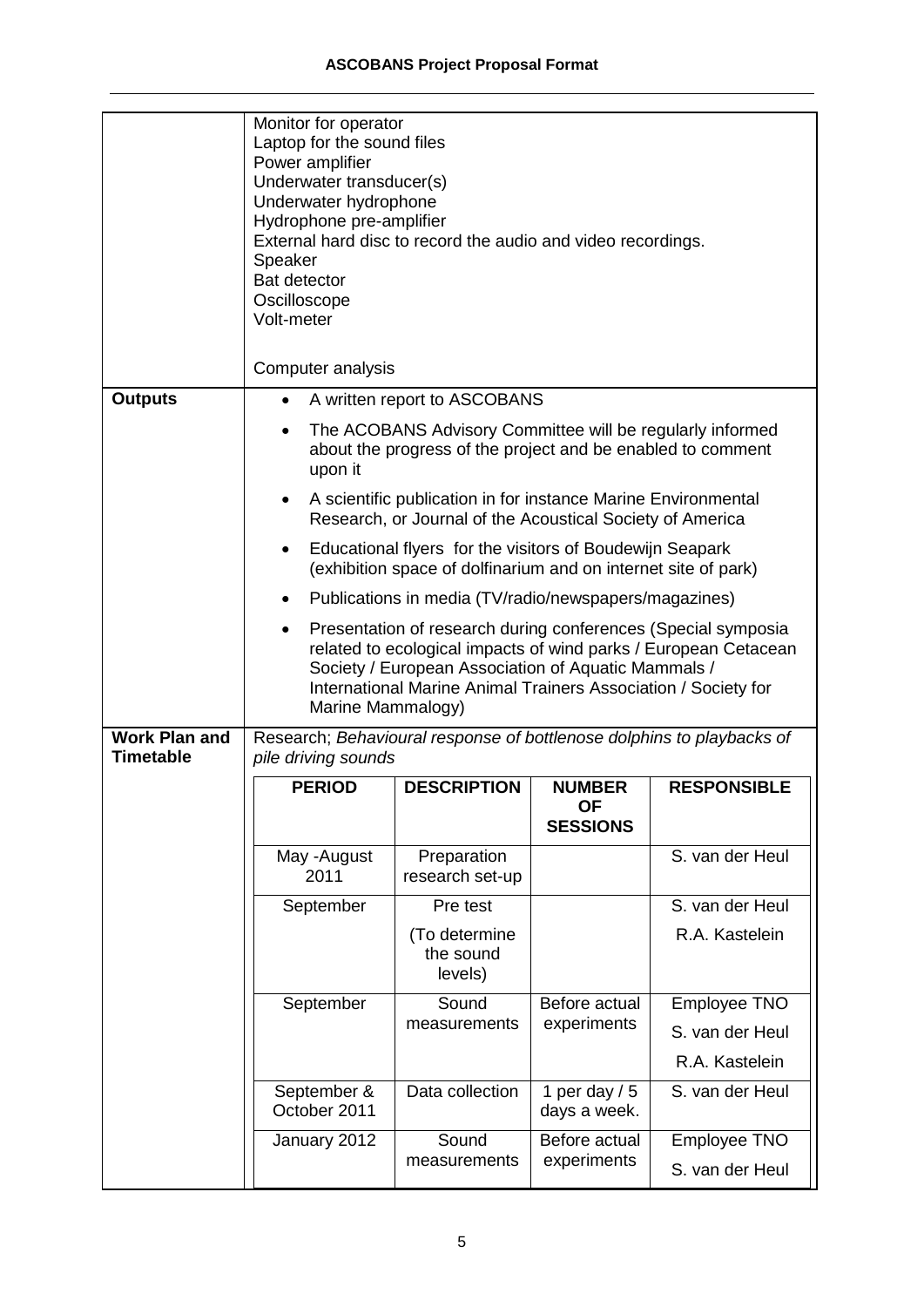|                             |                                                          |                                                                                                                                                                                                          |                                 | R.A. Kastelein                                                     |
|-----------------------------|----------------------------------------------------------|----------------------------------------------------------------------------------------------------------------------------------------------------------------------------------------------------------|---------------------------------|--------------------------------------------------------------------|
|                             | January &<br>February 2012                               | Data collection                                                                                                                                                                                          | 1 per day $/ 5$<br>days a week. | S. van der Heul                                                    |
|                             | March - July<br>2012                                     | Analysis and<br>writing                                                                                                                                                                                  |                                 | S. van der Heul<br>R.A. Kastelein                                  |
|                             | Preparation                                              |                                                                                                                                                                                                          |                                 |                                                                    |
|                             | <b>location</b>                                          |                                                                                                                                                                                                          |                                 |                                                                    |
|                             | <b>Pre-tests</b>                                         |                                                                                                                                                                                                          |                                 |                                                                    |
|                             | <b>Sound</b><br>measurements                             |                                                                                                                                                                                                          |                                 |                                                                    |
|                             | Tests                                                    |                                                                                                                                                                                                          |                                 |                                                                    |
|                             | Analysis/writing                                         |                                                                                                                                                                                                          |                                 |                                                                    |
|                             |                                                          |                                                                                                                                                                                                          |                                 |                                                                    |
|                             |                                                          | May-<br>Jun-<br>2011<br>2011                                                                                                                                                                             | Jul-<br>Aug-<br>2011<br>2011    | Sep-<br>Oct-<br>2011<br>2011                                       |
| Project<br><b>Personnel</b> | $\bullet$                                                | and writing manuscript)                                                                                                                                                                                  |                                 | S. van der Heul (Principle investigator, data collection, analysis |
|                             | R.A. Kastelein (Advice acoustics, co-writing manuscript) |                                                                                                                                                                                                          |                                 |                                                                    |
|                             | ٠                                                        | N. Jennings (Statistical analysis)                                                                                                                                                                       |                                 |                                                                    |
|                             | $\bullet$                                                | Employee TNO (Sound measurements and analysis)                                                                                                                                                           |                                 |                                                                    |
|                             | $\bullet$                                                | Students (data collection and analysis)                                                                                                                                                                  |                                 |                                                                    |
| <b>Steering group</b>       | Scientific advice during research and writing:           |                                                                                                                                                                                                          |                                 |                                                                    |
|                             | $\bullet$                                                | Prof. dr. ir. P.J.H. Reijnders; IMARES, dept. Ecosystems, and<br>Wageningen University, dept. Aquatic Ecosystems and<br>Office: 0031 317 487107; Mail: peter.reijnders@wur.nl                            |                                 | Waterquality, P.O. box 167, 1790 AD Den Burg, The Netherlands.     |
|                             | $\bullet$<br>Committee????                               | Others recommended by The ASCOBANS Advisory                                                                                                                                                              |                                 |                                                                    |
|                             | ٠                                                        | Dr. P. de Laender; Veterinarian Dolfinarium department.<br>Dierendokters, Prins Karellaan 39, 8000 Bruges, Belgium.<br>Practice: 0032 50 373133; Cell: 0032 477 761712; Mail:<br>piet.delander@skynet.be |                                 |                                                                    |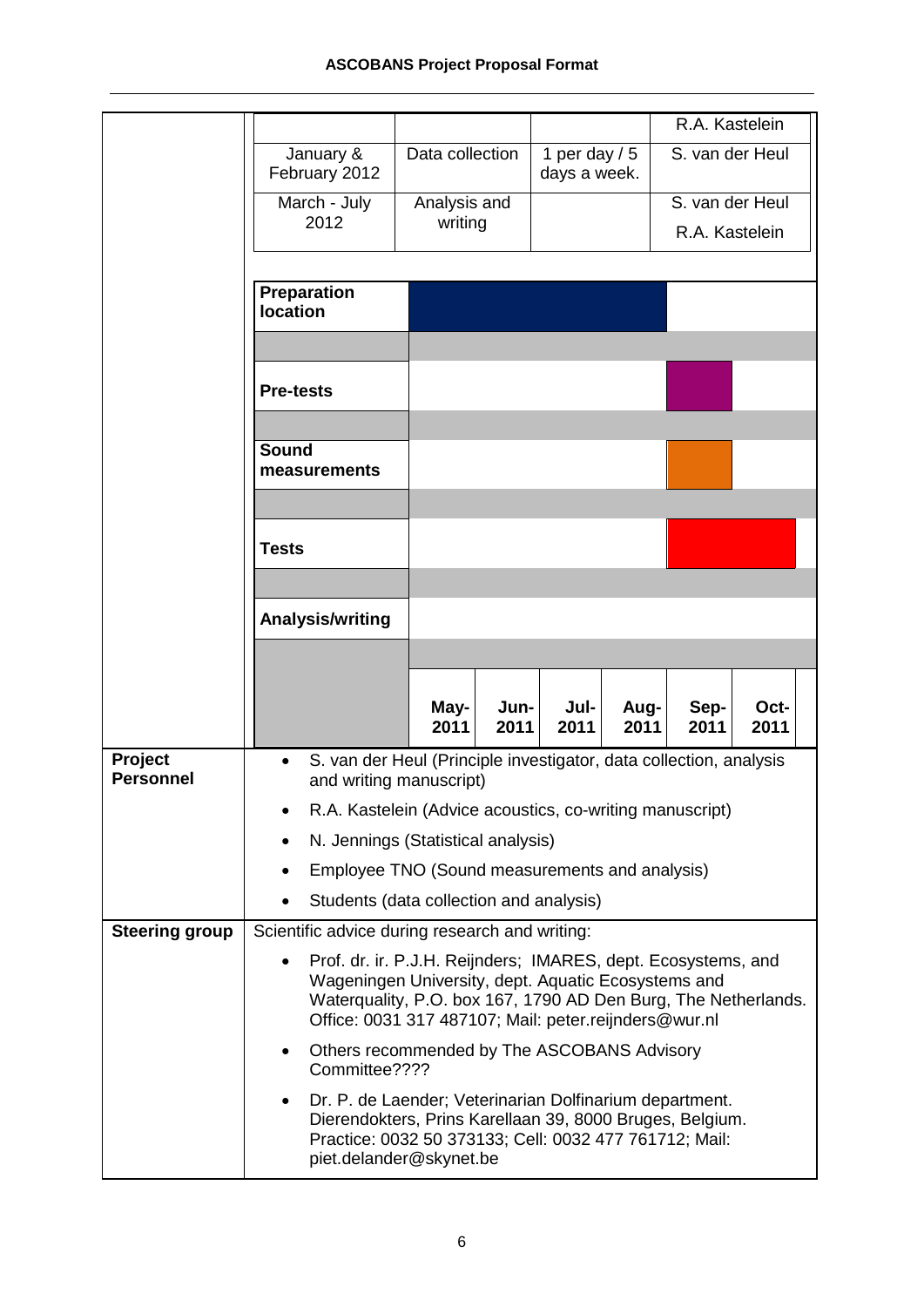|                                   | J. Cottyn; curator Dolfinarium; Dolfinarium department Boudewijn<br>Seapark; A. de Baeckestraat 12, 8000 Bruges, Belgium. Office:<br>0032 50 408415; Cell: 0032 476 456379; Mail:<br>johan.cottyn@boudewijnseapark.be |                               |                                                      |  |
|-----------------------------------|-----------------------------------------------------------------------------------------------------------------------------------------------------------------------------------------------------------------------|-------------------------------|------------------------------------------------------|--|
| <b>Budget</b><br><b>Estimates</b> | <b>DESCRIPTION</b>                                                                                                                                                                                                    | <b>BUDGET</b><br><b>COSTS</b> | <b>EXPLANATION</b>                                   |  |
|                                   | 9 pre-test days                                                                                                                                                                                                       | $900,-$                       | Main pool + Dolphins                                 |  |
|                                   |                                                                                                                                                                                                                       |                               | 1 hour $x \in 100 \times 9$ days                     |  |
|                                   | 2 sound<br>measurements                                                                                                                                                                                               | $2.000,-$                     | Main pool for a day $€1000 x$<br>2days               |  |
|                                   | Research;                                                                                                                                                                                                             | $4.000,-$                     | Main pool + Dolphins                                 |  |
|                                   | behavioural response<br>to playback 40 days                                                                                                                                                                           |                               | 1 hour $x \notin 100$ x 40 days                      |  |
|                                   | 5 working days S vd<br>Heul x 10 weeks<br>(during research)                                                                                                                                                           | $7.500 -$                     | €150 per ay x 50days                                 |  |
|                                   | 1 working day/week<br>for 6 months S vd<br>Heul (after research;<br>analysis and writing<br>publication)                                                                                                              | $3.600,-$                     | €150 x 24days                                        |  |
|                                   | Working time senior<br>trainers 40 days 30<br>minutes/day (conduct                                                                                                                                                    | $825,-$                       | 30 minutes x 2 trainers x 40days<br>$= 2400$ minutes |  |
|                                   | sessions research)                                                                                                                                                                                                    |                               | $= 40$ hours                                         |  |
|                                   |                                                                                                                                                                                                                       |                               | <b>TOTAL:</b>                                        |  |
|                                   |                                                                                                                                                                                                                       |                               | 5.5 days x €150                                      |  |
|                                   | Hire SEAMARCO<br>personnel                                                                                                                                                                                            | $6000,-$<br>(Incl. VAT)       | 500€ per day x 10 days = $€5000$                     |  |
|                                   | Sound                                                                                                                                                                                                                 | $5000,-$                      | €2.500 per time x 2                                  |  |
|                                   | measurements +<br>analysis (2 times)                                                                                                                                                                                  | (Incl. VAT)                   |                                                      |  |
|                                   | Rent research<br>equipment                                                                                                                                                                                            | $3300,-$<br>(Incl. VAT)       | €700 per month x 4 months =<br>€2800                 |  |
|                                   | Statistic analysis                                                                                                                                                                                                    | $500 -$                       | €500                                                 |  |
|                                   | Dotmoth.com                                                                                                                                                                                                           |                               |                                                      |  |
|                                   | ravel costs<br><b>SEAMARCO</b>                                                                                                                                                                                        | $300,-$                       | €50 per round trip x 6 trips                         |  |
|                                   | <b>TOTAL</b>                                                                                                                                                                                                          | 33.975,-                      |                                                      |  |
|                                   |                                                                                                                                                                                                                       |                               |                                                      |  |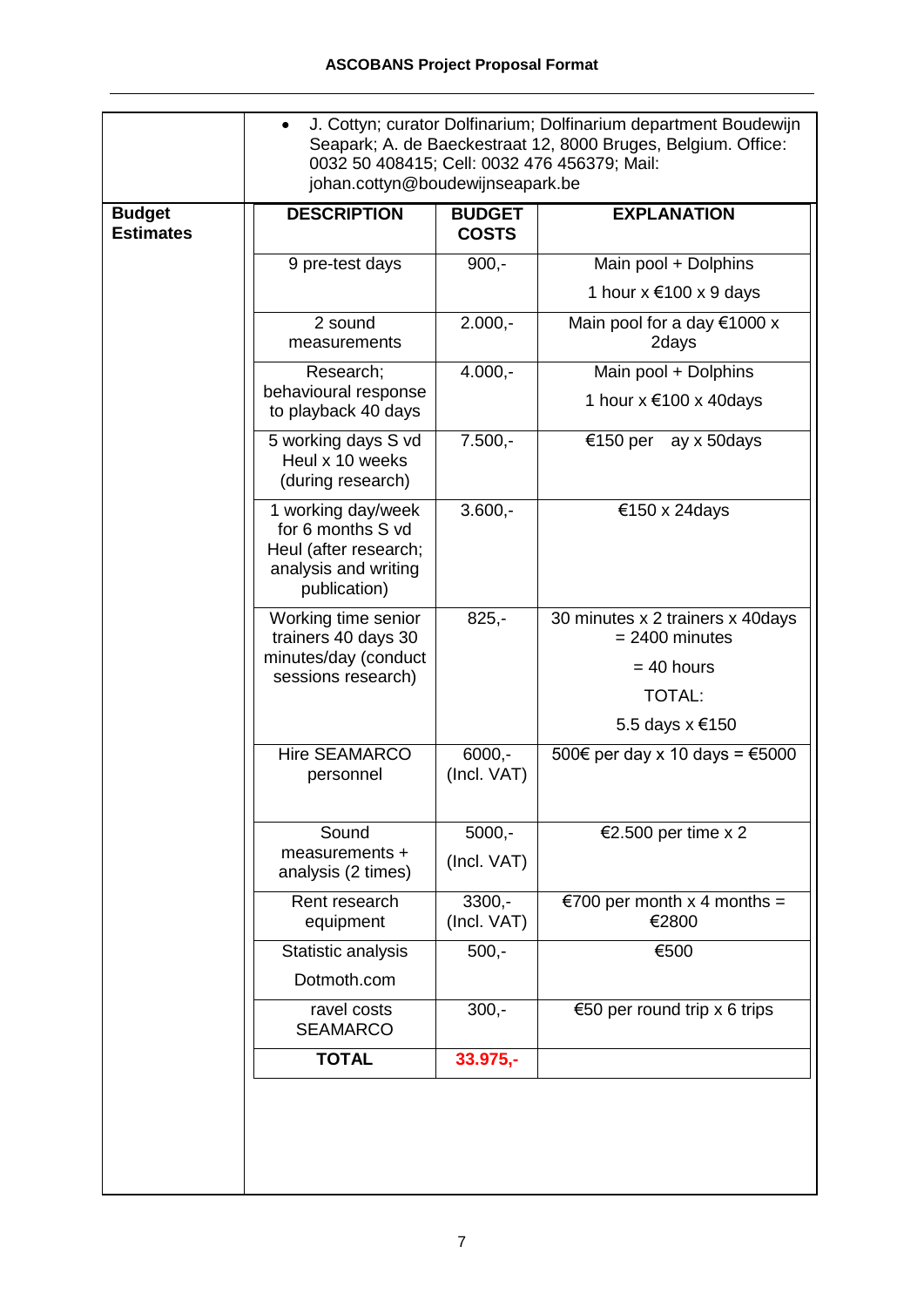|                                                                                                                   | <b>BUDGET</b><br><b>COSTS</b> | <b>COVERED</b><br><b>BY</b> | <b>EXPLANATION</b>                                                                                          |
|-------------------------------------------------------------------------------------------------------------------|-------------------------------|-----------------------------|-------------------------------------------------------------------------------------------------------------|
| 9 pre-test days                                                                                                   | $900,-$                       | Boudewijn<br>S apark        | Main pool + Dolphins<br>1 hour $x \in 100 \times 9$ days                                                    |
| 2 sound<br>measure ents                                                                                           | $2.000,-$                     | Boudewijn<br>Seapark        | Main pool for a day<br>€1000 x 2days                                                                        |
| Research;<br>behavioural<br>response to<br>playback 40<br>days                                                    | $4.000,-$                     | Boudewijn<br>Seapark        | Main pool + Dolphins<br>1 hour x €100 x<br>40days                                                           |
| 5 working days<br>S vd Heul x 10<br>weeks (during<br>research)                                                    | $7.500,-$                     | Boud wijn<br>Seapark        | €150 per day x 50days                                                                                       |
| 1 working<br>day/week for 6<br>months S vd<br>Heul (after<br>research;<br>analysis and<br>writing<br>publication) | $3.600,-$                     | Boudewijn<br>Seapark        | €150 x 24days                                                                                               |
| Working time<br>senior trainers<br>40 days 30<br>minutes/day<br>(conduct<br>sessions<br>research)                 | $825,-$                       | Boudewijn<br>Seapark        | 30 minutes x 2 trainers<br>$x \, 40 \, days = 2400$<br>minutes<br>$= 40$ hours<br>TOTAL:<br>5.5 days x €150 |
| <b>TOTAL</b>                                                                                                      | $18.825,-$                    | Boudewijn<br>Seapark        |                                                                                                             |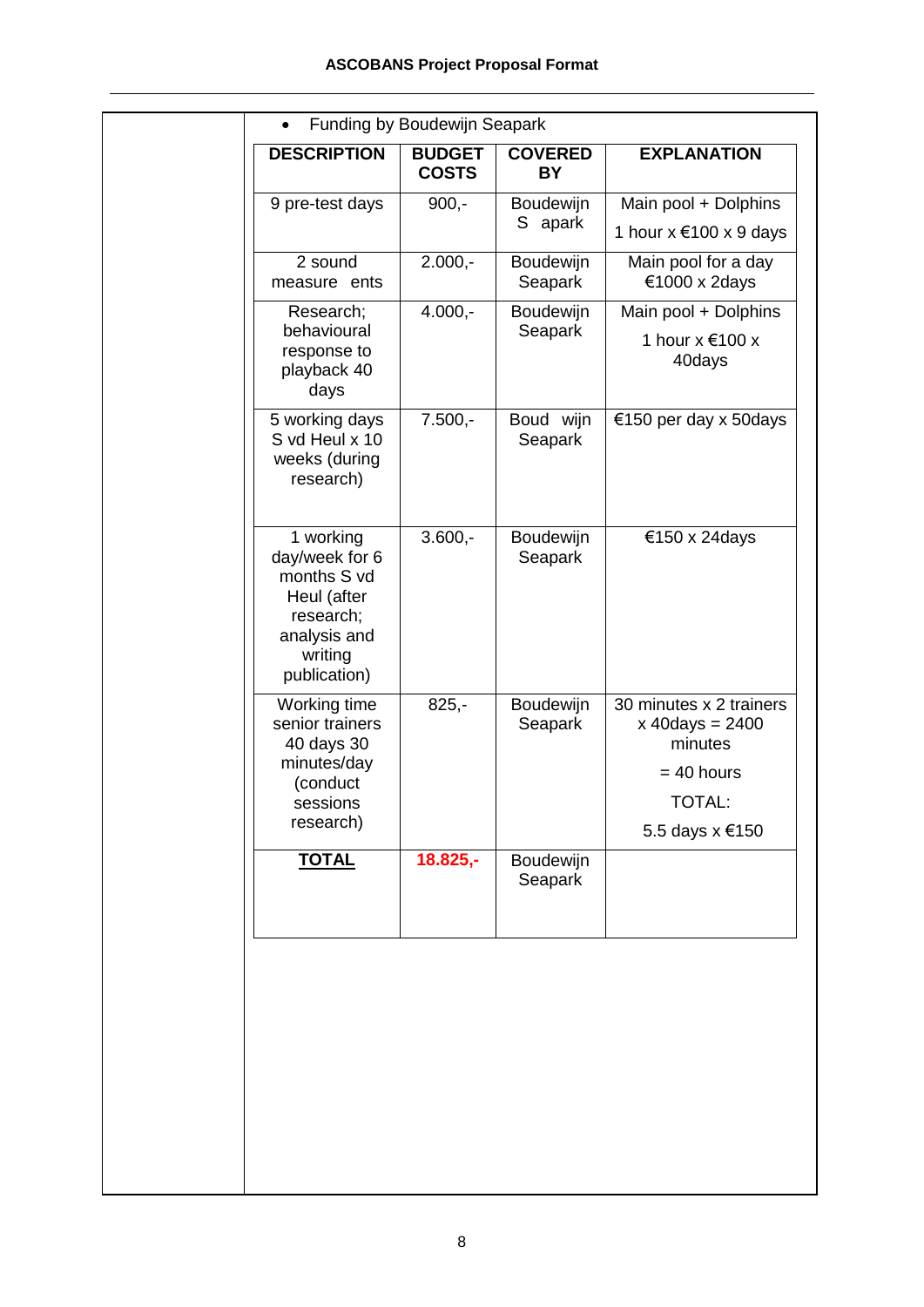|                   | Funding by ASCOBANS                                                                                                                                                                                                                                                                                                                                                                                                                   |                              |                      |                                                                                                                                                                                               |
|-------------------|---------------------------------------------------------------------------------------------------------------------------------------------------------------------------------------------------------------------------------------------------------------------------------------------------------------------------------------------------------------------------------------------------------------------------------------|------------------------------|----------------------|-----------------------------------------------------------------------------------------------------------------------------------------------------------------------------------------------|
|                   | <b>DESCRIPTION</b>                                                                                                                                                                                                                                                                                                                                                                                                                    | <b>BUDGET</b><br><b>COST</b> | <b>COVE ED</b><br>BY | <b>EXPLANATION</b>                                                                                                                                                                            |
|                   | Hire<br><b>SEAMARCO</b><br>personnel                                                                                                                                                                                                                                                                                                                                                                                                  | $6000,-$<br>(Incl.<br>VAT)   | Fundi g              | €500 per day x 10 days<br>$= 65000$                                                                                                                                                           |
|                   | Sound<br>measurements +<br>analysis TNO (2<br>times)                                                                                                                                                                                                                                                                                                                                                                                  | $5000,-$<br>(Incl.<br>VAT)   | Funding              | €2.500 per time x 2                                                                                                                                                                           |
|                   | Rent research<br>equipment                                                                                                                                                                                                                                                                                                                                                                                                            | $3200,-$<br>(Incl.<br>VAT)   | Funding              | €700 per month $x$ 4<br>months = $€2800$                                                                                                                                                      |
|                   | Statistic analysis<br>Dotmoth.com                                                                                                                                                                                                                                                                                                                                                                                                     | $500,-$                      | Fu ding              | €500                                                                                                                                                                                          |
|                   | <b>Travel costs</b><br><b>SEAMARCO</b>                                                                                                                                                                                                                                                                                                                                                                                                | $300 -$                      | Funding              | €50 per round trip $x$ 6<br>trips                                                                                                                                                             |
|                   | <b>TOTAL</b>                                                                                                                                                                                                                                                                                                                                                                                                                          | $15.000,-$                   |                      |                                                                                                                                                                                               |
| <b>References</b> |                                                                                                                                                                                                                                                                                                                                                                                                                                       | Progr. Ser.309: 279-295.     |                      | Madsen, P.T., Wahlberg, M., Tougaard, J., Lucke, K., and Tyack,<br>P. 2006. Wind turbine underwater noise and marine mammals:<br>implications of current knowledge and data needs. Mar. Ecol. |
|                   | Nedwell, J.R., Parvin, S.J., Edwards, B., Workman, R., Brooker,<br>$\bullet$<br>A.G. and Kynoch, J.E. 2008. Measurement and interpretation of<br>underwater noise during construction and operation of offshore<br>wind farms in UK waters. Subacoustech Report No. 544R0736 to<br>COWRIE Ltd. ISBN: 978-0-9554279-5-4.                                                                                                               |                              |                      |                                                                                                                                                                                               |
|                   | Van der Meij SET, Camphuysen CJ (2006). The distribution and<br>diversity of whales and dolphins (Cetacea) in the southern North<br>Sea: 1970-2005. Lutra 49: 3-28.<br>Simmonds, P.S., Dolman, S.J., 2008. All at sea: Renewable<br>energy production in the context of marine nature conservation.<br>Proceedings of the workshop on offshore wind farms and marine<br>mammals: impacts & methodologies for assessing impacts. 6-11. |                              |                      |                                                                                                                                                                                               |
|                   |                                                                                                                                                                                                                                                                                                                                                                                                                                       |                              |                      |                                                                                                                                                                                               |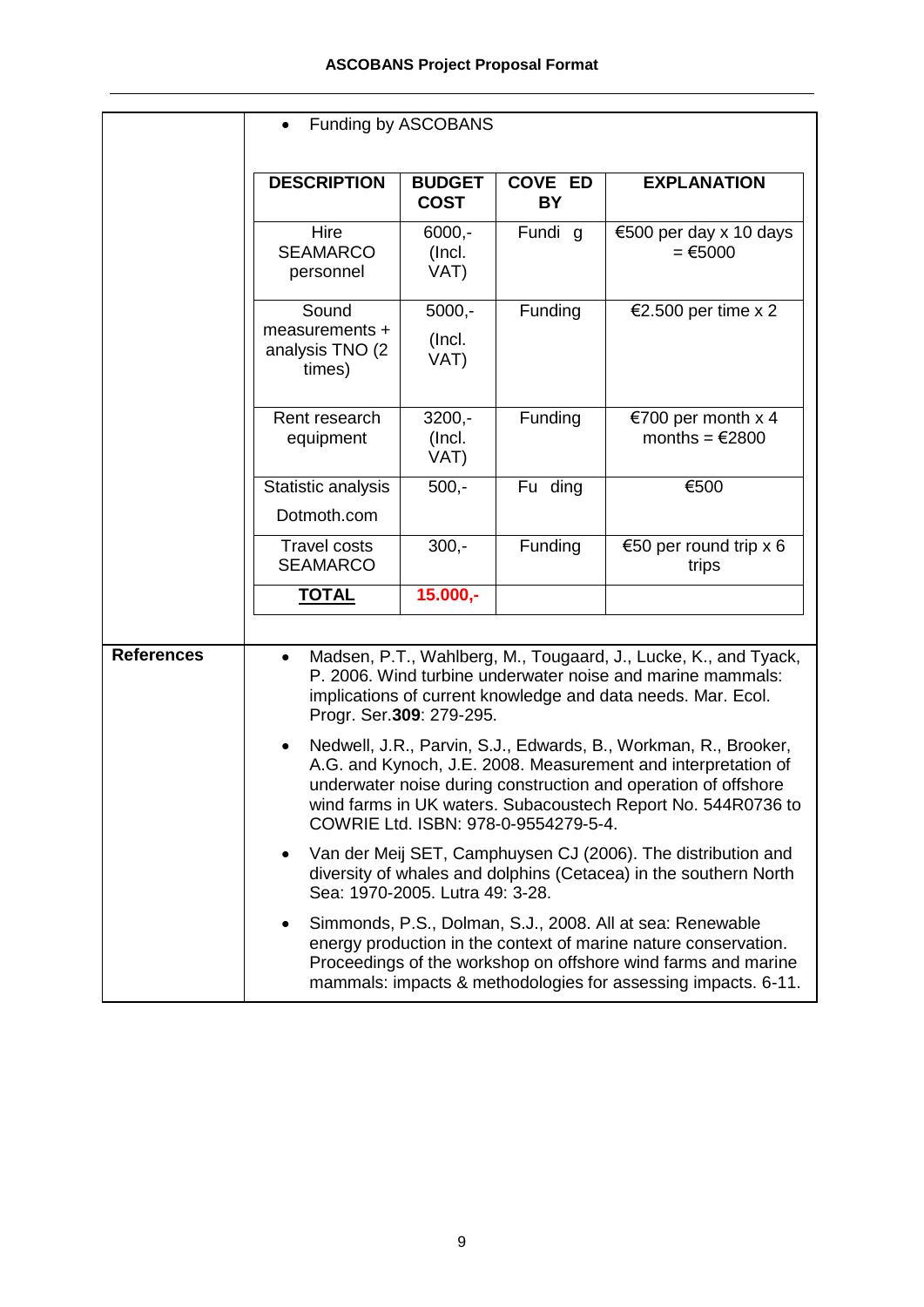## **FORMAT FOR PROJECT PROPOSALS FOR THE CONSIDERATION OF THE ASCOBANS ADVISORY COMMITTEE**

Funding of projects through ASCOBANS is dependent upon availability of funds. Since ASCOBANS is not a funding agency, there is no guarantee that funds will be available each year. Please also note that the maximum sum the Agreement will spend on any one project is 15,000 Euro. Also, there is no possibility for supporting long-term projects. ASCOBANS will not fund monitoring obligations of EU member states or Parties to international conventions.

The ASCOBANS Advisory Committee, which meets annually in March/April, will consider the proposals made available to its review and select those that are a priority for funding. Please note that only projects with a direct benefit for the conservation objectives of the Agreement can be supported. Projects covering more than one ASCOBANS Party will be favoured.

Please provide only summary information in the form below. The Secretariat will request more detailed information for selected projects only. The purpose of this form is to assist in the review and approval of the project proposal by the Advisory Committee.

Proposals received **by 15 February** of each year will be made available to the Committee for their review. Funding applications received later will not be considered until the following year.

| <b>Title</b>                                                                                                                                |                                                                                                                                                              | Justification:                          | Project ID:                             |
|---------------------------------------------------------------------------------------------------------------------------------------------|--------------------------------------------------------------------------------------------------------------------------------------------------------------|-----------------------------------------|-----------------------------------------|
| Distribution and relative abundance of harbour porpoises (Phocoena<br>phocoena) over Dogger Bank and surrounding waters, Southern North Sea |                                                                                                                                                              | (to be completed by the<br>Secretariat) | (to be completed by the<br>Secretariat) |
| <b>Implementing Agency /</b><br><b>Applicant</b>                                                                                            | Anna Moscrop<br>Marine Conservation Research Ltd.<br><b>High Street</b><br><b>Kelvedon</b><br>Essex CO5 9AG<br>UK<br>+44 (0) 1376 573 071                    |                                         |                                         |
|                                                                                                                                             | amoscrop@mcr-team.co.uk                                                                                                                                      |                                         |                                         |
| <b>Collaborating Agencies /</b><br><b>Other Sponsors</b>                                                                                    | International Fund for Animal Welfare (IFAW), sponsor<br>Anita Gilles, Forschungs- und Technologiezentrum Westküste (FTZ), collaborator and possible sponsor |                                         |                                         |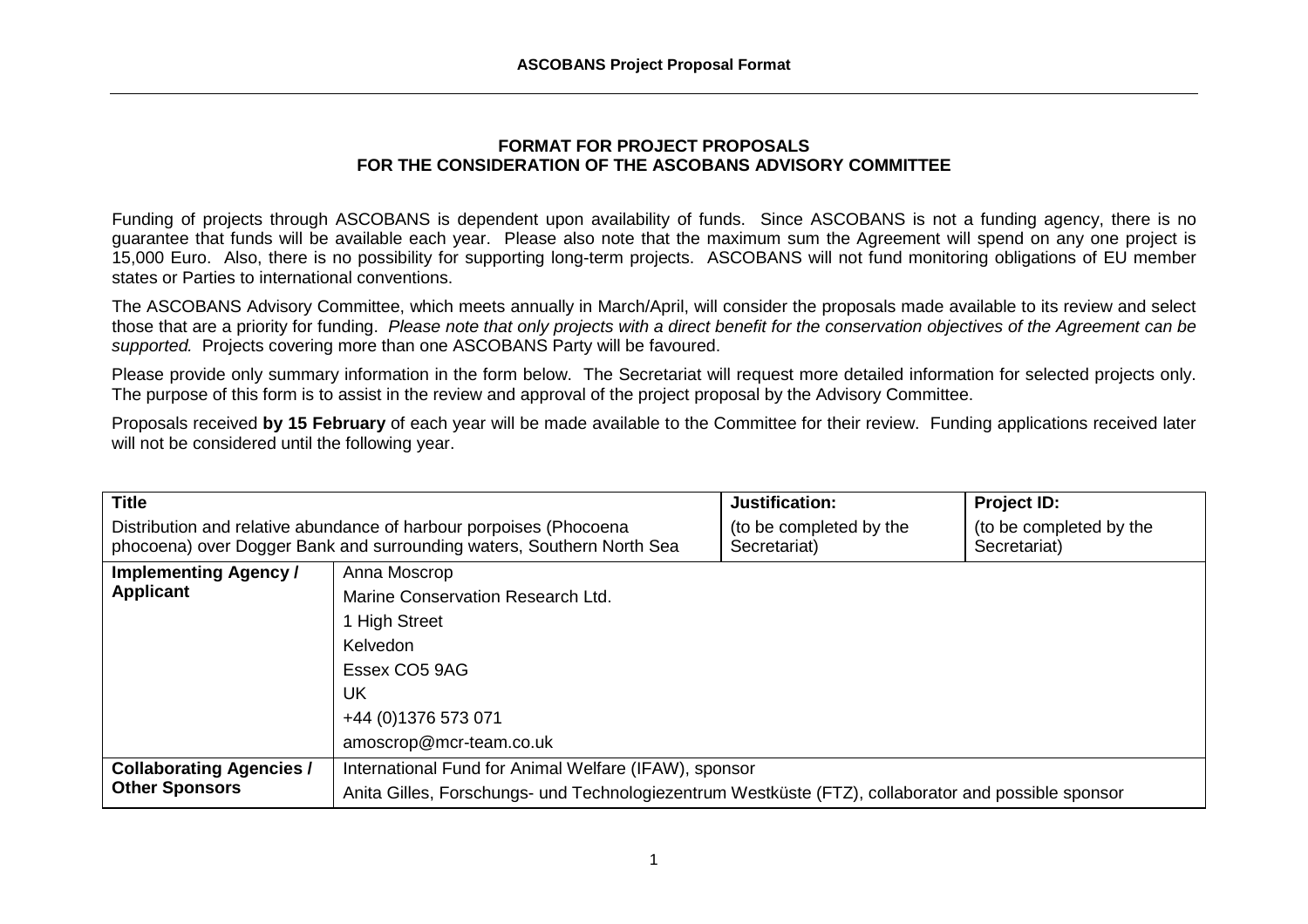|                              | Mieke Scheidat & Steve Geelhoed, Wageningen IMARES, collaborator and possible sponsor<br>Jan Haelters, Management Unit of the North Sea Mathematical Models (MUMM), collaborator.<br>Rene Swift, University of St. Andrews (assisting with training course, contracted through MCR).                                                                                                                                                                                                                                                                                                                                                                                                                                                                                                                                                                         |
|------------------------------|--------------------------------------------------------------------------------------------------------------------------------------------------------------------------------------------------------------------------------------------------------------------------------------------------------------------------------------------------------------------------------------------------------------------------------------------------------------------------------------------------------------------------------------------------------------------------------------------------------------------------------------------------------------------------------------------------------------------------------------------------------------------------------------------------------------------------------------------------------------|
| <b>Background / Problem</b>  | The status of small cetaceans in the North Sea, particularly the harbour porpoise Phocoena phocoena<br>(Linnaeus, 1758), has been of concern for many years. Further research effort is required to establish current<br>trends in porpoise distribution in offshore waters of the North Sea and provide baseline data for mitigating<br>activities that have the potential to disturb their natural behaviour and distribution.                                                                                                                                                                                                                                                                                                                                                                                                                             |
|                              | The aim of the proposed survey would be to investigate the distribution and relative abundance of harbour<br>porpoises over the Dogger sandbank and surroundings in the southern North Sea. Standardised visual and<br>acoustic line transect protocols will be used to make results comparable to previous studies. Surveys will be<br>conducted during the autumn / winter months (actual timing to be confirmed following consultation with partners<br>and sponsors) when there has been relatively little offshore boat-based effort. Vessel surveys will ideally be<br>complemented with aerial effort, conducted by partner groups; in addition, results from an autumn/winter offshore<br>survey could be compared to datasets of aerial surveys conducted in Belgium, Netherlands and Germany to<br>investigate local migration/seasonal movements. |
|                              | A further aim of the project, for which funding is sought from ASCOBANS, is to provide an opportunity for<br>individuals from across Europe to participate in a combined acoustic and visual survey. This would include<br>training in the process of design, equipment setup and maintenance, data collection and analysis. Funds are<br>requested from ASCOBANS to contribute to the additional costs associated with operating the survey in this<br>way, accommodating additional participants (nominated by ASCOBANS and/or member states), conducting the<br>training and providing appropriate materials and facilities.                                                                                                                                                                                                                              |
| <b>Objectives</b>            | The intended goals of this project include:                                                                                                                                                                                                                                                                                                                                                                                                                                                                                                                                                                                                                                                                                                                                                                                                                  |
|                              | - Harmonising methodologies for harbour porpoise acoustic surveys and promoting the exchange of ideas and<br>understanding across field workers, analysts and those with management and conservation responsibilities.                                                                                                                                                                                                                                                                                                                                                                                                                                                                                                                                                                                                                                       |
|                              | - Survey results contributing to baseline data on the distribution of North Sea porpoises and providing novel<br>acoustic data to update on the last SCANS survey conducted in 2005.                                                                                                                                                                                                                                                                                                                                                                                                                                                                                                                                                                                                                                                                         |
| <b>Relevance to ASCOBANS</b> | This project is particularly pertinent in terms of assessing the status and seasonal movements of the North Sea<br>population of harbour porpoises (as specified under 2a of the Annex of the Agreement and Action 7 of the<br>Conservation Plan for harbour porpoises). The proposed surveys will improve existing methods with the<br>combination of visual, acoustic and aerial methodologies. Overall, the work will aid the implementation of the                                                                                                                                                                                                                                                                                                                                                                                                       |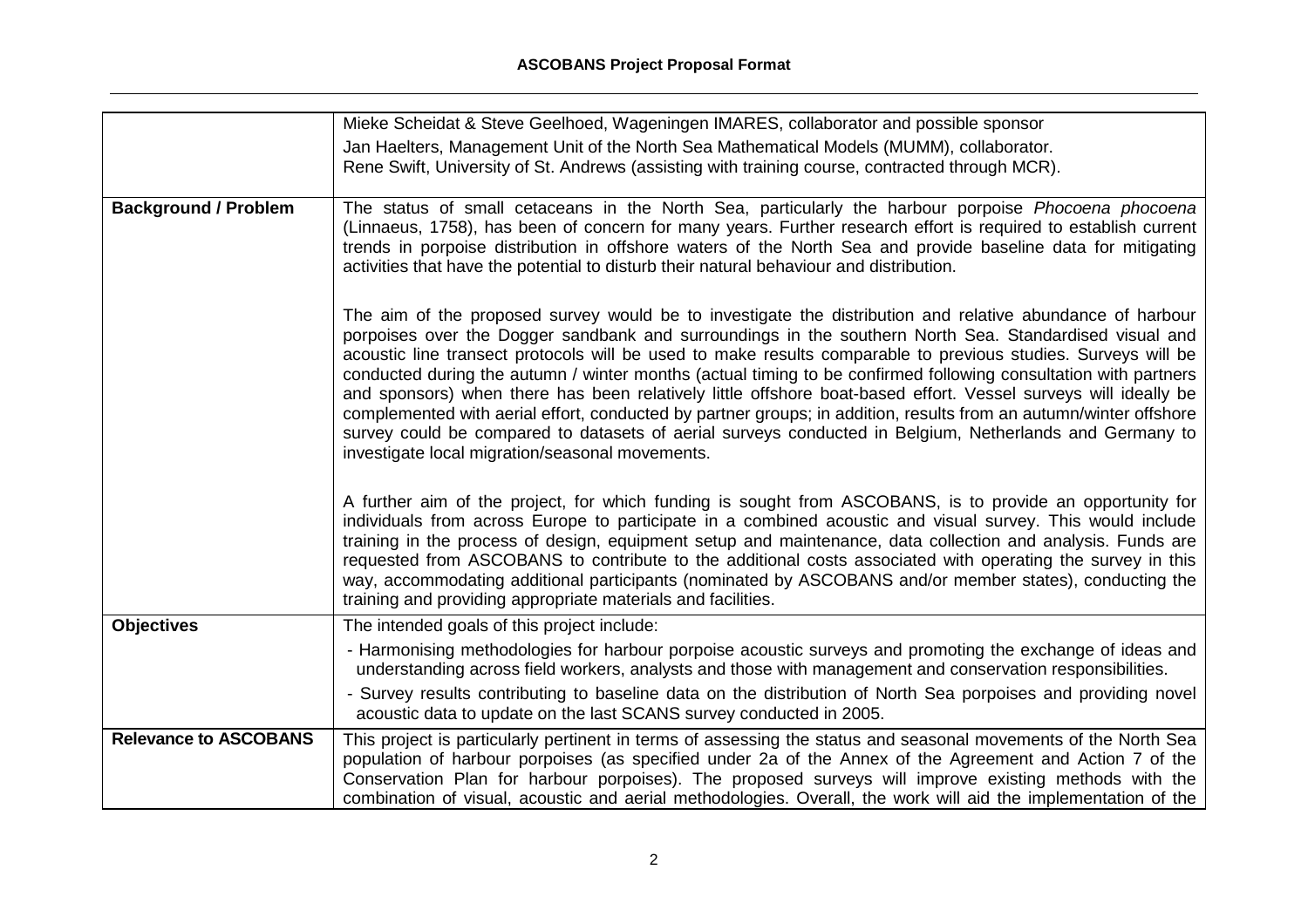|                                | of the ASCOBANS agreement.                                                                                                                                                                                                                                                                                                                                                                                                                                                                                                                                     |                   |                 | Conservation Plan for Harbour Porpoises in the North Sea (Action Point 8 of the Triennium Work Plan). In<br>addition, this project demonstrates close cooperation amongst governmental and non-governmental<br>organisations working in partnership to improve knowledge and conservation of harbour porpoises within waters                                                                                                                                                                                                                                                                                                                                                                               |
|--------------------------------|----------------------------------------------------------------------------------------------------------------------------------------------------------------------------------------------------------------------------------------------------------------------------------------------------------------------------------------------------------------------------------------------------------------------------------------------------------------------------------------------------------------------------------------------------------------|-------------------|-----------------|------------------------------------------------------------------------------------------------------------------------------------------------------------------------------------------------------------------------------------------------------------------------------------------------------------------------------------------------------------------------------------------------------------------------------------------------------------------------------------------------------------------------------------------------------------------------------------------------------------------------------------------------------------------------------------------------------------|
| <b>Activities</b>              | The Research Vessel R/V Song of the Whale (which is owned by the International Fund for Animal Welfare, and<br>managed and operated by Marine Conservation Research Ltd) would be used to conduct offshore visual and<br>acoustic surveys using a team of 8-10 personnel. The southern North Sea survey area would be treated as a<br>single survey block and randomly generated tracklines will be planned to provide equal coverage probability.<br>Acoustic surveys, using software developed by IFAW (e.g. RainbowClick and Logger) will take place for 24 |                   |                 |                                                                                                                                                                                                                                                                                                                                                                                                                                                                                                                                                                                                                                                                                                            |
|                                | the survey itself, as well as the survey.                                                                                                                                                                                                                                                                                                                                                                                                                                                                                                                      |                   |                 | hrs/day in sea condition up to Beaufort 6; visual surveys may be conducted when appropriate during daylight<br>hours in suitable sea state conditions (Beaufort three or less) from sightings platforms with eye-heights of 5<br>and/or 11 m above sea-level. Dual-platform effort may be used to assess the probability of detection on the<br>transect line and to allow for responsive movement of animals in relation to the ship. The survey vessel and all<br>necessary equipment will be provided by MCR for a period of 15 days of survey effort; in addition, nominated<br>participants could take part in a training course – covering planning, set up, data collection and analysis - prior to |
|                                | analysis.                                                                                                                                                                                                                                                                                                                                                                                                                                                                                                                                                      |                   |                 | Additionally, the aim is to coordinate vessel surveys with aerial survey effort, undertaken by Belgian, Dutch and<br>German partners. Currently, dedicated aerial surveys for harbour porpoises are conducted over Belgian, Dutch<br>and German waters. With partners coordinating efforts, this would provide a unique opportunity to compare the<br>different survey methodologies. Aerial survey data from previous surveys may be available for comparative                                                                                                                                                                                                                                            |
| <b>Outputs</b>                 | Outputs to include:                                                                                                                                                                                                                                                                                                                                                                                                                                                                                                                                            |                   |                 |                                                                                                                                                                                                                                                                                                                                                                                                                                                                                                                                                                                                                                                                                                            |
|                                | - Practical, theory and boat-based training of ASCOBANS nominated personnel.                                                                                                                                                                                                                                                                                                                                                                                                                                                                                   |                   |                 |                                                                                                                                                                                                                                                                                                                                                                                                                                                                                                                                                                                                                                                                                                            |
|                                | - Cruise report upon completion of vessel survey.                                                                                                                                                                                                                                                                                                                                                                                                                                                                                                              |                   |                 |                                                                                                                                                                                                                                                                                                                                                                                                                                                                                                                                                                                                                                                                                                            |
|                                | - Final report upon completion of post-process data analysis.                                                                                                                                                                                                                                                                                                                                                                                                                                                                                                  |                   |                 |                                                                                                                                                                                                                                                                                                                                                                                                                                                                                                                                                                                                                                                                                                            |
|                                | - Publication of results in peer-reviewed journal as appropriate, including aerial survey data and analysis if<br>possible.                                                                                                                                                                                                                                                                                                                                                                                                                                    |                   |                 |                                                                                                                                                                                                                                                                                                                                                                                                                                                                                                                                                                                                                                                                                                            |
| <b>Work Plan and Timetable</b> | <b>Activity</b>                                                                                                                                                                                                                                                                                                                                                                                                                                                                                                                                                | <b>Start date</b> | <b>End date</b> |                                                                                                                                                                                                                                                                                                                                                                                                                                                                                                                                                                                                                                                                                                            |
|                                | Activity (who is<br>responsible)                                                                                                                                                                                                                                                                                                                                                                                                                                                                                                                               | <b>Start date</b> | <b>End date</b> |                                                                                                                                                                                                                                                                                                                                                                                                                                                                                                                                                                                                                                                                                                            |
|                                | Vessel survey (all   Autumn/winter                                                                                                                                                                                                                                                                                                                                                                                                                                                                                                                             |                   | Duration approx |                                                                                                                                                                                                                                                                                                                                                                                                                                                                                                                                                                                                                                                                                                            |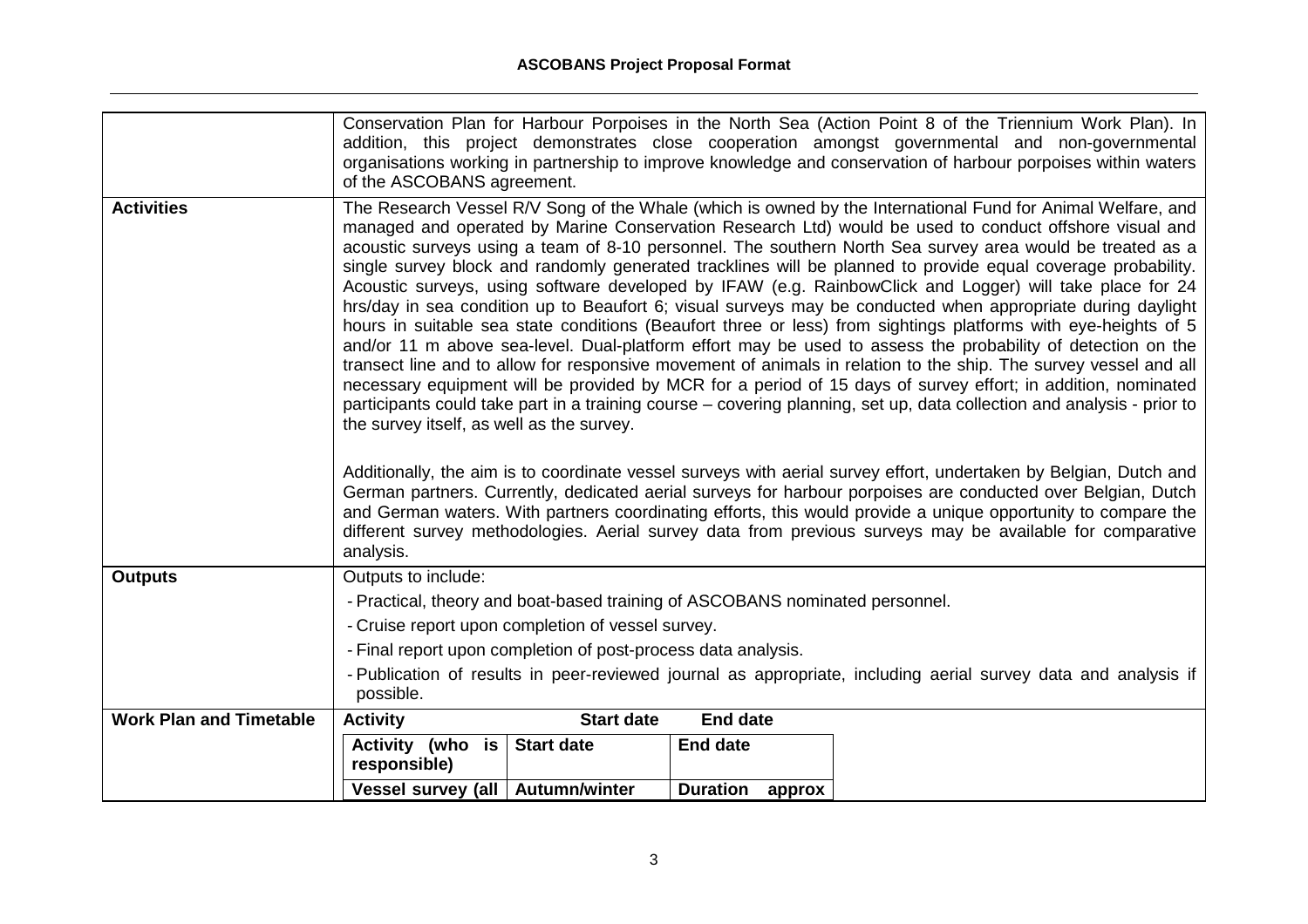|                          | partners)                                                                      | 2011                                                                                           | 2-3 weeks total<br>including training<br>days,<br>passage<br>time and survey |                                                                                                           |
|--------------------------|--------------------------------------------------------------------------------|------------------------------------------------------------------------------------------------|------------------------------------------------------------------------------|-----------------------------------------------------------------------------------------------------------|
|                          | <b>Acoustic</b> survey<br>training (MCR)                                       | 3 days prior to<br>survey                                                                      |                                                                              |                                                                                                           |
|                          | <b>Aerial</b><br>surveys<br>(FTZ,<br><b>IMARES,</b><br>Belgium)                | <b>Concurrent</b> with<br>vessel survey                                                        |                                                                              |                                                                                                           |
|                          | <b>Cruise</b><br>report<br>(MCR)                                               | 2 weeks following<br>completion<br><b>of</b><br>vessel survey                                  |                                                                              |                                                                                                           |
|                          | <b>Final report (MCR</b><br>to coordinate)                                     | 4 months after<br>survey<br>(depending<br>on<br>inclusion of aerial<br>survey<br>results/data) |                                                                              |                                                                                                           |
|                          |                                                                                |                                                                                                |                                                                              |                                                                                                           |
| <b>Project Personnel</b> |                                                                                |                                                                                                |                                                                              | Anna Moscrop, Project Manager, and Dr Oliver Boisseau, Senior research scientist. (Project coordinators). |
|                          | Marine Conservation Research Ltd. 1 High Street, Kelvedon, Essex, CO5 9AG. UK. |                                                                                                |                                                                              |                                                                                                           |
|                          | t. +44 1376 573071, m. +44 7801 613 539.e. amoscrop@mcr-team.co.uk             |                                                                                                |                                                                              |                                                                                                           |
|                          | Dr Meike Scheidat, DLO Research (project partner),                             |                                                                                                |                                                                              |                                                                                                           |
|                          | <b>Wageningen IMARES</b>                                                       |                                                                                                |                                                                              |                                                                                                           |
|                          | Texel Landsdiep 4, 1797 SZ't Horntje postbus 167, 1790 AD Den Burg             |                                                                                                |                                                                              |                                                                                                           |
|                          | The Netherlands                                                                |                                                                                                |                                                                              |                                                                                                           |
|                          | t. +31 317487108, m +31 6 30459335, e. meike.scheidat@wur.nl                   |                                                                                                |                                                                              |                                                                                                           |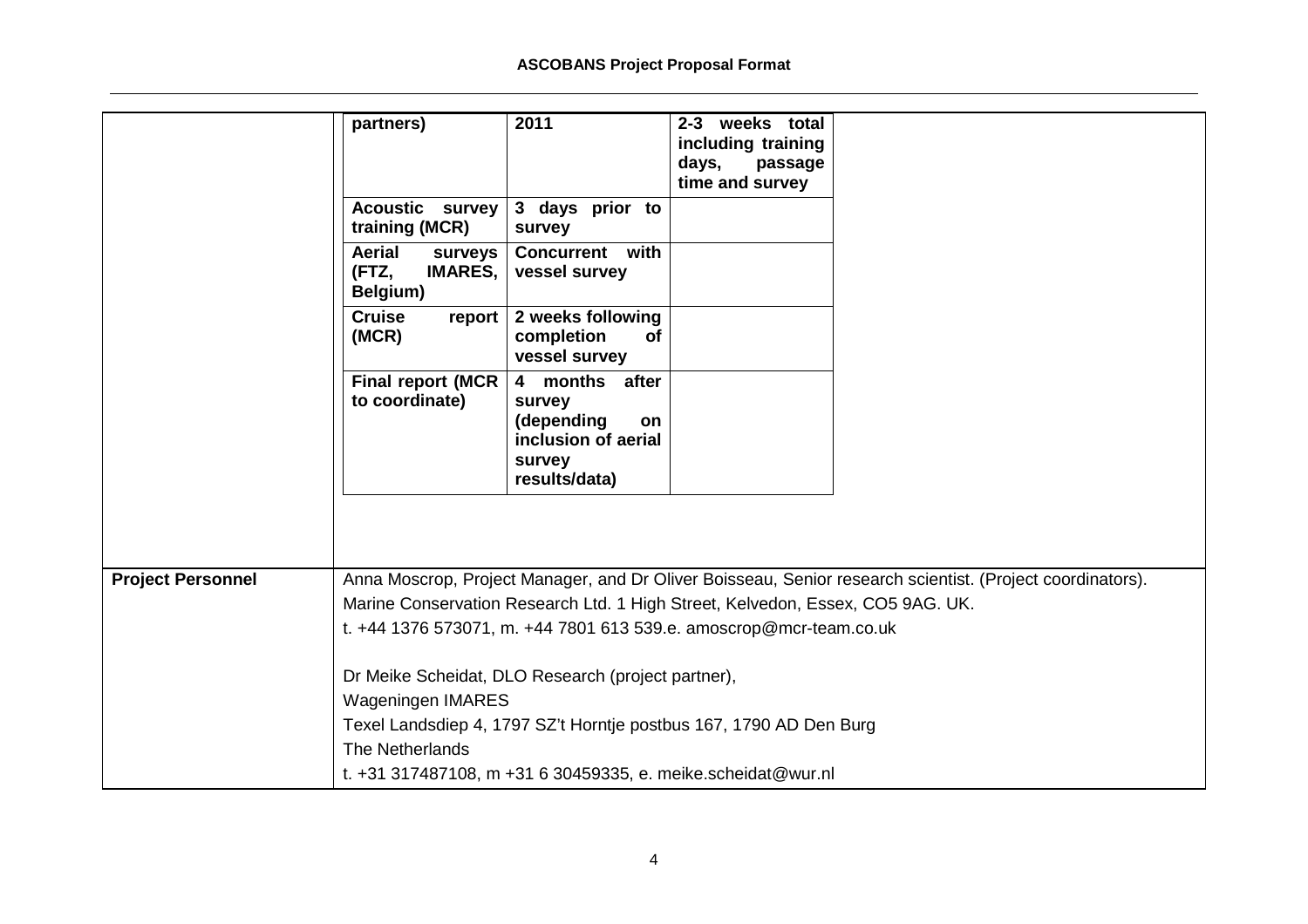|                         | Dr Anita Gilles (project partner),<br>Forschungs- und Technologiezentrum Westkueste<br>University of Kiel<br>Hafentoern 1<br>25761 Buesum<br>Germany<br>t. +49 (0)4834-604105, f +49 (0)4834-604199<br>e. gilles@ftz-west.uni-kiel.de<br>Jan Haelters (project partner),                                                                                                                                                                                                                                                                                                                         |
|-------------------------|--------------------------------------------------------------------------------------------------------------------------------------------------------------------------------------------------------------------------------------------------------------------------------------------------------------------------------------------------------------------------------------------------------------------------------------------------------------------------------------------------------------------------------------------------------------------------------------------------|
|                         | Koninklijk Belgisch Instituut voor Natuurwetenschappen, departement<br>Beheerseenheid van het Mathematisch Model van de Noordzee (BMM)<br>3e en 23e Linieregimentsplein<br>8400 Oostende, België<br>t. +32(0)59.70.01.31, m. +32(0)477.25.90.06<br>fax: +32(0)59.70.49.35<br>e: j.haelters@mumm.ac.be                                                                                                                                                                                                                                                                                            |
|                         | Rene Swift (Training coordinator, acoustic survey methods)<br>University of St Andrew's Scottish Oceans Institute<br><b>East Sands</b><br>University of St Andrews<br><b>St Andrews</b><br>Fife<br><b>KY16 8LB</b><br>UK                                                                                                                                                                                                                                                                                                                                                                         |
| <b>Budget Estimates</b> | t. 01334 462663. e. rjs30@st.andrews.ac.uk<br>IFAW has been approached to provide core funding for the basic 15 day vessel survey. Partner organisations<br>are providing personnel, planning and logistical assistance, and if funds are available, the vessel survey period<br>may be extended based on additional contributions (at this stage not confirmed).<br>Funds requested from ASCOBANS will support participants board and accommodation for training and survey,<br>the training course and materials and assist with the costs of operating the vessel for the survey and training |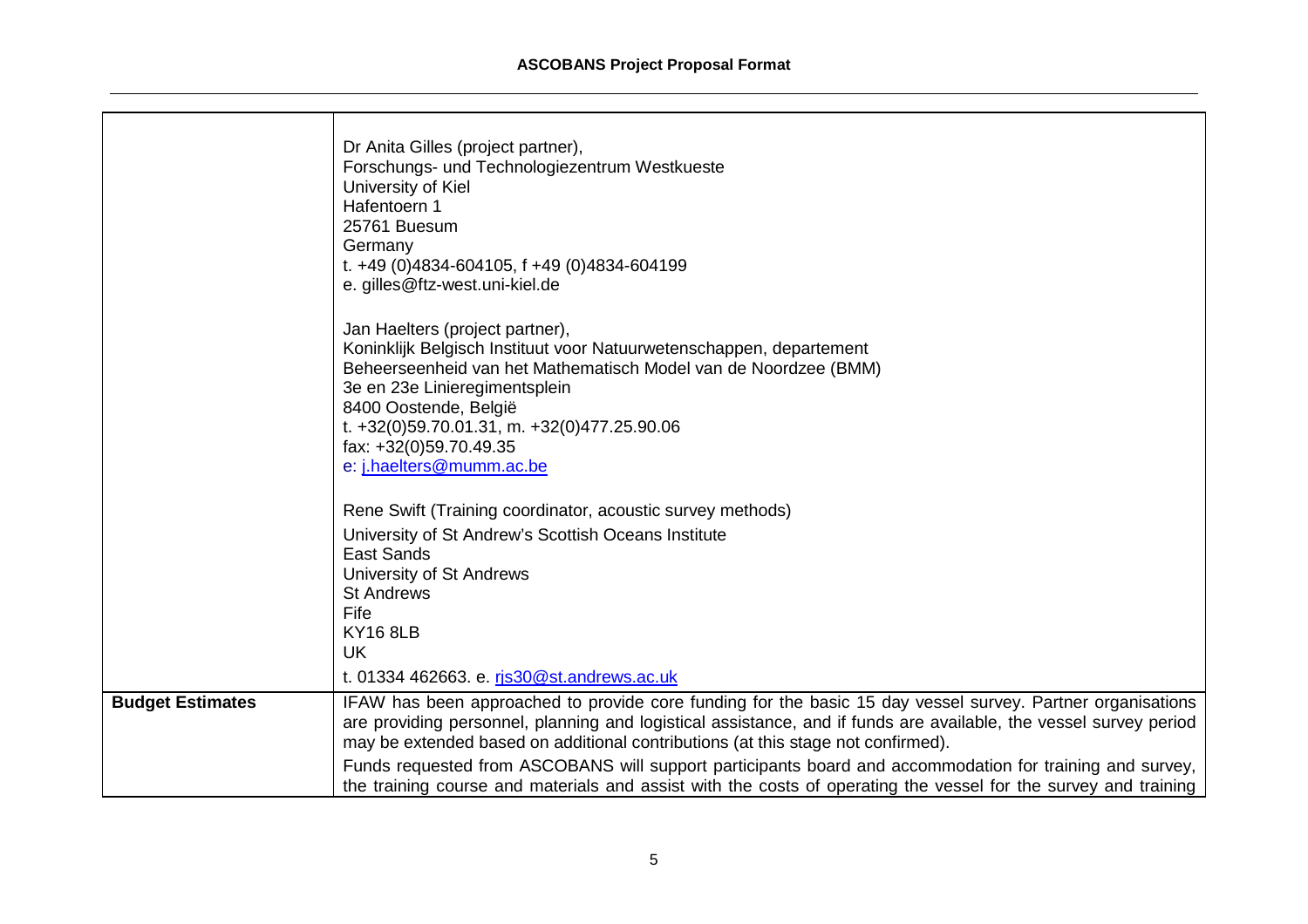| (subsidised by core funding)                                       |               |                           |
|--------------------------------------------------------------------|---------------|---------------------------|
| <b>BUDGET ESTIMATES</b>                                            |               |                           |
| Item                                                               | €             | <b>Funding source</b>     |
|                                                                    | €             | IFAW core funding + other |
| R/V Song of the Whale, including staffing and field equipment      | 57,000.00     | partners                  |
|                                                                    | €             | IFAW core funding + other |
| Data analysis and write up, including any publication              | 27,000.00     | partners                  |
| Trainers and materials for acoustic survey and analysis techniques | €             |                           |
| training                                                           | 4,500.00      | <b>ASCOBANS</b>           |
| Vessel time during pre survey training                             | €<br>6,000.00 | <b>ASCOBANS</b>           |
|                                                                    |               |                           |
| 4 x participants costs at sea during survey                        | 2,400.00      | <b>ASCOBANS</b>           |
|                                                                    |               |                           |
| 4 x Travel costs for participants                                  | 1,200.00      | <b>ASCOBANS</b>           |
|                                                                    |               |                           |
|                                                                    |               |                           |
| <b>Project total</b>                                               | 98,100.00     |                           |
|                                                                    |               |                           |
|                                                                    |               |                           |
| <b>Total budget requested from ASCOBANS</b>                        | 14,100.00     |                           |

For more information please contact the ASCOBANS Secretariat at **ascobans@ascobans.org**.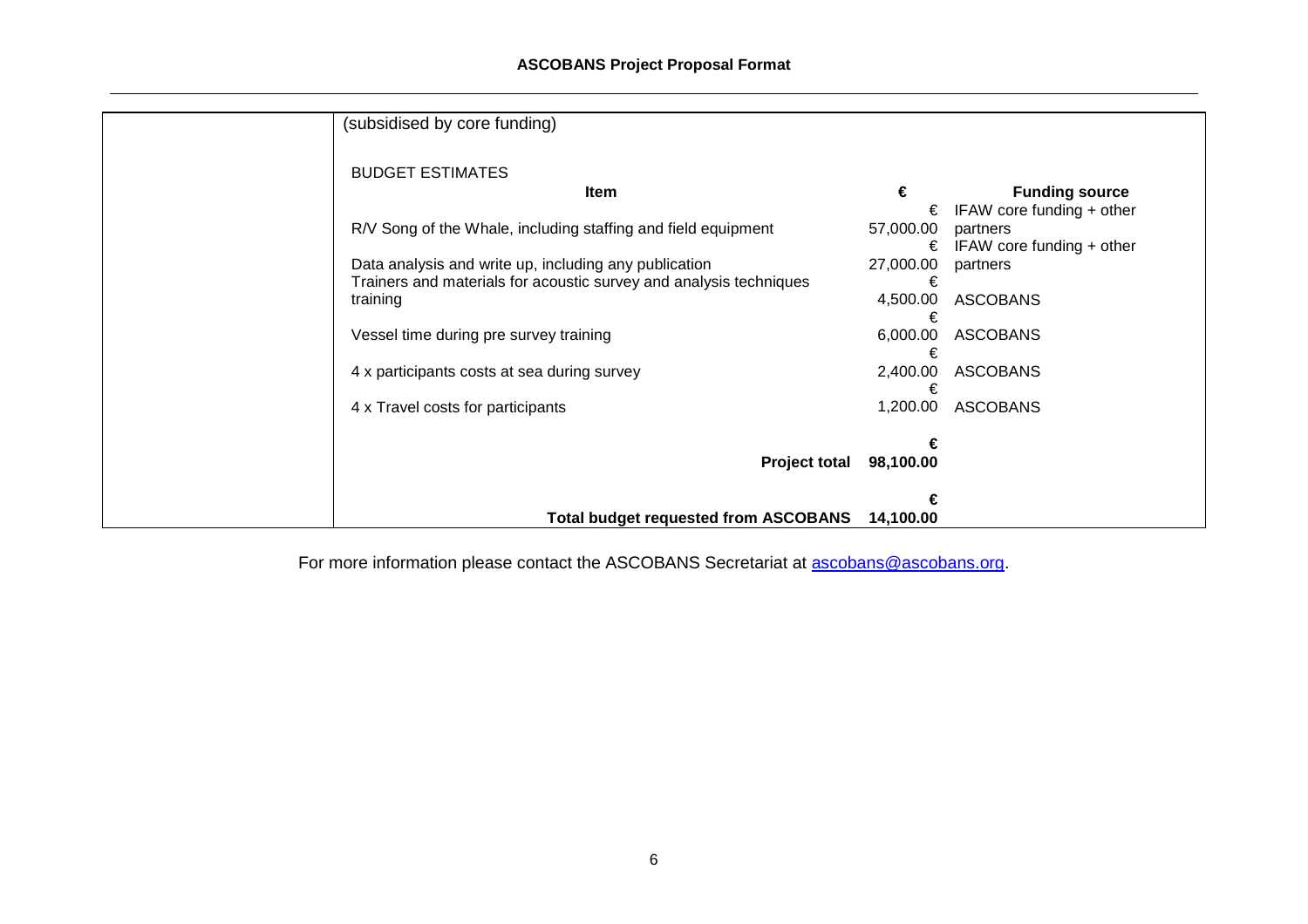# **PROPOSAL FOR SAMBAH EXHIBITION FOR THE CONSIDERATION OF THE ASCOBANS ADVISORY COMMITTEE**

| <b>Title</b>                  |                                                                                                                                                                                                                                      | Justification:                   | Project ID:                      |  |  |
|-------------------------------|--------------------------------------------------------------------------------------------------------------------------------------------------------------------------------------------------------------------------------------|----------------------------------|----------------------------------|--|--|
| <b>SAMBAH</b> exhibition      |                                                                                                                                                                                                                                      | (to be                           | (to be                           |  |  |
|                               |                                                                                                                                                                                                                                      | completed by<br>the Secretariat) | completed by<br>the Secretariat) |  |  |
| <b>Implementing Agency /</b>  | Mats Amundin                                                                                                                                                                                                                         |                                  |                                  |  |  |
| <b>Applicant</b>              |                                                                                                                                                                                                                                      |                                  |                                  |  |  |
|                               | Mats.amundin@kolmarden.com<br>+46 11 249018                                                                                                                                                                                          |                                  |                                  |  |  |
|                               | +46 705 470427                                                                                                                                                                                                                       |                                  |                                  |  |  |
|                               | Kolmårdens Djurpark                                                                                                                                                                                                                  |                                  |                                  |  |  |
|                               | SE-618 92 Kolmården                                                                                                                                                                                                                  |                                  |                                  |  |  |
|                               | Sweden                                                                                                                                                                                                                               |                                  |                                  |  |  |
|                               |                                                                                                                                                                                                                                      |                                  |                                  |  |  |
|                               | Indicate the organization/institution or individual making the proposal, which<br>would be responsible for the implementation of the project, if approved. Full<br>contact details of the responsible individual should be provided. |                                  |                                  |  |  |
| <b>Collaborating Agencies</b> | Hel Marine Station, University of Gdansk, Poland                                                                                                                                                                                     |                                  |                                  |  |  |
| / Other Sponsors              | National Environmental Research Institute, Denmark                                                                                                                                                                                   |                                  |                                  |  |  |
|                               | Särkänniemi Adventure Park, Finland                                                                                                                                                                                                  |                                  |                                  |  |  |
|                               | German Oceanographic Museum, Germany                                                                                                                                                                                                 |                                  |                                  |  |  |
|                               | AquaBiota Water Research, Sweden                                                                                                                                                                                                     |                                  |                                  |  |  |
|                               |                                                                                                                                                                                                                                      |                                  |                                  |  |  |
|                               | Indicate possible other organizations/institutions or individuals collaborating<br>with the implementing agency in the conduct of the project.                                                                                       |                                  |                                  |  |  |
|                               |                                                                                                                                                                                                                                      |                                  |                                  |  |  |
| <b>Background / Problem</b>   | Background:                                                                                                                                                                                                                          |                                  |                                  |  |  |
|                               | SAMBAH – Static Acoustic Monitoring of the Baltic Sea Harbour                                                                                                                                                                        |                                  |                                  |  |  |
|                               | Porpoise is an international project funded by LIFE+, with the                                                                                                                                                                       |                                  |                                  |  |  |
|                               | ultimate goal of securing the conservation of the Baltic Sea<br>harbour porpoise. SAMBAH will deploy 300 porpoise click                                                                                                              |                                  |                                  |  |  |
|                               | detectors in the Baltic Sea from May 2011 to May 2013, and                                                                                                                                                                           |                                  |                                  |  |  |
|                               | using the resulting data will estimate density, abundance and                                                                                                                                                                        |                                  |                                  |  |  |
|                               | important areas for the Baltic Sea population of harbour                                                                                                                                                                             |                                  |                                  |  |  |
|                               | porpoises.                                                                                                                                                                                                                           |                                  |                                  |  |  |
|                               |                                                                                                                                                                                                                                      |                                  |                                  |  |  |
|                               | Proposed project:                                                                                                                                                                                                                    |                                  |                                  |  |  |
|                               | In the SAMBAH proposal to LIFE+, an exhibition of the project is<br>described, to be shown at three different locations throughout                                                                                                   |                                  |                                  |  |  |
|                               | the project area, (at Kolmården Wildlife Park, Sweden, at                                                                                                                                                                            |                                  |                                  |  |  |
|                               | Särkänniemi Adventure Park, Finland and at Hel Marine Station,                                                                                                                                                                       |                                  |                                  |  |  |
|                               | Poland). In the proposal to LIFE+, the exhibition is envisioned as<br>a simple poster exhibition. The present proposal, however, is                                                                                                  |                                  |                                  |  |  |
|                               | submitted to enable us to make the exhibition available to more                                                                                                                                                                      |                                  |                                  |  |  |
|                               | people by showing it in more than three locations. Also, we                                                                                                                                                                          |                                  |                                  |  |  |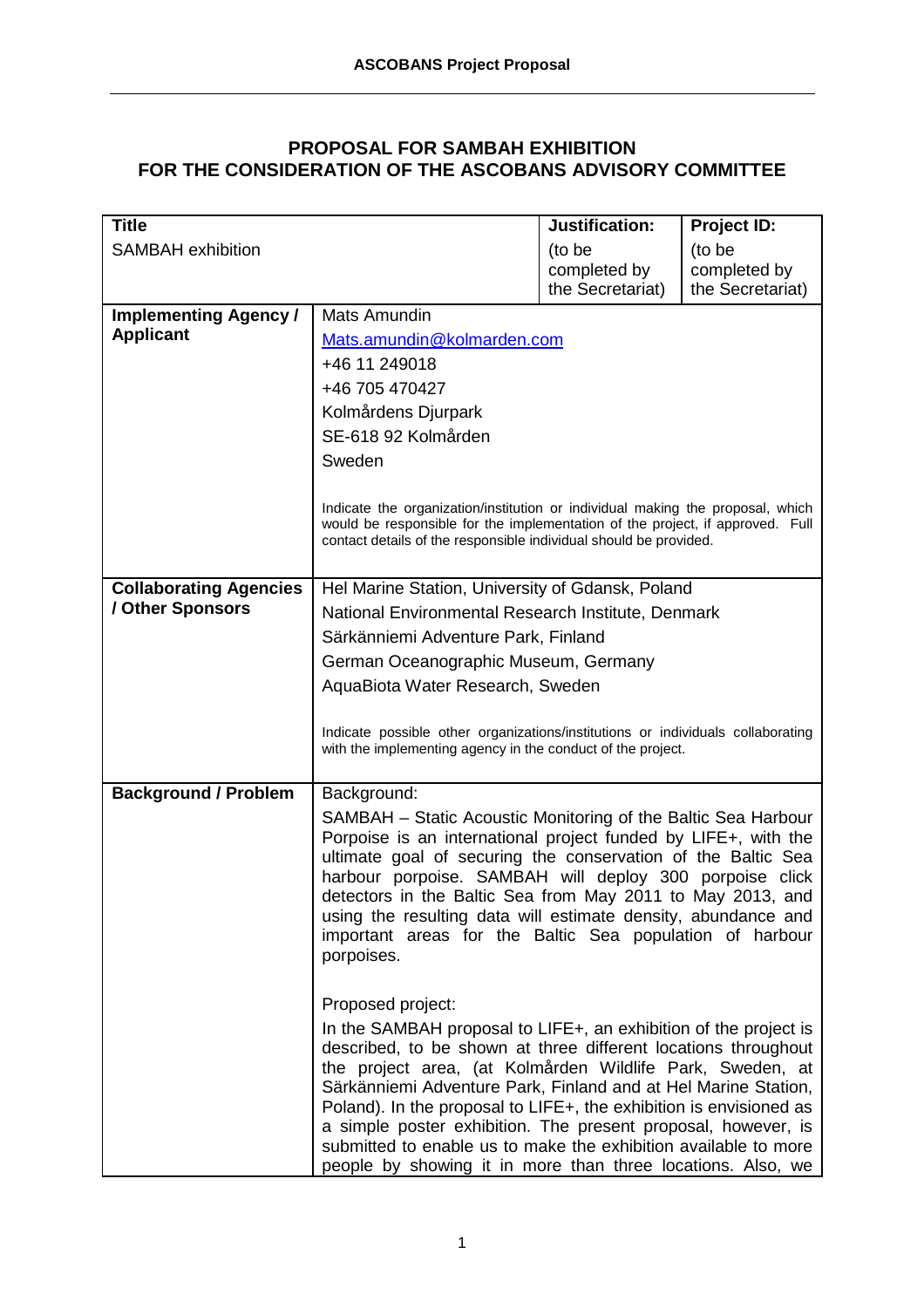|                                        | would like to include a 3D-model of a harbour porpoise and a<br>dummy of the porpoise click detector in the exhibition to make it<br>more visually interesting and appealing to the public.                                                                                                                                                                                                                                                                                                                  |
|----------------------------------------|--------------------------------------------------------------------------------------------------------------------------------------------------------------------------------------------------------------------------------------------------------------------------------------------------------------------------------------------------------------------------------------------------------------------------------------------------------------------------------------------------------------|
|                                        | Briefly describe issues/problems to be addressed by the project.<br>Please<br>indicate whether the proposed project is a new activity and its possible linkages<br>with already ongoing/planned initiatives.                                                                                                                                                                                                                                                                                                 |
| <b>Objectives</b>                      | The main objective of the present project is to increase the<br>knowledge of the general public about the Baltic Sea harbour<br>porpoise and the SAMBAH project.                                                                                                                                                                                                                                                                                                                                             |
|                                        | We are aiming at making the exhibition available on a total of<br>eleven different locations such as museums and other public<br>attractions around the Baltic Sea. The exhibition will therefore be<br>produced in a total of eleven copies, so that each copy can be<br>shown for the most part of two years and at least for a total of<br>one year at each location. The exhibition texts will be translated<br>so that each exhibition is printed in the local language of the<br>hosting organisation. |
|                                        | Below is a list of locations which have all expressed interest in<br>showing the exhibition (except for the three original locations<br>mentioned above):                                                                                                                                                                                                                                                                                                                                                    |
|                                        | The Swedish Museum of Natural History, Sweden                                                                                                                                                                                                                                                                                                                                                                                                                                                                |
|                                        | The Maritime centre in Simrishamn, Sweden                                                                                                                                                                                                                                                                                                                                                                                                                                                                    |
|                                        | The Nature room at Stenshuvud, Sweden                                                                                                                                                                                                                                                                                                                                                                                                                                                                        |
|                                        | The Nature room at Västervik, Sweden                                                                                                                                                                                                                                                                                                                                                                                                                                                                         |
|                                        | Fjord & Bælt, Denmark                                                                                                                                                                                                                                                                                                                                                                                                                                                                                        |
|                                        | Natur Bornholm, Denmark                                                                                                                                                                                                                                                                                                                                                                                                                                                                                      |
|                                        | The Natural History Museum in Copenhagen, Denmark                                                                                                                                                                                                                                                                                                                                                                                                                                                            |
|                                        | The German Oceanographic Museum, Germany                                                                                                                                                                                                                                                                                                                                                                                                                                                                     |
|                                        | Briefly specify the project objective as the overall intended achievement. This<br>part should include one or two main objectives, possibly supplemented by<br>more specific objectives, which could provide more structure to the design of<br>the project. Objectives are intended goals and should be clearly distinguished<br>from outputs and activities.                                                                                                                                               |
| <b>Relevance to</b><br><b>ASCOBANS</b> | SAMBAH as a whole is completely in line with the Conservation<br>and management plan in the ASCOBANS agreement, especially                                                                                                                                                                                                                                                                                                                                                                                   |
|                                        | point 1. Habitat conservation and management, and 2. Surveys<br>and research. SAMBAH is also fulfilling recommendations of the<br>Jastarnia Plan to Develop and apply new techniques (e.g.<br>acoustic monitoring) for assessing trends in<br>Abundance, and to identify high-risk areas for bycatch. SAMBAH<br>is also relevant to point 5 of the Conservation issues of the<br>Triennium Work Plan, to continue promoting the implementation<br>of the Jastarnia Plan.                                     |
|                                        | The present project is in line with point 5 of the ASCOBANS                                                                                                                                                                                                                                                                                                                                                                                                                                                  |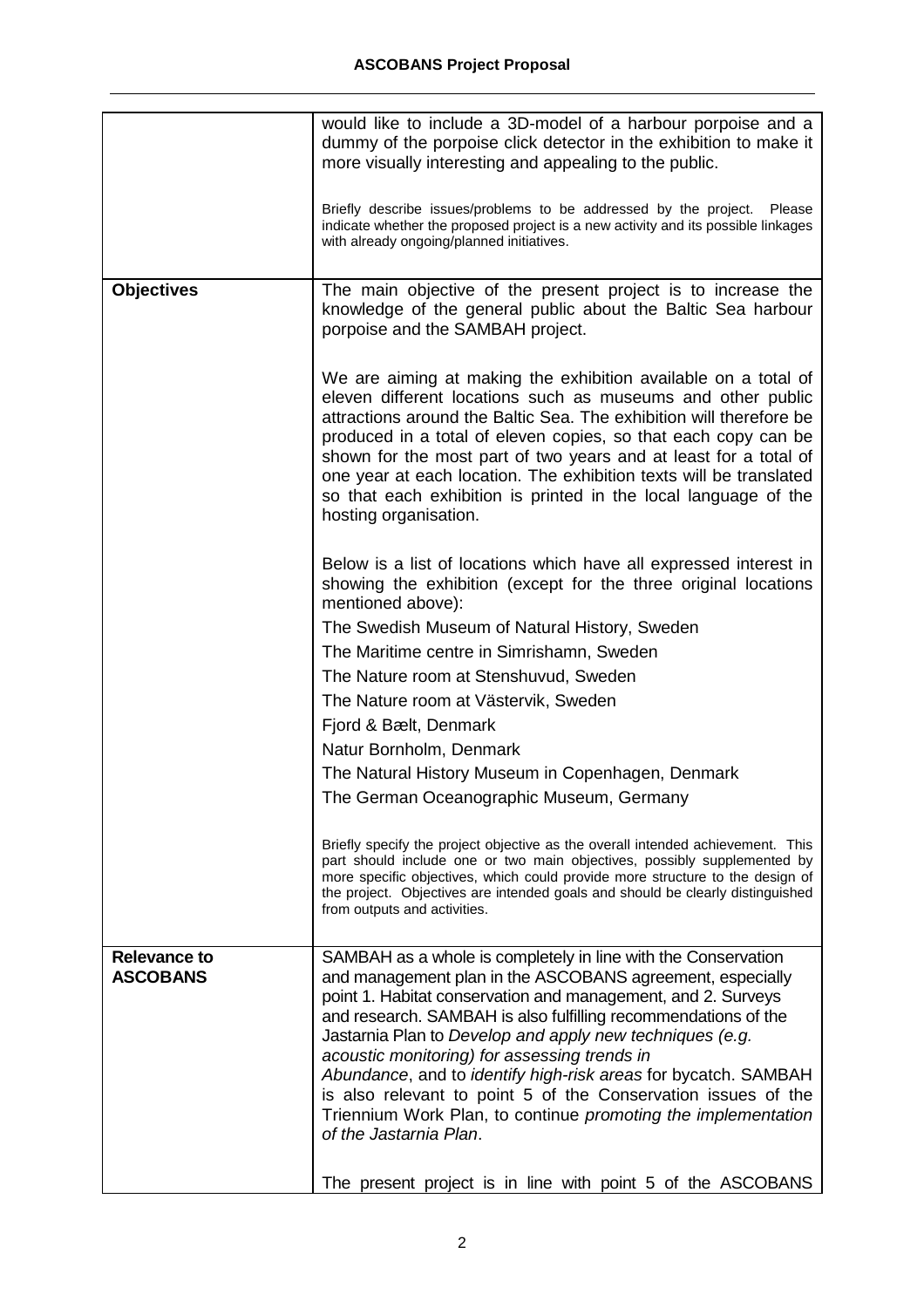|                   | Conservation and management plan of <i>information and education</i><br>to the general public, covering 5 of the countries around the Baltic<br>Sea, all of which are parties to the ASCOBANS agreement.<br>The proposed exhibition is also highly relevant to issues of<br>Communication, Education and Public Awareness of the Triennium<br>Work Plan, especially point 28 concerning collaborating with<br>partner organizations to develop joint actions in educational<br>activities. The exhibition is also a highly visible way to actively<br>promote the protection and recovery of the Baltic Sea harbour<br>porpoise, as mentioned under Public Awareness in the Jastarnia<br>Plan.<br>Only projects directly relevant to the conservation objectives of ASCOBANS will be<br>supported. Briefly explain the pertinence of the project for the attainment of<br>ASCOBANS goals and justify by explaining how the project helps to address the<br>relevant Activities in the Agreement's Triennium Work Plan. Include references to<br>other decisions or documents/instruments produced within the Agreement, such as<br>the Agreement's Conservation and Management Plan, Resolutions or actions<br>recommended by the Advisory Committee as appropriate. |
|-------------------|----------------------------------------------------------------------------------------------------------------------------------------------------------------------------------------------------------------------------------------------------------------------------------------------------------------------------------------------------------------------------------------------------------------------------------------------------------------------------------------------------------------------------------------------------------------------------------------------------------------------------------------------------------------------------------------------------------------------------------------------------------------------------------------------------------------------------------------------------------------------------------------------------------------------------------------------------------------------------------------------------------------------------------------------------------------------------------------------------------------------------------------------------------------------------------------------------------------------------------------------------------------------|
| <b>Activities</b> | The SAMBAH exhibition will be developed by the SAMBAH                                                                                                                                                                                                                                                                                                                                                                                                                                                                                                                                                                                                                                                                                                                                                                                                                                                                                                                                                                                                                                                                                                                                                                                                                |
|                   | Dissemination working group, consisting of 5 persons from the<br>SAMBAH project. The exhibition will consist of five posters or<br>rollups, plus a 3D model of a harbour porpoise, about 110 cm<br>long, and a dummy of the C-POD; the porpoise click detector<br>used in SAMBAH. The tasks to be performed are listed below:<br>A) Writing of texts for the exhibition posters<br>2 weeks work divided over the working group<br>B) Translation of texts to Swedish, Finnish, Polish, German<br>and Danish<br>2 weeks work divided over the working group<br>C) Collection of pictures to be included<br>1 week's work divided over the working group<br>D) Layout of posters/rollups<br>1 week's work by one person<br>E) Printing of posters/rollups in Poland<br>2 weeks<br>F) Production of 3D models of porpoise in Poland<br>2 months<br>G) Production of C-POD dummies in UK<br>2 months<br>H) Shipping of all parts to one central distributor in each<br>country<br>2 weeks<br>Transport of exhibition to all locations<br>$\vert$<br>1 week<br>J) Set up of exhibition at all locations<br>2 weeks                                                                                                                                                        |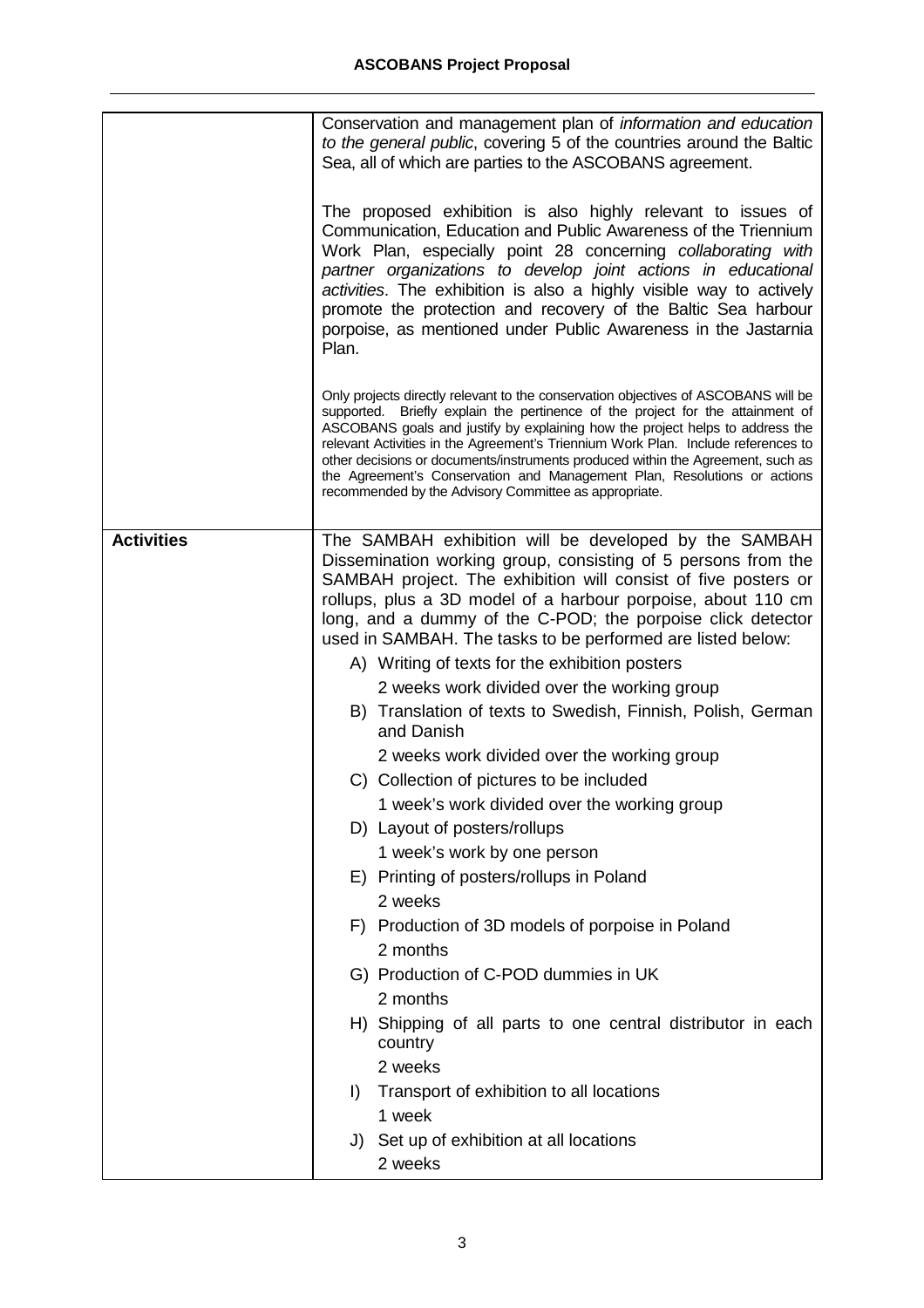|                                          | It is important to note that only costs for printing of eight<br>exhibitions (E), production of 3D models (F) and C-POD<br>dummies (G) and shipping (H-I) is suggested for funding from<br>ASCOBANS. Personnel costs for development of the exhibition<br>(A-D) and printing of three exhibitions (E) will be covered by the<br>SAMBAH project budget, and set up of the exhibition (J) will be<br>handled by the hosting organization.<br>Briefly describe the work or the tasks to be performed. As the main element of<br>the project's design, this section should outline the methodologies to be<br>employed, personnel and equipment needs, location and expected duration of<br>individual actions. Actions should be clearly related to the outputs described<br>below. |
|------------------------------------------|----------------------------------------------------------------------------------------------------------------------------------------------------------------------------------------------------------------------------------------------------------------------------------------------------------------------------------------------------------------------------------------------------------------------------------------------------------------------------------------------------------------------------------------------------------------------------------------------------------------------------------------------------------------------------------------------------------------------------------------------------------------------------------|
| <b>Outputs</b>                           | The following outputs will be produced using ASCOBANS funds:                                                                                                                                                                                                                                                                                                                                                                                                                                                                                                                                                                                                                                                                                                                     |
|                                          | 1) Eight exhibitions of 5 roll ups each                                                                                                                                                                                                                                                                                                                                                                                                                                                                                                                                                                                                                                                                                                                                          |
|                                          | 2) Eleven 3D models of harbour porpoise                                                                                                                                                                                                                                                                                                                                                                                                                                                                                                                                                                                                                                                                                                                                          |
|                                          | 3) Eleven C-POD dummies                                                                                                                                                                                                                                                                                                                                                                                                                                                                                                                                                                                                                                                                                                                                                          |
|                                          | Indicate the specific products or services (e.g. reports, publications) produced<br>by the activities to achieve the project objectives, including scientific,<br>conservation and management and educational outputs.                                                                                                                                                                                                                                                                                                                                                                                                                                                                                                                                                           |
| <b>Work Plan and</b><br><b>Timetable</b> | As the development of the exhibition (A-D) will be carried out for<br>the three exhibitions financed by the SAMBAH project, this work<br>has already started. The layout is expected to be ready for<br>printing in the end of April, which means that by the time the<br>ASCOBANS Advisory Committee has made a decision about<br>funding, everything will be ready to print.                                                                                                                                                                                                                                                                                                                                                                                                   |
|                                          | For a detailed work plan and time table please see Annex 1.                                                                                                                                                                                                                                                                                                                                                                                                                                                                                                                                                                                                                                                                                                                      |
|                                          | As a general rule, small-scale projects funded by ASCOBANS should be<br>completed within one year, and their expected duration should not exceed 2-3<br>years. Indicate proposed beginning and end dates.                                                                                                                                                                                                                                                                                                                                                                                                                                                                                                                                                                        |
|                                          | The work plan sets out the timetable for carrying out project activities and the<br>delivery of outputs. The timetable should include start and end dates for each<br>activity and indicate who is responsible for its implementation. The information<br>is best presented as a table.                                                                                                                                                                                                                                                                                                                                                                                                                                                                                          |
| <b>Project Personnel</b>                 | Members of the SAMBAH Dissemination working group:                                                                                                                                                                                                                                                                                                                                                                                                                                                                                                                                                                                                                                                                                                                               |
|                                          |                                                                                                                                                                                                                                                                                                                                                                                                                                                                                                                                                                                                                                                                                                                                                                                  |
|                                          | Ida Carlén, ida.carlen@aquabiota.se                                                                                                                                                                                                                                                                                                                                                                                                                                                                                                                                                                                                                                                                                                                                              |
|                                          | SAMBAH project manager, responsible for dissemination actions<br>in SAMBAH, coordinator of Dissemination working group                                                                                                                                                                                                                                                                                                                                                                                                                                                                                                                                                                                                                                                           |
|                                          | AquaBiota Water Research                                                                                                                                                                                                                                                                                                                                                                                                                                                                                                                                                                                                                                                                                                                                                         |
|                                          | Phone: +46 8 161027                                                                                                                                                                                                                                                                                                                                                                                                                                                                                                                                                                                                                                                                                                                                                              |
|                                          | Address: Svante Arrhenius väg 21A                                                                                                                                                                                                                                                                                                                                                                                                                                                                                                                                                                                                                                                                                                                                                |
|                                          | SE-114 18 Stockholm                                                                                                                                                                                                                                                                                                                                                                                                                                                                                                                                                                                                                                                                                                                                                              |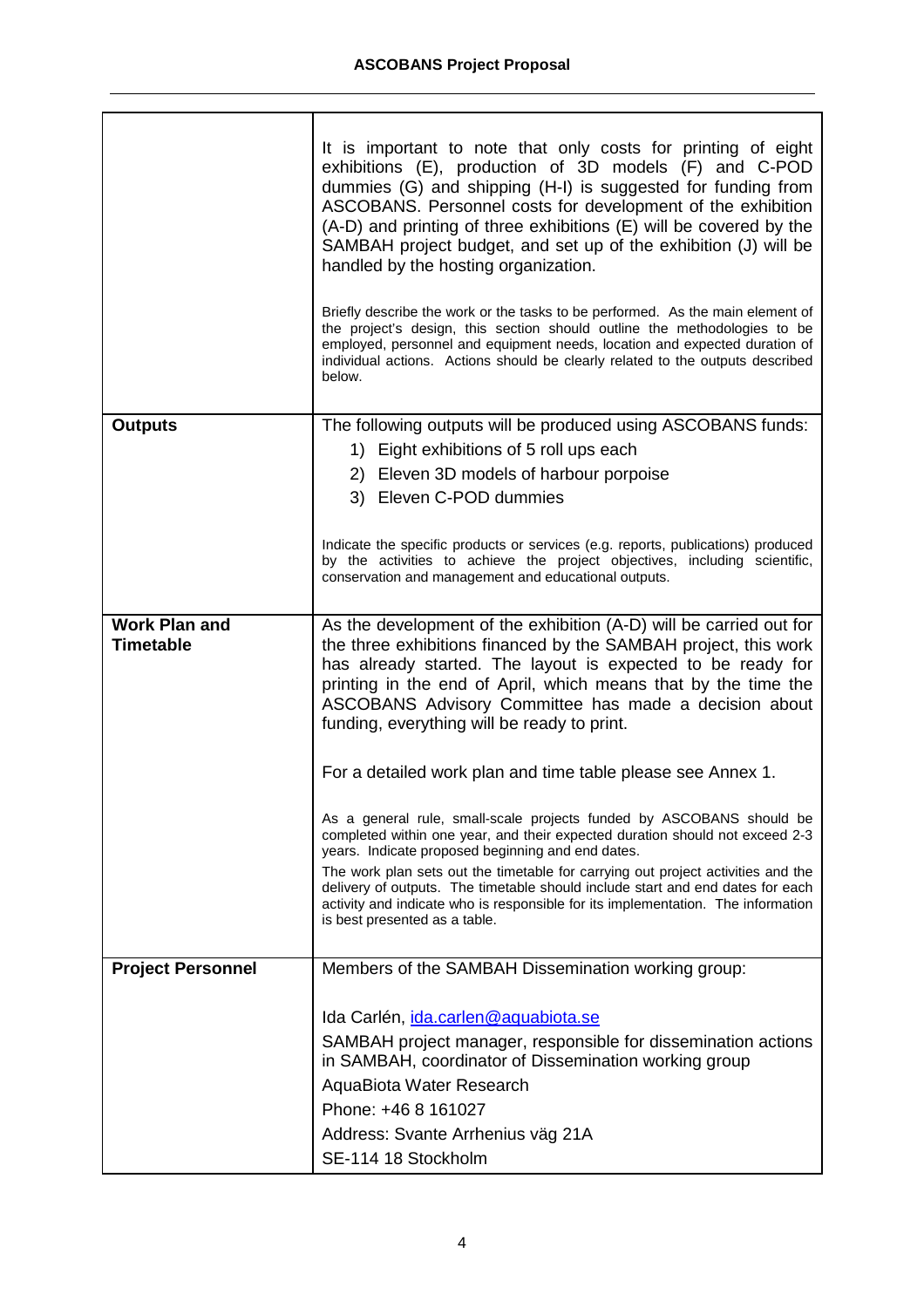## **ASCOBANS Project Proposal**

|                         | Sweden                                                                                                                                                              |
|-------------------------|---------------------------------------------------------------------------------------------------------------------------------------------------------------------|
|                         |                                                                                                                                                                     |
|                         | Line A. Kyhn, ky@dmu.dk                                                                                                                                             |
|                         | PhD, SAMBAH assistant                                                                                                                                               |
|                         | National Environmental Research Instutute, Denmark                                                                                                                  |
|                         | Signe Sveegaard, sign@dmu.dk                                                                                                                                        |
|                         | PhD, SAMBAH assistant                                                                                                                                               |
|                         | National Environmental Research Instutute, Denmark                                                                                                                  |
|                         | Monika Kosecka, ocemkosecka@ug.edu.pl                                                                                                                               |
|                         | <b>SAMBAH</b> assistant                                                                                                                                             |
|                         | Hel Marine Station, University of Gdansk, Poland                                                                                                                    |
|                         | Nitta Virolainen, nitta.virolainen@sarkanniemi.fi                                                                                                                   |
|                         | MSc, Dolphinarium biologist                                                                                                                                         |
|                         | Särkänniemi OY, Finland                                                                                                                                             |
|                         |                                                                                                                                                                     |
|                         | Name, position, affiliation, contact details, role within the project and a brief<br>profile should be given for at least the most prominent members of the project |
|                         | team. Succinct CV can be attached to the project proposal.                                                                                                          |
| <b>Budget Estimates</b> | For a detailed budget of the project, please see Annex 2.                                                                                                           |
|                         |                                                                                                                                                                     |
|                         | Every project proposal must include a detailed project budget. A breakdown of                                                                                       |
|                         | the expected costs of the project should be prepared. Purchase of non-<br>expendable equipment through ASCOBANS funding is accepted only                            |
|                         | exceptionally,<br>and<br>the<br>equipment<br>will<br>remain<br>the<br>property<br>οf                                                                                |
|                         | UNEP/ASCOBANS, which will decide at the closure of the project on its<br>disposal or retention.                                                                     |
|                         | The budget should include not only the funds requested of ASCOBANS, but                                                                                             |
|                         | also possible other financial resources made available by other sponsors or<br>collaborating agencies. The budget should be presented in a tabular format           |
|                         | and, where applicable, should clearly indicate the expected source of the                                                                                           |
|                         | various amounts budgeted.                                                                                                                                           |
|                         |                                                                                                                                                                     |

For more information please contact the ASCOBANS Secretariat at ascobans@ascobans.org.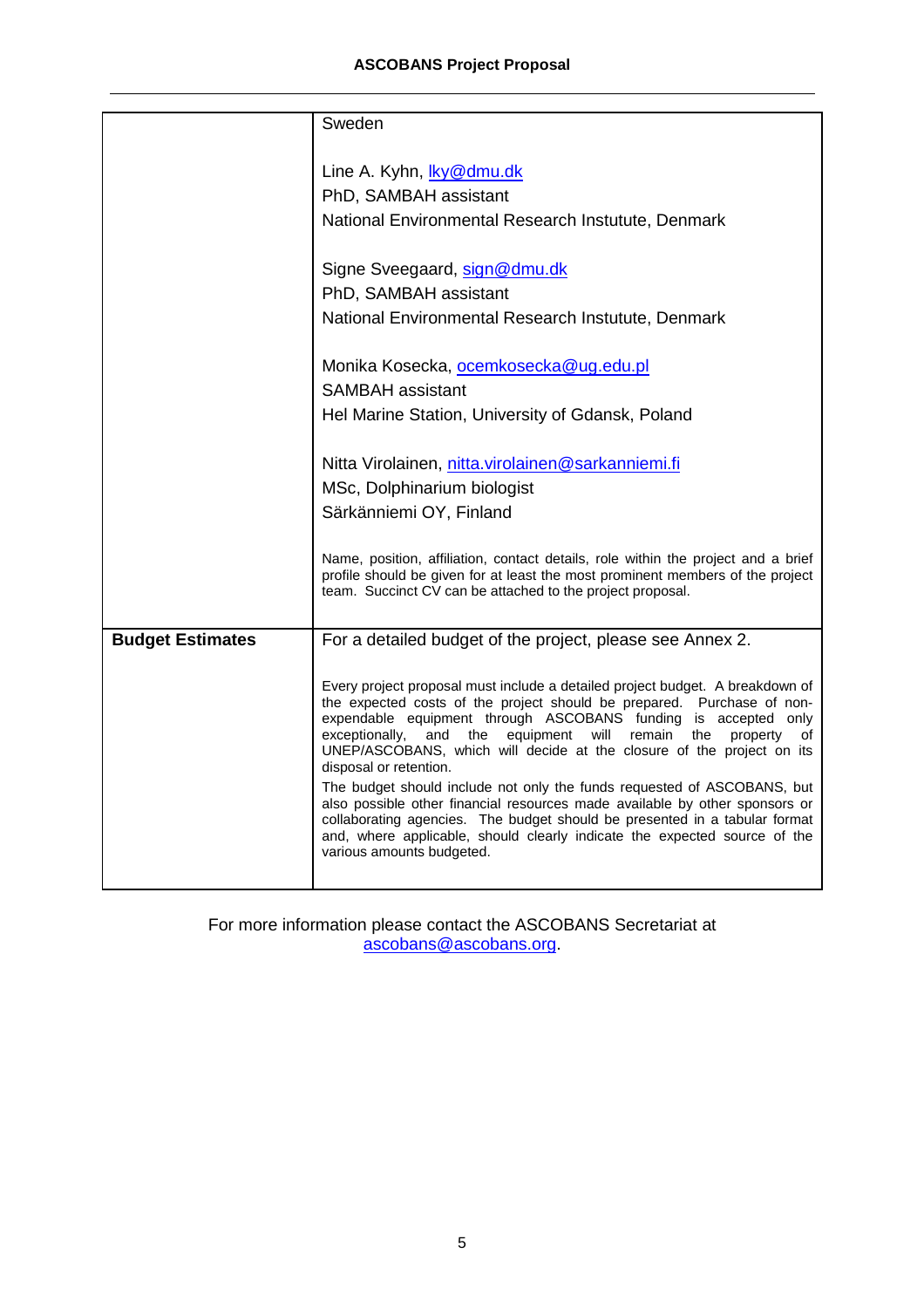# **Annex 1 – Workplan**

| <b>Action</b> |                                          | <b>Start date</b> | End date      | <b>Responsible</b>                                 |  |
|---------------|------------------------------------------|-------------------|---------------|----------------------------------------------------|--|
| A             | Writing of texts for the exhibition      | 1 Feb 2011        | 15 March 2011 | Coordinating: Ida Carlén, AquaBiota Water Research |  |
|               | posters                                  |                   |               |                                                    |  |
| B             | Translation of texts to Swedish,         | 15 March 2011     | 15 April 2011 | Coordinating: Ida Carlén, AquaBiota Water Research |  |
|               | Finnish, Polish, German and Danish       |                   |               |                                                    |  |
| $\mathsf{C}$  | Collection of pictures to be included    | March 2011        | 31 March 2011 | Coordinating: Ida Carlén, AquaBiota Water Research |  |
| D             | Layout of posters/rollups                | 1 April 2011      | 30 April 2011 | Ida Carlén, AquaBiota Water Research               |  |
| E             | Printing of posters/rollups in Poland    | 15 May 2011       | 31 May 2011   | Monika Kosecka, Hel Marine Station, Poland         |  |
| F             | Production of 3D models of porpoise in   | May 2011          | 31 May 2011   | Monika Kosecka, Hel Marine Station, Poland         |  |
|               | Poland                                   |                   |               |                                                    |  |
| G             | Production of C-POD dummies in UK        | May 2011          | 31 May 2011   | Ida Carlén, AquaBiota Water Research               |  |
| H             | Shipping of all parts to one central     | 15 May 2011       | 15 June 2011  | Coordinating: Ida Carlén, AquaBiota Water Research |  |
|               | distributor in each country              |                   |               |                                                    |  |
|               | Transport of exhibition to all locations | June 2011         | 30 June 2011  | Coordinating: Ida Carlén, AquaBiota Water Research |  |
|               | Set up of exhibition at all locations    | 15 June 2011      | 15 July 2011  | Coordinating: Ida Carlén, AquaBiota Water Research |  |